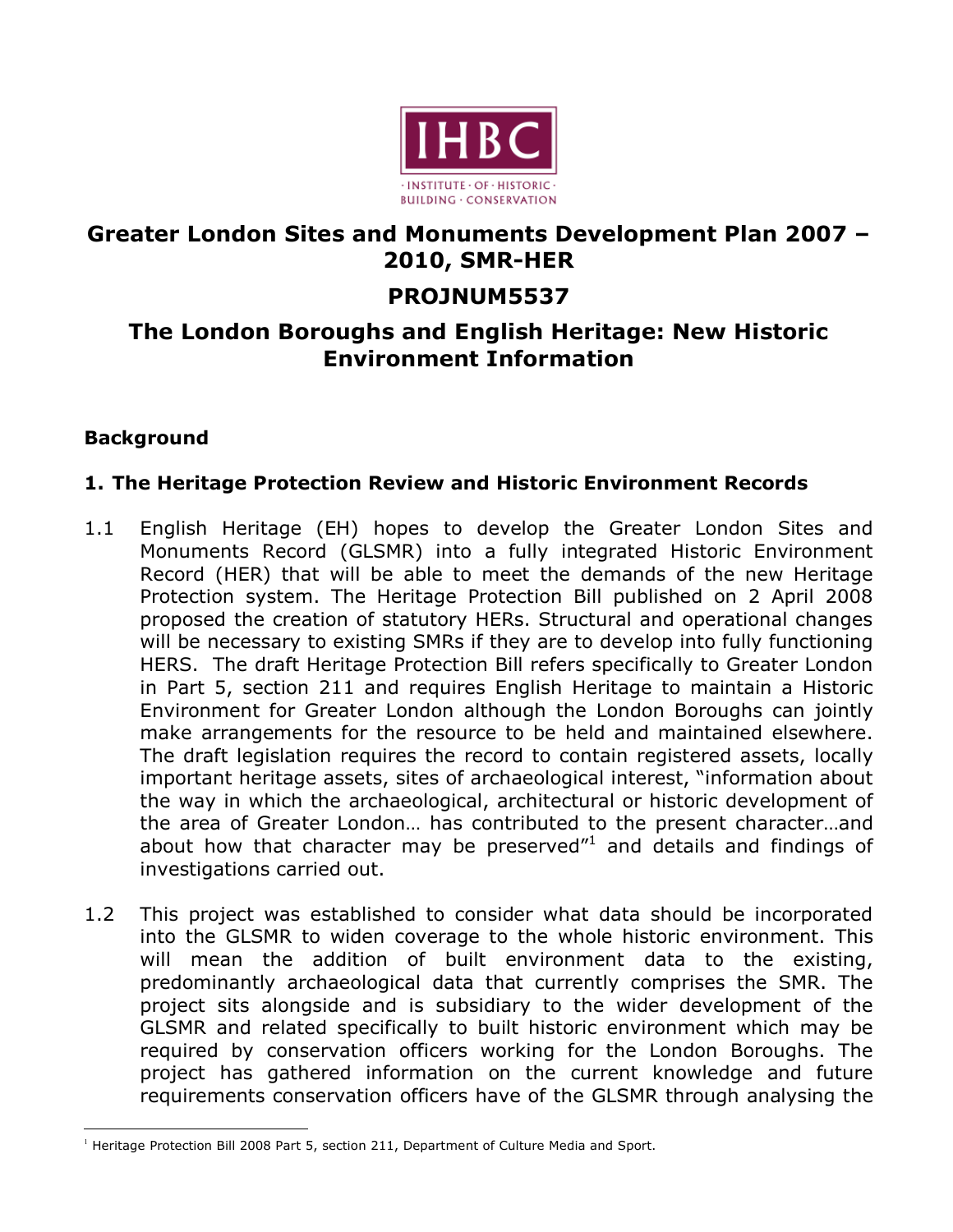products of a specially convened seminar and written questionnaire completed by conservation officers in Greater London.

## **2. The Greater London SMR**

- 2.1 The GLSMR originated in 1983 with the Greater London Council (GLC) and in 1991 responsibility for the record was passed on to English Heritage. $<sup>2</sup>$ </sup>
- 2.2 The staff of two operating the GLSMR receive around 51 enquiries a month of which 90% are commercial. The 51,964 records are held on a HBSMR database which is the standard format of around half of the SMRs in the country. Data is entered using standard terminology and agreed wordlists.
- 2.3 The majority of the information held in the GLSMR is from PPG15 and PPG16 event reports and around 445 reports are received each year. Increasingly these are being added in digital form. But the record also holds digital copies of mapping from the  $16<sup>th</sup>$  to  $19<sup>th</sup>$  Centuries, a Parks and Gardens database and 19,439 relating to buildings, mainly list entries for Listed Buildings.
- 2.4 Conservation officers currently make very limited use of the existing GLSMR and if the resource is to develop to cover more of their area of professional interest, its development needs to consider the professional requirements of those working in local authorities. Therefore conservation officers were the primary focus of this project.

## **3. The role of the IHBC in the project**

- 3.1 The IHBC is the professional body for building conservation practitioners and historic environment professionals across the United Kingdom. As of December 2007, the IHBC had 1628 Members including 1282 professional Full Members. IHBC members represent specialist historic environment professionals working across the entire spectrum of historic environment activities. Members range from educators, archaeologists and historians to planners, surveyors, architects and project managers.
- 3.2 The 2006 IHBC-EH Phase 1 survey of conservation professionals in England's Local Planning Authorities (LPAs), which covered 100% of the subjects, identified IHBC members in 67% of LPAs (Quantifying Local Planning Authority Conservation Staffing, 2006/7) and around half of the IHBC membership is employed in local authority work.
- 3.3 The IHBC was uniquely placed to operate this project as a result of its coverage of IHBC members in 70% of local authorities in London. In Greater London the above survey showed that in 2006 22 of the 32 London

 $^2$  For further information on the historical development of SMRs generally see Gilman, P & Newman M (editors) Informing the Future of the Past: Guidelines for Historic Environment Records (second edition) English Heritage 2007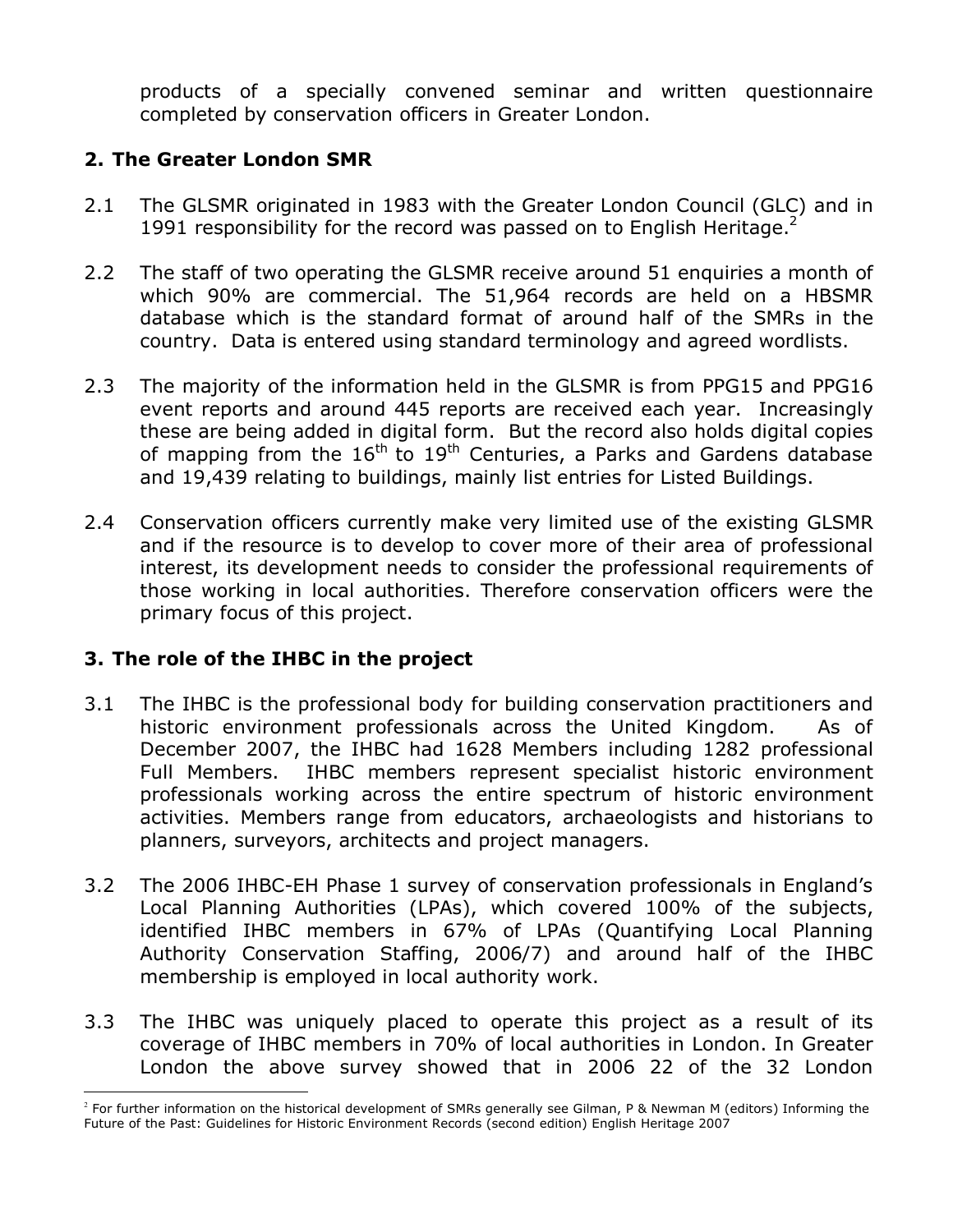Boroughs, some 70%, employed IHBC members on their conservation staff whilst a number of others use them as consultants. The London Branch of the IHBC has 190 members (at December 2007) and an active and positive branch structure with a high level of member involvement.

3.4 But the IHBC role was not simply one of facilitating the project through its existing contacts and assets. The IHBC has, for some time, echoed the concerns of many of its members, elsewhere in the country, that in preparation for HPR many authorities are simply changing the name of their existing SMR to HER without any changes to its content, function or audience. The approach to the GLSMR is therefore refreshing. The IHBC especially welcomed the approach which accepted that a mainly archaeological SMR may not be immediately transferable to a HER without significant additional input and amendment.

## **4. Project procedure**

- 4.1 The project began by identifying the key stakeholders and participants, London Borough conservation officers, through IHBC London branch members and members of the London Conservation Officers Forum. These officers were then invited to attend a seminar on the development of the GLSMR.
- 4.2 Prior to the seminar delegates were circulated with a variety of information in preparation. This included a list of information sources which conservation officers may already be using. This was produced specifically for the project (Appendix 4) and includes sources which are site or area specific, rather than those which describe general architectural, historical or technical information. The principle intention of the document was to give delegates a guide to the sources available but was not intended to define, prior to discussion with Conservation Officers, what should be put into the development of the SMR. The document was drafted by IHBC from background research and internet assessment but also through advice from expert advisers in IHBC London Branch and English Heritage.
- 4.3 Delegates were also sent, in advance of the seminar, a feedback questionnaire which is attached at Appendix 2. They were asked to complete two sections before attending the seminar: part one, which asked for their existing knowledge of the GLSMR before they received any information at the seminar and part four, which asked for contact details and technical information on behalf of their authority, which they may have needed to research. The remaining sections (two and three) were to be completed at or after the seminar, building on the discussions of the afternoon.
- 4.4 The seminar was held at St James's Church, Piccadilly, London on  $22^{nd}$ January 2008. The venue was selected because it is centrally and easily located in London but also because it is an interesting historic building with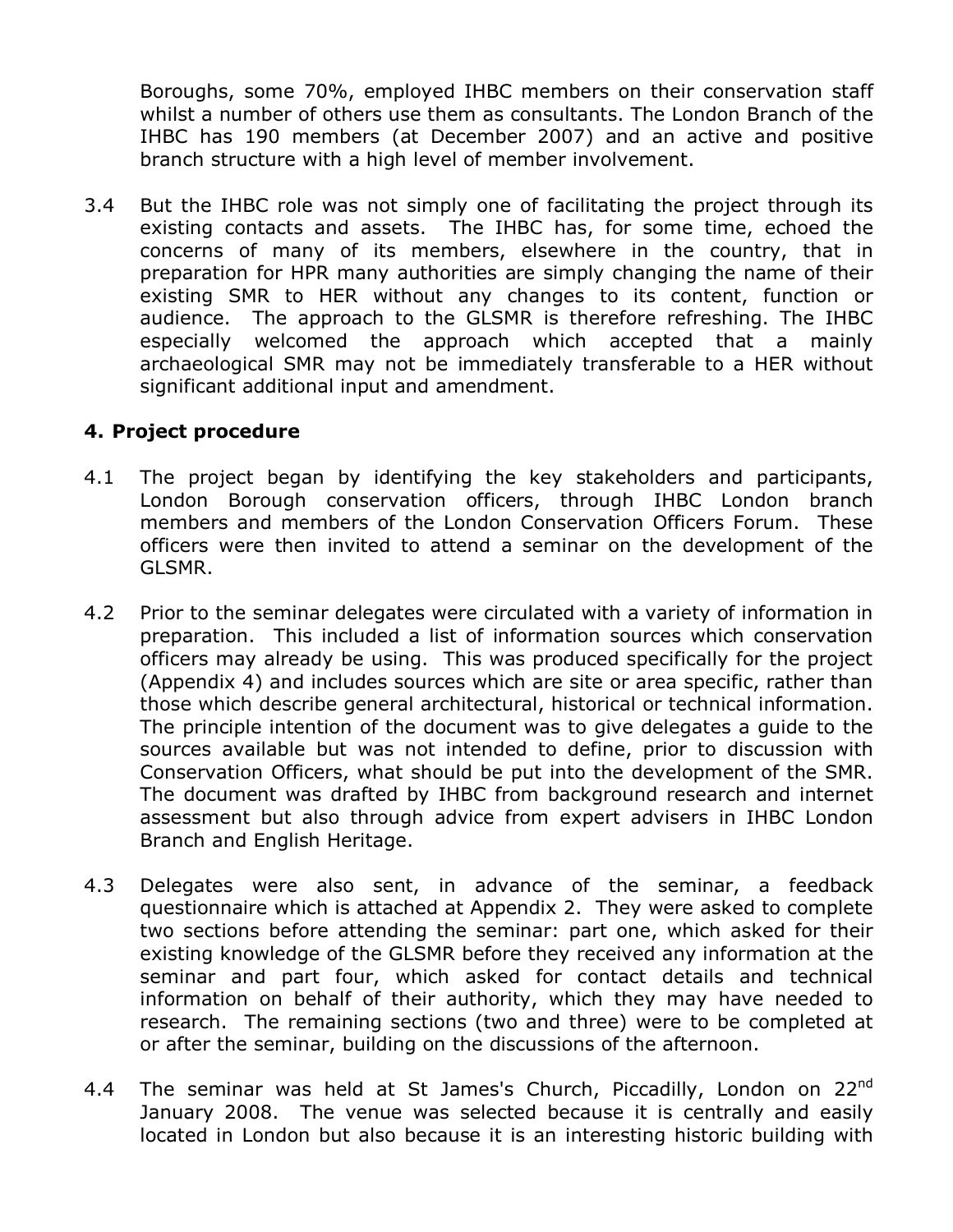recent conservation work to encourage attendance, make the event attractive to delegates and provide an additional CPD element. The programme of the seminar is appended at Appendix 5. The event began with a contextual talk about the role of HER/SMR and an overview of the contents and function of the SMR to inform conservation officers of the existing resource. Delegates were then divided into four discussion groups facilitated by IHBC and EH staff without a specialist interest in the specific outcome of the London HER. The seminar groups considered the following questions:

- *1. What information in the existing GLSMR do you think you will find useful?*
- *2. What particular part of your work would you use this information for?*
- *3. What new information would you most like to be added to the GLSMR?*
- *4. What format would you like this information to be in and how would you want to access it?*
- *5. How do you see the Heritage Protection Review changing your role or your requirements of a resource such as the SMR?*
- *6. What skills or knowledge do you think it important that those producing the GLSMR have in order to create a resource that is useful to you in your work?*
- *7. What sort of help and assistance will you need to obtain and use the resource to best effect?*
- *8. Do you already share information across Borough boundaries?*

The seminar concluded with a summing up and drawing together of the seminar group discussions. This allowed priorities to be drawn out from the deliberations of each of the groups.

- 4.5 Thirty-four conservation officers (or those officers fulfilling a conservation role) attended the seminar representing twenty-six of the thirty-two London Boroughs. Representatives of a further four authorities were unable to attend the seminar but were interested in the subject and fed their views into the process in the later stages. Representation of 81% London Boroughs at the seminar and overall involvement by 94% of Boroughs is a very positive level of engagement demonstrating both the validity of the approach to the project and the existing lack of knowledge and potential interest in the subject matter amongst conservation officers.
- 4.6 The notes of the seminar were written up within a week of the event and distributed to both those who had participated and also to those unable to attend asking for confirmation that the proceedings had been accurately recorded and feedback on the contents. Whilst some of the delegates are know to have read the notes no amendments were proposed and no objections to the content lodged. It is thus assumed the notes of the meeting are an accurate reflection of the proceedings and most notably of the suggestions made.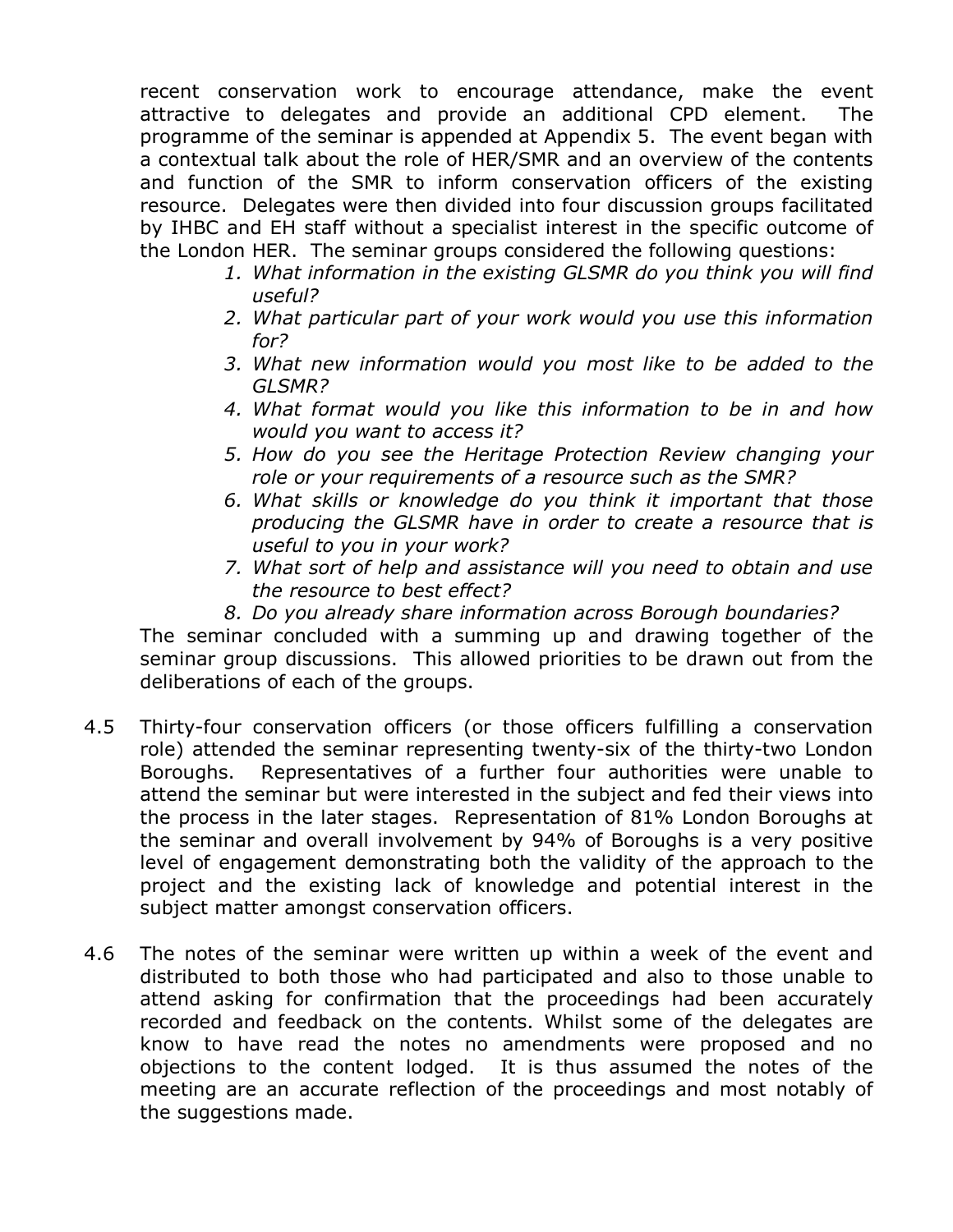- 4.7 Delegates were asked to submit their feedback questionnaires either immediately after the event or by post or email in the subsequent weeks. Those who did not submit were reminded on a number of occasions but the response rate remained quite low at fifteen returns representing thirteen London Boroughs (40%). However a number of those who were unable to submit their forms emailed brief comments or confirmed that their views had been expressed in the record of the seminar.
- 4.8 The analysis below is based upon all forms of conservation officer involvement and feedback described above.

## **5. Use and knowledge of the current GL-SMR**.

- 5.1 Generally conservation officers in London had very little prior knowledge of the GLSMR. They were fairly evenly divided between i) those who had some knowledge of the GLSMR and had previous cause to use it, ii) those with a very limited knowledge who knew of its existence and expected to find it contained records of an archaeological nature and iii) those who had no knowledge and had not heard of the GLSMR.
- 5.2 Only three responding conservation officers had used and two had thought of using the GLSMR in the past whilst ten had not considered doing so<sup>3</sup>.
- 5.3 Despite their lack of interaction with the resource the impression conservation officers had of the sort of information that they expected to find in the GLSMR was generally correct. They suggested it would contain historic maps, information on archaeological sites, records of ancient monuments, record of archaeological finds and other site-based records. Some conservation officers had referred other people to the GLSMR for information.
- 5.4 The reasons the GLSMR is not widely used amongst conservation officers appears to be that they:
	- Have limited involvement in archaeology by conservation officers who have only small numbers of Scheduled sites and receive their planning archaeological advice through The Greater London Archaeology Advisory Service (GLAAS) which provides archaeological advice to local authority planners, developers and their agents, and local people, for thirty one of the London boroughs (the City of London and Southwark employ there own archaeology officers)
	- Have a perception that the GLSMR is, as a result, only an archaeological resource.
	- Have had some earlier problems with accessing GLSMR information which has put them off trying again.
	- Make use of alternative sources of local information

 $3$  15 conservation officers who returned their seminar questionnaire responded to the question "Have you ever used or thought of using the GLSMR?"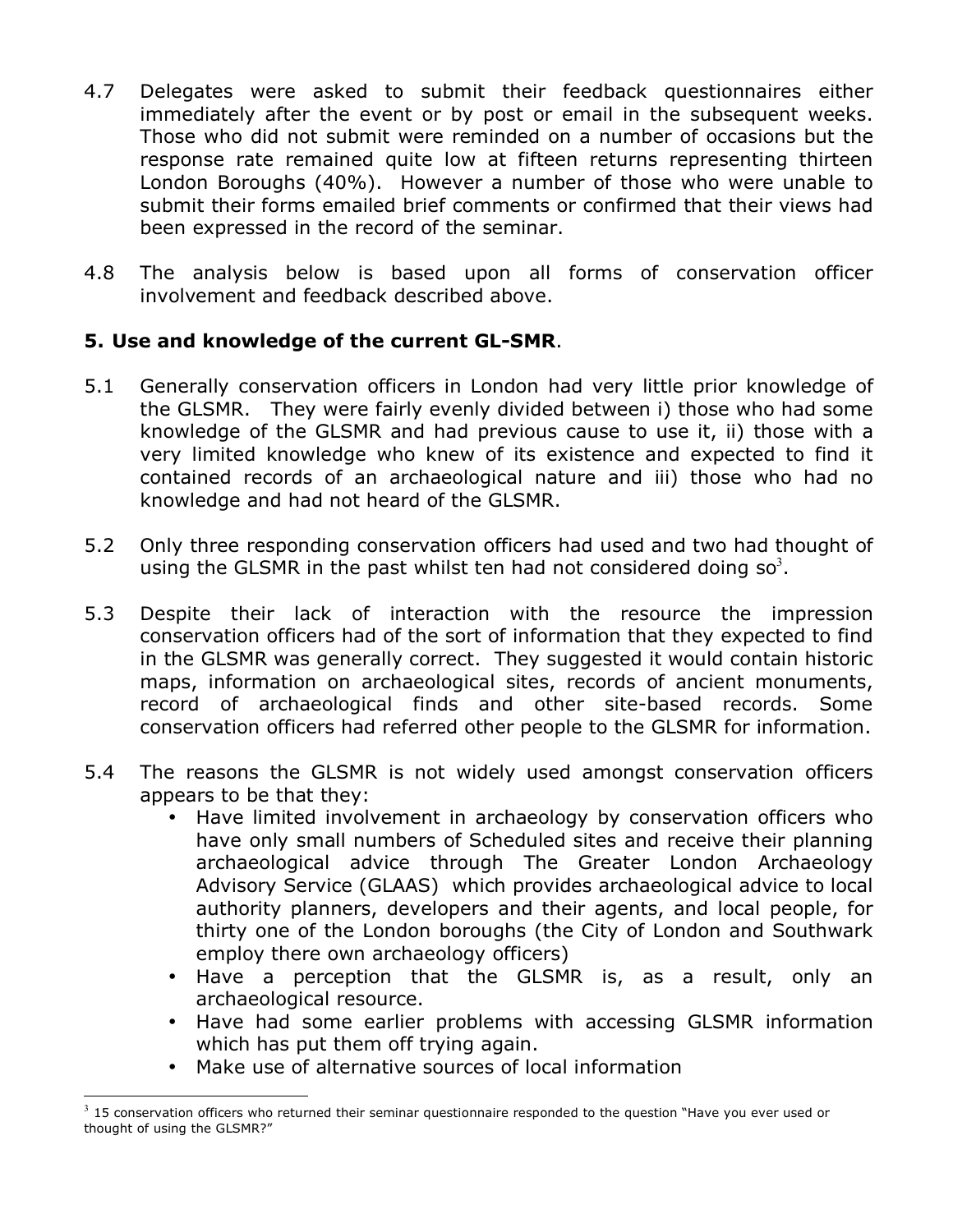- 5.5 The seminar proved to be an excellent vehicle for raising awareness of the GLSMR, its content and possibilities. All responding conservation officers said after the seminar that they had learnt something new about the GLSMR by attending<sup>4</sup>. This additional knowledge was often a better grasp of what the current resource is able to do and could do for them. This included the greater level of information and means of interrogation than envisaged, the comprehensive nature of the records and the existence of records for buildings and other items as well as mainstream archaeological information. However a number of conservation officers felt the seminar had made them aware not of what the GLSMR can do currently but of how it could be developed and improved. There was concern that, especially given the limited resources available for development, this had to be done without duplication of other existing information sources.
- 5.6 As a result of attending the seminar twelve conservation officers felt there was some information in the current GLSMR which they had not considered before but might find useful in their work<sup>5</sup>. . This was mainly the core archaeological information and historical mapping but also included information such as details of listed buildings beyond the statutory list description.
- 5.7 However three conservation officers felt they still had no cause to use the GLSMR because it was either not relevant to their work, they did not need the information because they received advice from GLAAS. Also perhaps more pertinently, there were concerns that the way the information is currently accessed via personal requests and email responses rather than as a self serve on line resource discourages its use. Those who may be using the GLSMR in future felt it would be useful in conservation area appraisals, characterisation, researching buildings, producing site briefs and informing statutory decision-making.  $6\overline{ }$
- 5.8 Alongside building positive knowledge development of the GLSMR amongst conservation officers the feedback from the project also highlighted some concern about the relevance of the GLMSR to their work. Some felt that they were unlikely to find anything in the resource either at present or in the future which would be relevant to their work. There was concern that in developing this and other HERs English Heritage and government appear to be giving priority to something which was not related to core building conservation work and for which it was felt there was neither need or demand at local authority level in London. An appreciation that conservation

 $^4$  14 conservation officers who returned their seminar questionnaire responded to the question "Did you learn anything new about the GLSMR as a result of this seminar?"

 $<sup>5</sup>$  The seminar questionnaire asked "What information in the existing GLSMR do you think you will find useful?"</sup>

 $6$  The seminar questionnaire asked "What particular part of your work would you use this information for?"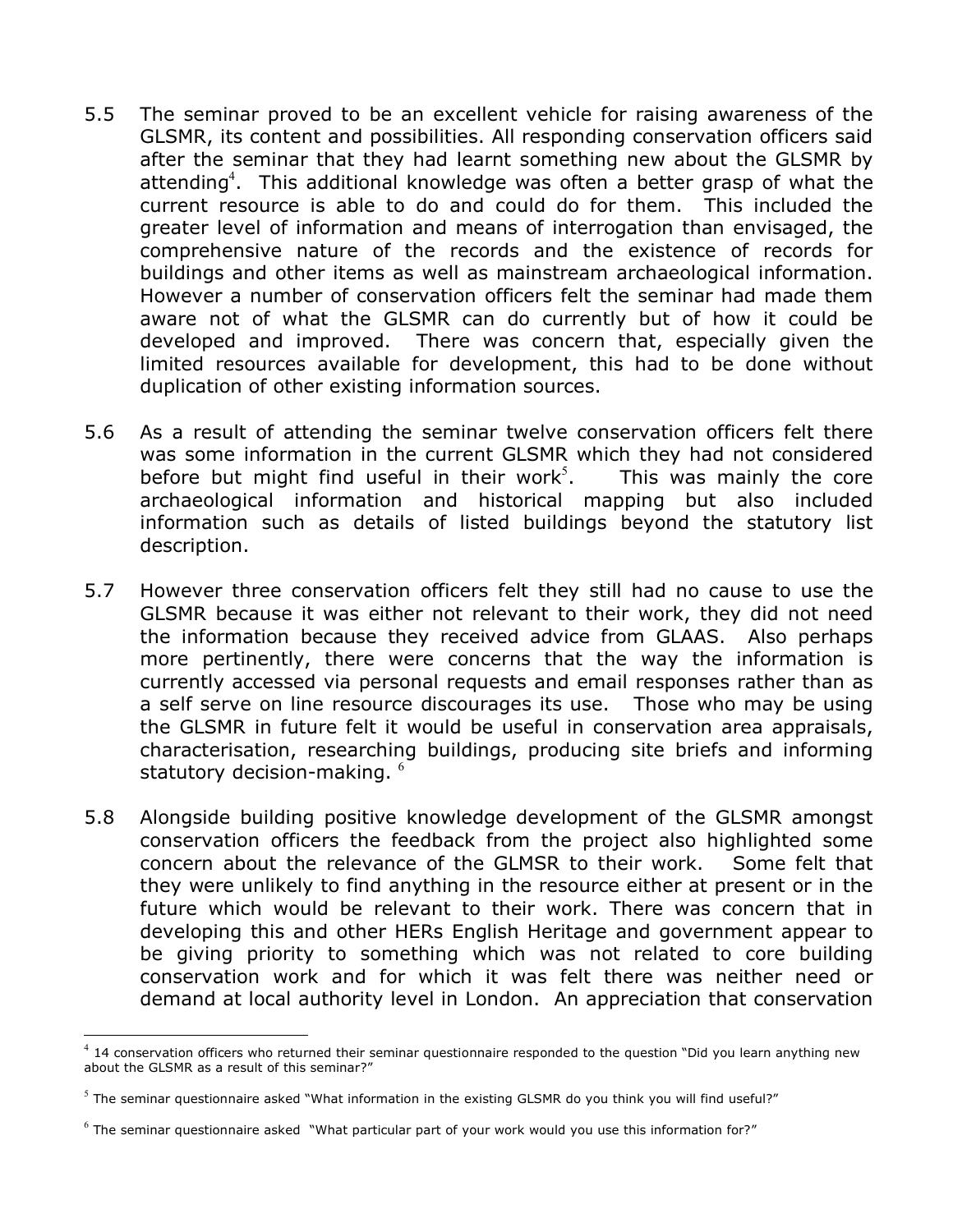officers may be happy to work with the GLSMR and contribute to its development should not loose sight of the perceived lack of relevance or usefulness of an SMR or HER to conservation officers.

## **6. Existing Knowledge of the Heritage Gateway**

6.1 There was very limited knowledge amongst conservation officers of the Heritage Gateway. Over two thirds of responding conservation officers had not heard of the Heritage Gateway before they were asked to the GLSMR seminar. $^7$ 

## **7. Developing GLSMR content**

- 7.1 Seminar discussion groups and the final concluding session of the event identified priorities for future inclusion in the GLSMR. This produced a number of lists of preferred suggestions which are included in the seminar notes at Appendix 1. The seminar feedback questionnaire also asked conservation officers "What new information would you most like to be added to the GLSMR?" and a further fourteen personal lists were produced as a result. The detailed responses of each can be found in the questionnaire response digest at Appendix 3.
- 7.2 Analysis of responses from all sources has produced Figure 1 which shows the broad areas suggested for inclusion in the GLSMR during seminar groups, the seminar concluding session and by individuals on their seminar feedback questionnaire.
- 7.3 The areas suggested by London conservation officers for future inclusion in the GLSMR are listed below in more detail and in order of priority for inclusion:

#### i. **Conservation Areas**

Map based Conservation Area boundaries including Article 4 directions and associated Conservation Area documents such as boundary reviews, enhancements proposals, character appraisals and management plans.

#### ii. **Local designation**

Map based information on locally listed buildings and locally designated historic parks and gardens to include descriptions and additional historic information

 $^7$  14 conservation officers who returned their seminar questionnaire responded to the question "What do you know about the Heritage Gateway?" Of those 4 had some prior of the Heritage Gateway knowledge and 10 had no knowledge or awareness of it.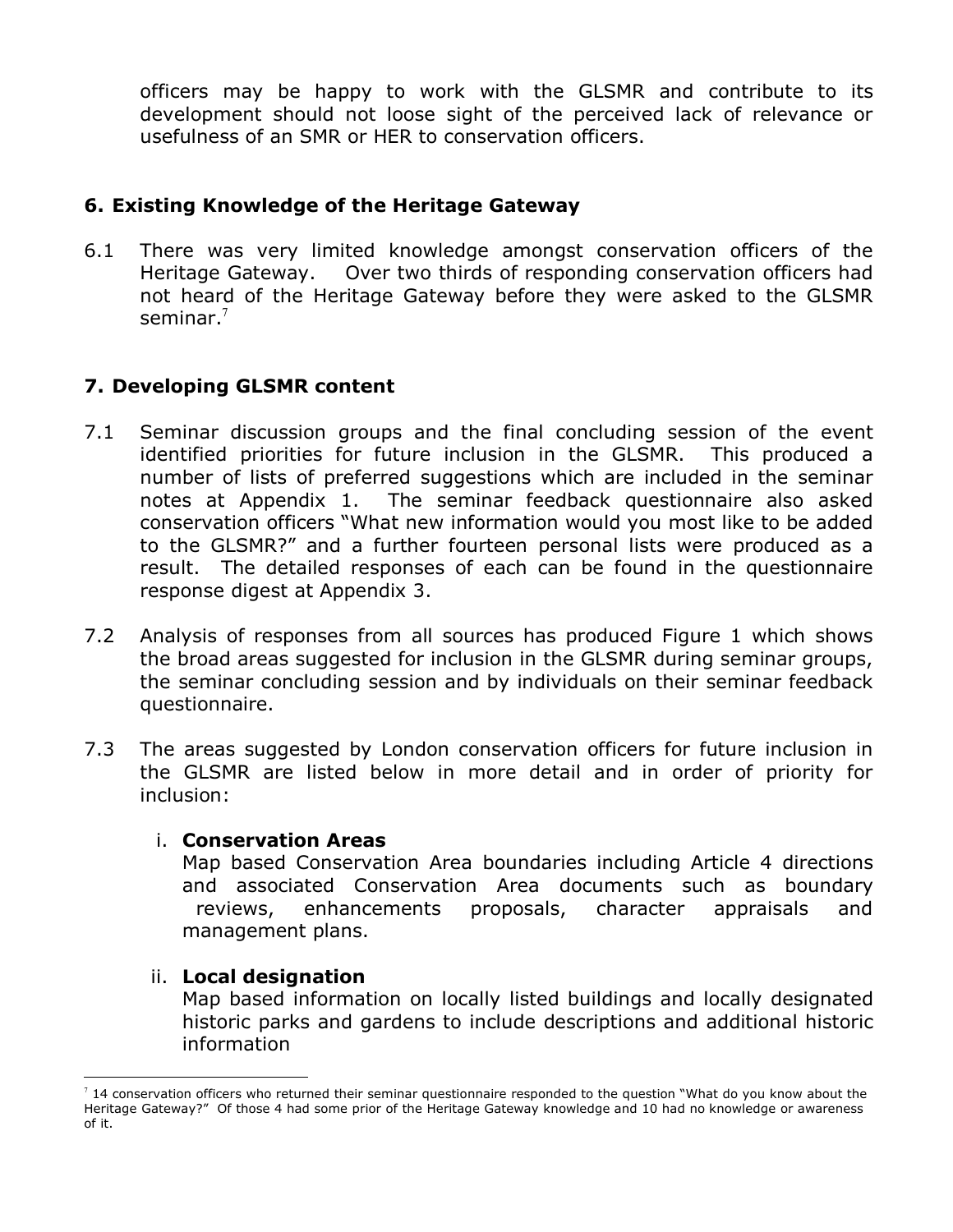#### iii. **Information on individual buildings**

To include historical reports, conservation plans, historic plans, architects records, structural reports on historic buildings and building control records often dating back as far as the 1880's.

#### iv. **Photographic archives**

Historic photographs of buildings and areas, recent dated record photographs, aerial and oblique photographs

#### v. **Wider access to English Heritage information**

There was a strong feeling that English Heritage holds a great amount of relevant material which is not accessible to conservation officers.

As much of this information may be digitised within the organisation, the GLSMR was seen by conservation officers as having a potential role in drawing this together and making it accessible.

Suggested relevant items for wider use included non confidential information from case files, reports, listing inspectors field work notes, research papers, London architectural collection, photographic collections, buildings with blue plaques, historic and recent plans.

#### v. **Local authority planning current information**

Planning histories UDP/LDF designations Strategic viewing corridor

#### vi. **Links to data held elsewhere**

Much relevant data has already been digitised and may be available on web sites. Linking the GLSMR to such data sources such as that held by English Heritage, local studies libraries, RIBA drawings collection, museums, local authorities etc would make it a much wider tool.

#### vii. **Listed building information**

Statutory listings and schedulings including the extent of the Listings

#### viii. **Public realm audits**

Audits of unprotected historic assets, street furniture, historic paving etc

#### ix. **Design and access statements**

Design and access statements have been required for all Listed Building consent applications and most planning application since 2006. Whilst the quality and content can be variable, statements should attempt to explain the design principles that have been applied in the proposal and how the proposal takes account of the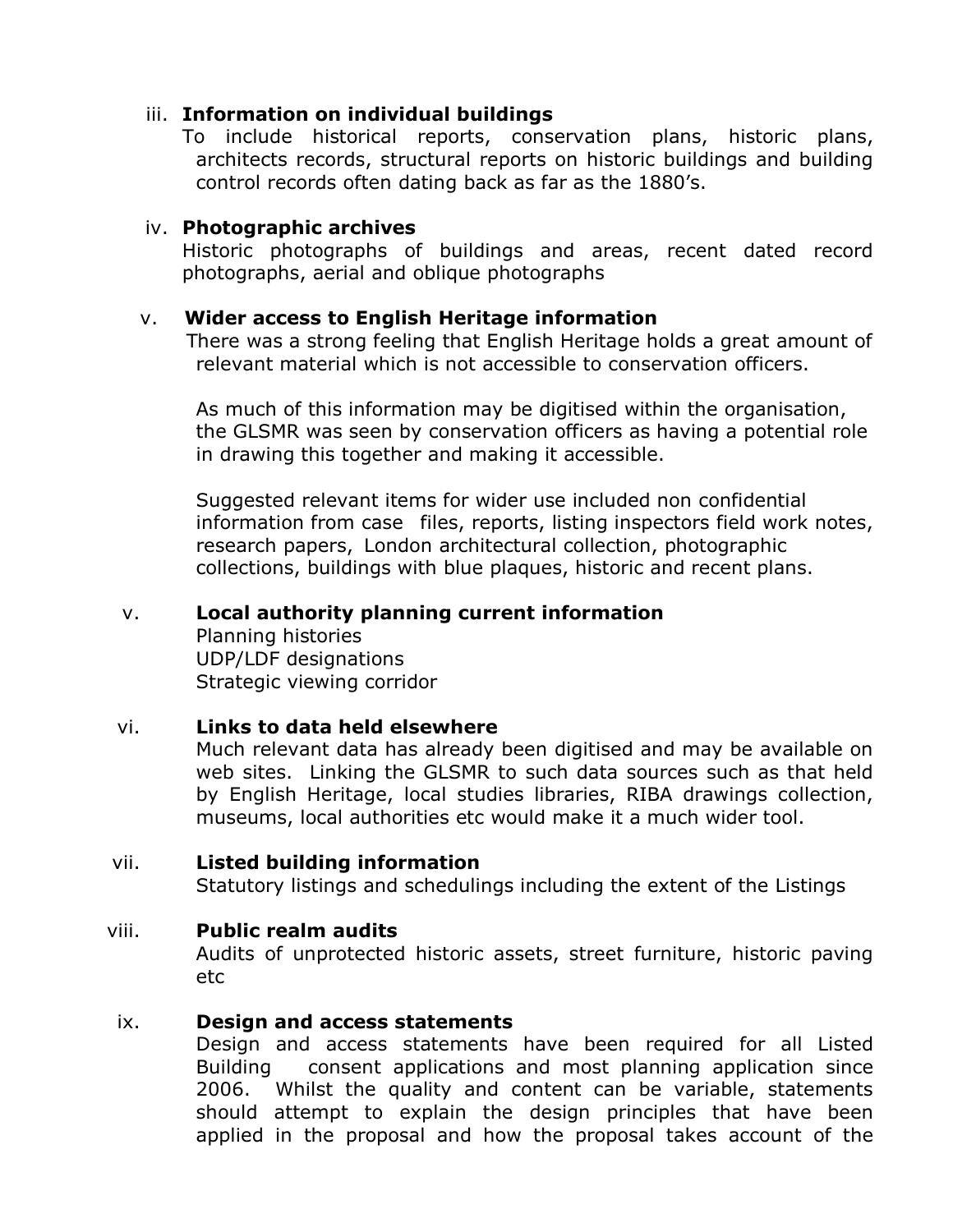special architectural or historic importance of the building and its setting. A good design and access statement will thus include important research and examination of the buildings history and character.

#### x. **Items from published sources**

Area and building specific articles from books and journals such as Country Life, Context, Amenity Society journals, building entries from the Pevsner Buildings of England series, items from the Victoria County History etc

#### xi. **Further archaeological information**

Information on the results of excavations, survey data and an interpretation of archaeological priority areas.

#### xii. **Natural statutory designations**

Natural designations such as Tree Preservation Orders, protected hedgerows, Sites of Special Scientific Interest, Areas of Outstanding Natural Beauty

#### xiii. **Award winning buildings**

Buildings that have won design or conservation awards such as the Civic Trust Awards.

#### xiv. **Additional Maps**

Map layers including bomb damage maps

7.4 The suggestion for inclusion within the GLSMR appear to sit happily within the proposed legal framework for the Greater London Historic Environment Record laid down in the Draft Heritage Protection Bill 2008. Whilst items iii and viii fall within the category of registered assets<sup>8</sup>, items i and ii are locally important heritage assets  $9'$ , item xii relates to sites of archaeological interest<sup>10</sup> and items vi and ix to details and findings of investigations<sup>11</sup>. The remaining suggestions (items iii, iv, v, vi, vii, x, xi, xiii, iv and xv) whilst having some overlap with the other categories predominantly fall within the category of "information about the way in which the archaeological, architectural or historic development of the area of Greater London… has contributed to the present character…and about how that character may be preserved"<sup>12</sup>

 <sup>8</sup> Heritage Protection Bill 2008 Part 5, section 211, 3 (a). Department of Culture Media and Sport.

Heritage Protection Bill 2008 Part 5, section 211, 3 (b) Department of Culture Media and Sport.

 $^{10}$  Heritage Protection Bill 2008 Part 5, section 211, 3 (c) Department of Culture Media and Sport.

 $^{11}$  Heritage Protection Bill 2008 Part 5, section 211, 3 (e) Department of Culture Media and Sport.

 $12$  Heritage Protection Bill 2008 Part 5, section 211, 3 (d) Department of Culture Media and Sport.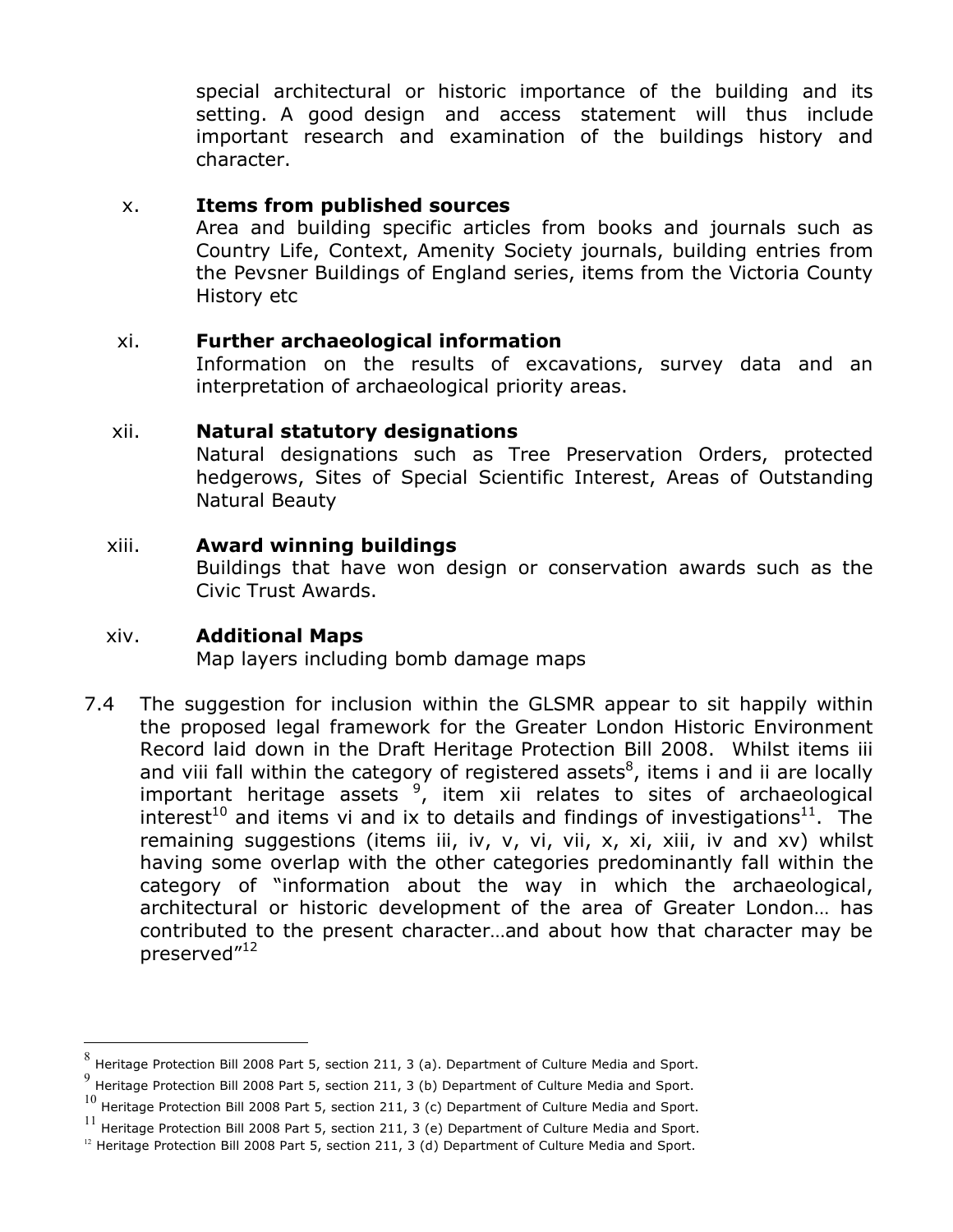Figure 1 Conservation Officer priorities for expansion of



Area identified for inclusion in GLSMR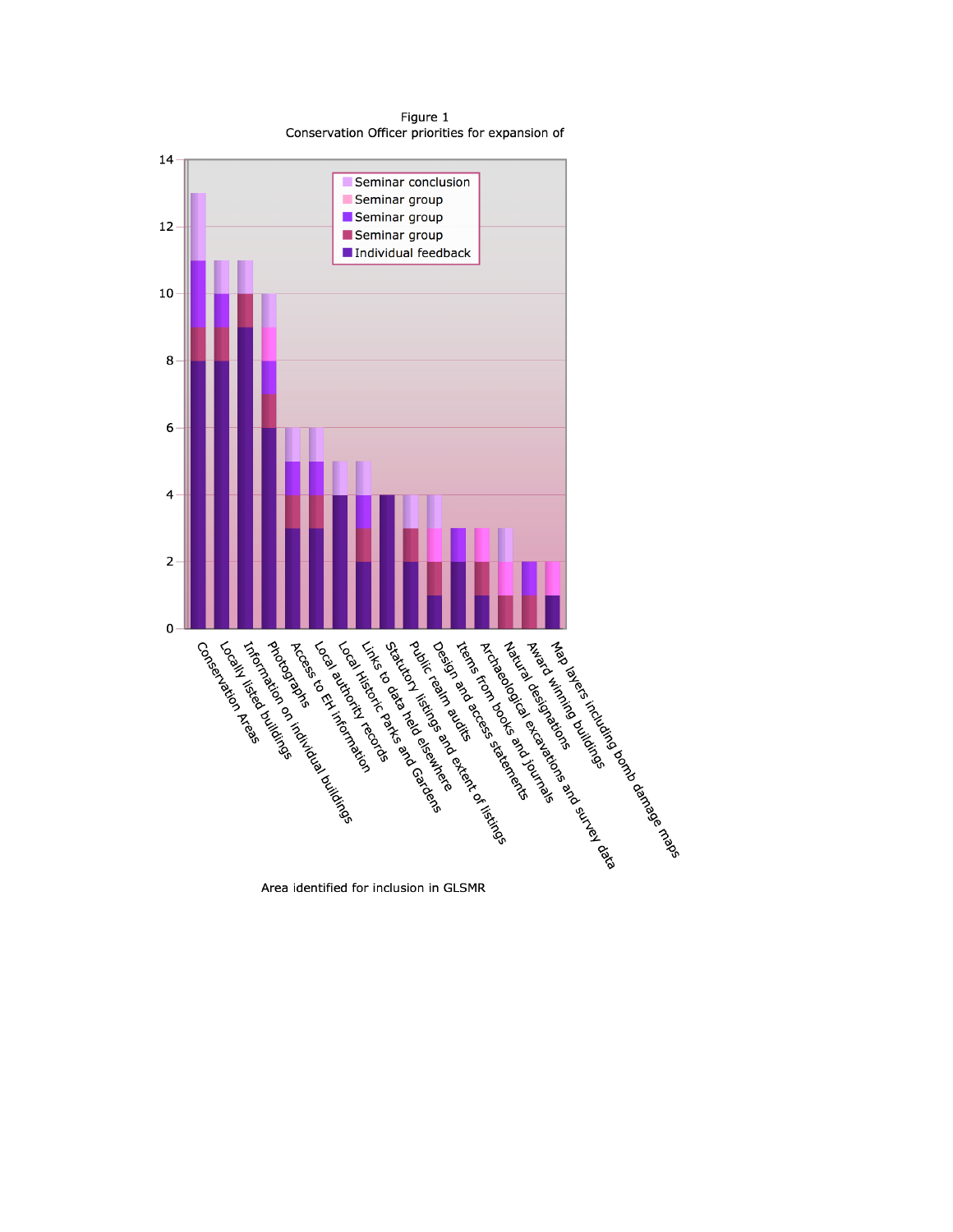## **8. Format of the developing SMR**

- 8.1 The four clear priorities arising from conservation officers for the format of the developing GLSMR are that it should be:
	- i. An on line accessible resource with all information available to all (or at very least available to those in local authorities through a password system)
	- ii. Map based and compatible with local authority GIS systems
	- iii. Easy to use
	- iv. Linked to other existing internet sources so that information is drawn together and any duplication of tasks avoided. In this way the GLSMR could become an invaluable resource drawing together useful sources without the need to add a substantial weight of extra information
- 8.2 Other key points raised were that the GLSMR should:
	- i. Be immediately downloadable by the user without delay or reference to other bodies.
	- ii. A network allowing interaction with users. Drawing together various sources of information but perhaps also allowing users to contribute as a kind of GLSMR Wikipedia
	- iii. Conform to local authority data standards to allow information to be cross-referenced with planning files etc.
	- iv. Be a searchable database allowing searches on the work of a particular architect, building type etc.
	- v. Produce reports as PDFs to allow easy inspection of data
	- vi. Produce reports as Word or usable text format to allow information to easily be fed into reports.
	- vii. Be printable by the user
	- viii. Physically be held in London rather than elsewhere in the country
	- ix. Involve no duplication of resources such as redigitising information already held by other bodies or adding data to the GLSMR which is already accessible elsewhere.
- 8.3 Evidently the fundamental concern raised which cuts across many of the more specific concerns is one of accessibility. Potential users of the GLSMR want it to be accessible remotely by professionals and the public and they want it to be easy and simple to use. The addition of the GLSMR data to the Heritage Gateway may go some way to achieving this and indeed the establishment of the Heritage Network, not dissimilar to the Heritage Gateway, was suggested as a dissemination tool for the GLSMR information. The use of the Heritage Gateway to expand the available data would also allow on-line access through links to locally held records rather than using resources to create new archives. The use of local information through web links also allows local authorities to keep data up to date without having to send updates to the GLSMR. This is especially useful with access of listed building files or other evolving resources.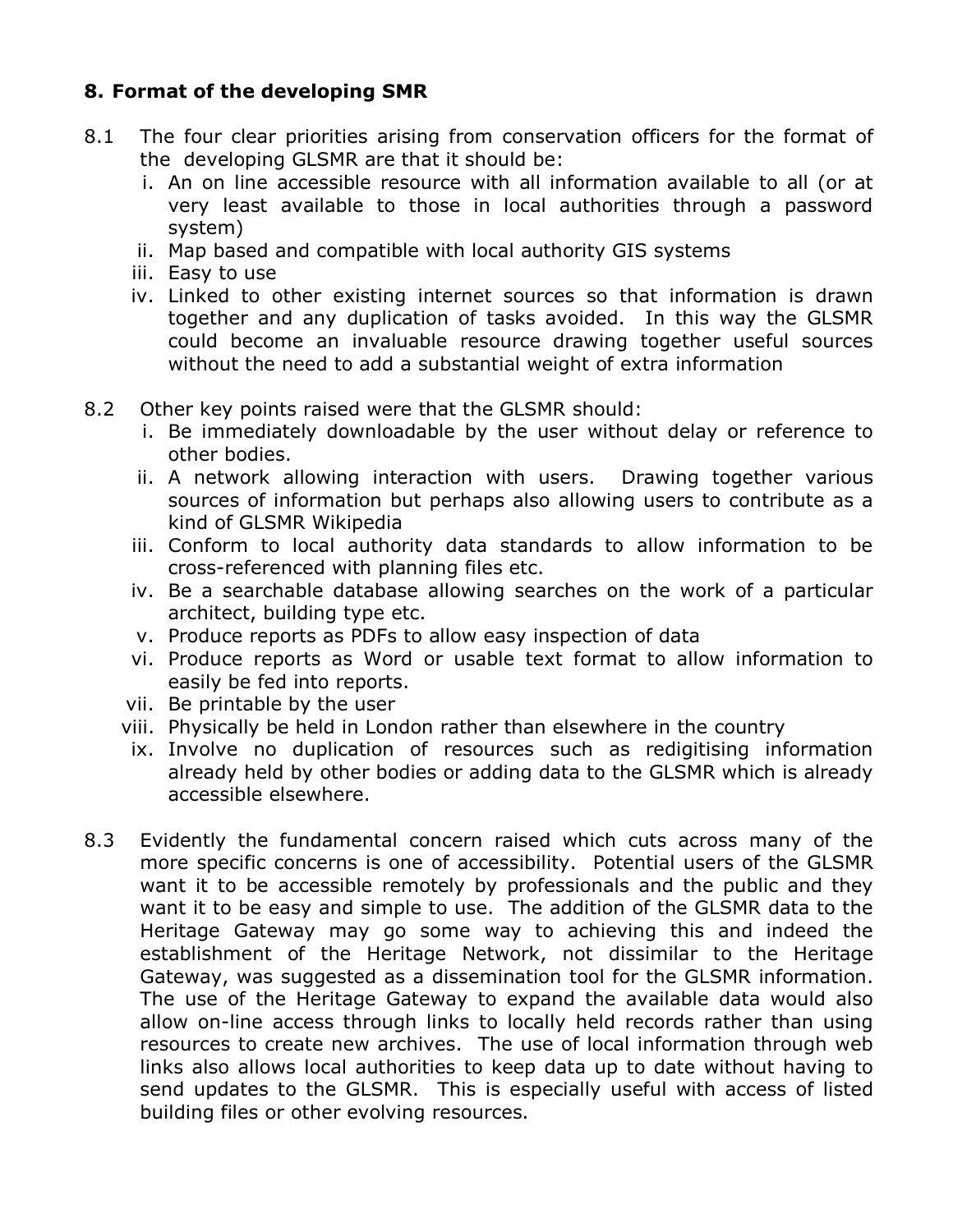8.4 Some Conservation Officers, thinking imaginatively, suggested an interactive resource which, like Wikipedia, would enable new information to be uploaded by anyone. It was accepted that to maintain the credibility and accuracy of the data this would need policing and an alternative suggestion was made that only certain approved people could upload, such as English Heritage officers, archivists and conservation officers, should be able to add information. A discussion forum could also add to the usability of such a site.



**Figure 2 The format of the GLSMR**

#### **9. The specific impact of Heritage Protection reform on conservation in London and use of the GLSMR**

9.1 The peculiar and unique nature of the London historic environment means that the perception, at least, of how Heritage Protection Reform (HPR) will impact on the area is very different from that which could be experienced in other areas. There are fewer Scheduled Ancient Monuments in Greater London than in other local authority areas elsewhere in the country and, as a result, the transfer of the equivalent of Scheduled Monument consent to local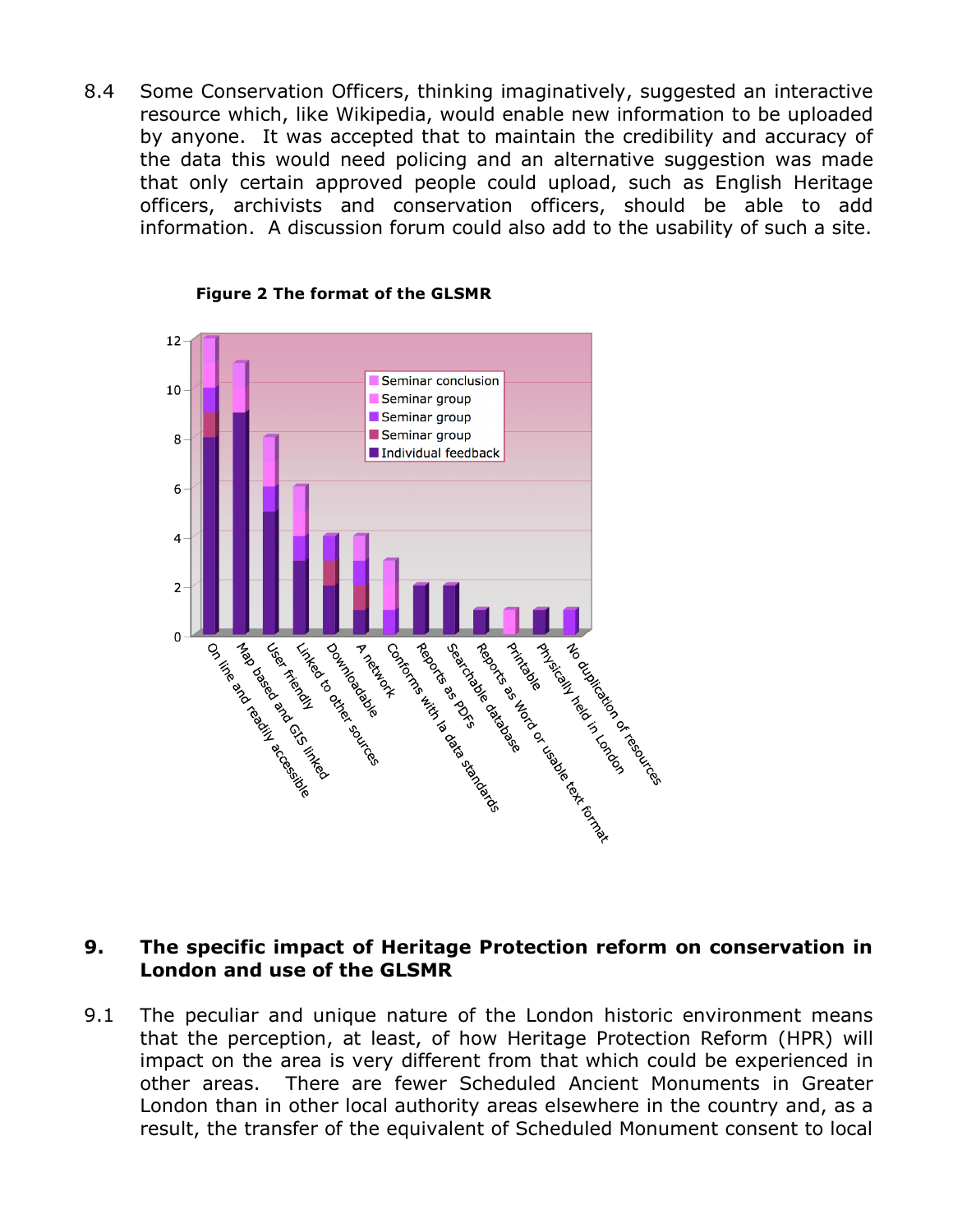authorities is seen, by conservation officers, as having only a limited impact. For example the Royal Borough of Kensington and Chelsea has over 4,000 listed buildings but only 2 Scheduled Ancient Monuments. All but two London Boroughs obtain their archaeological advice from GLAAS and it is thought that this situation will continue to enable informed decision making on applications for archaeological issues.

9.2 There was a widespread view that HPR may increase the demand for access to information by both professionals and the public. Some conservation officers felt they might need the GLSMR more for this purpose and that the key to success in these circumstances would be wider access to the resource. Wider public access to information is seen as a possible way of reducing simple information requests. Those who had an understanding of the proposed requirement of HPR to introduce a statutory Historic Environment Record felt that it would be reasonable to work with the existing SMR to produce a single resource although the form and function will need refining in the light of the legislation.

#### **10. What is needed to develop and manage the GLSMR**

- 10.1 Conservation officers were asked in the seminar questionnaire what particular skills or knowledge they felt the staff of the GLSMR ought to have. In order to guarantee that the resource is relevant and the information supplied is usable it was felt that someone working on the GLSMR should have a specialist knowledge of historic buildings and areas.
- 10.2 One of the key areas of need identified in order to allow the GLSMR to expand and develop in a way that is relevant and usable is the allocation of adequate resources to the project. Without sufficient dedicated staff to obtain and input information it is unlikely the GLSMR will ever grow into the resource those consulted hoped it might become. As there is already scepticism amongst some conservation officers about the potential for growth and development of the SMR, inadequate resource investment will do little to reassure and persuade. To carry out the role which this report has begun to define, English Heritage will need to reconsider the GLSMR staffing requirements.
- 10.3 London Boroughs are unlikely to be in a position to assist with funding towards the development of the GLSMR. The feedback from local authorities indicated that it is unlikely that a business case could be made in their budgets for financial support from the local authorities when set alongside other Council priorities. But conversely they also felt that financial support for local authorities from English Heritage or Central Government would allow each to upgrade their data to meet an agreed standard, giving universal applicability rather than patchy coverage.

#### **11. Information which London Boroughs could provide to the GLSMR**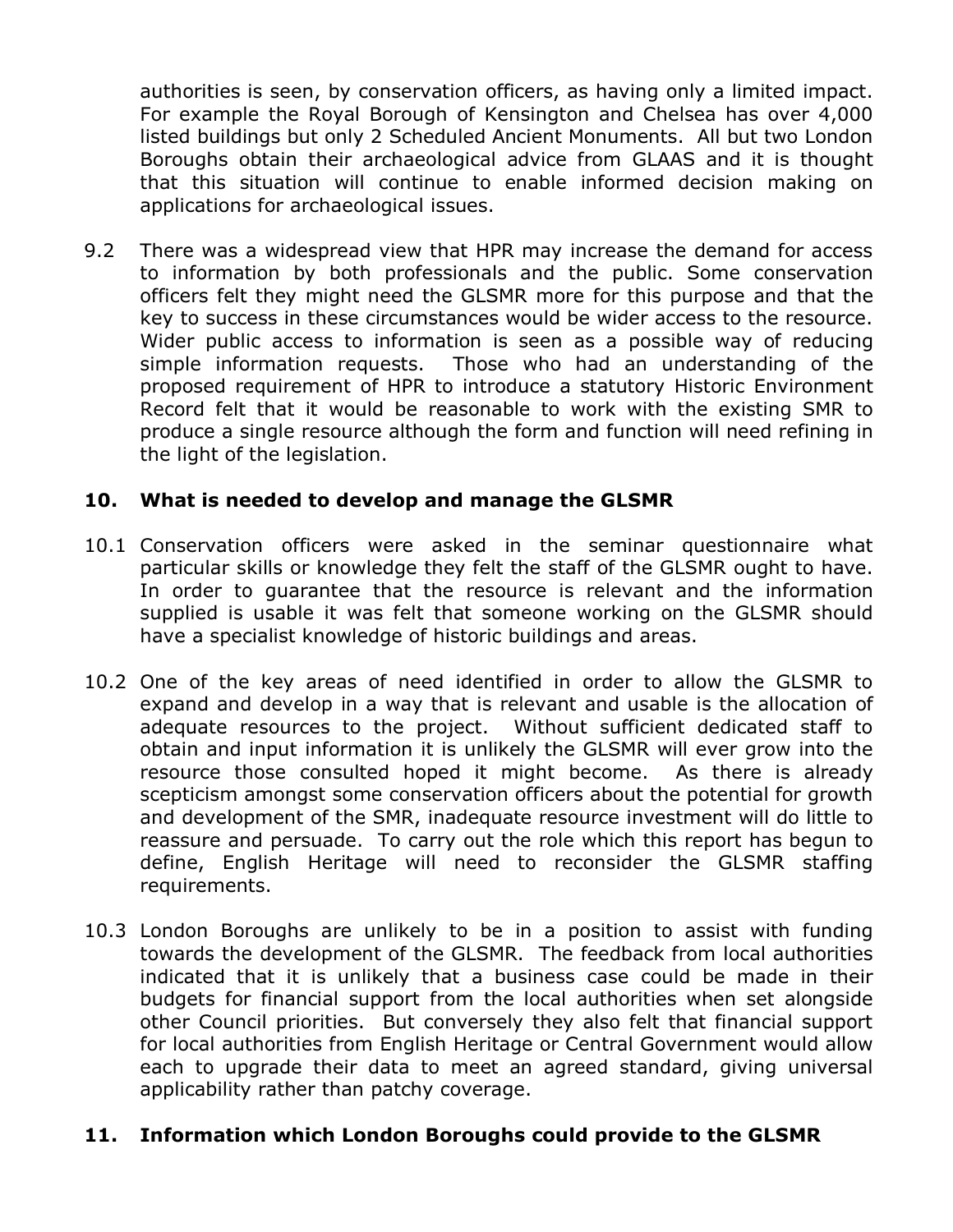- 11.1 Conservation officers were asked what information was held in their own authority that might feed into the GLSMR. A number of suggestions were made (see figure 3) which included a variety of information on Conservation Areas (boundaries, appraisals and Article 4 directions) listed building and planning records, historic records (building control, maps, photographs) locally listed buildings and other designations (parks and gardens, tree preservation orders etc). However there was some concern that this information might not be, either politically or technically, easily supplied to the GLSMR and that the conservation officers did not have sufficient influence to ensure this could happens but did not always feel able to supply third party names to do so either.
- 11.2 The format which such information might be available in varies from that which is digital (GIS, PDF, Word or other electronic format) to hard copy paper based information including maps and photographs.



#### Figure 3 Information which could be provided by London Boroughs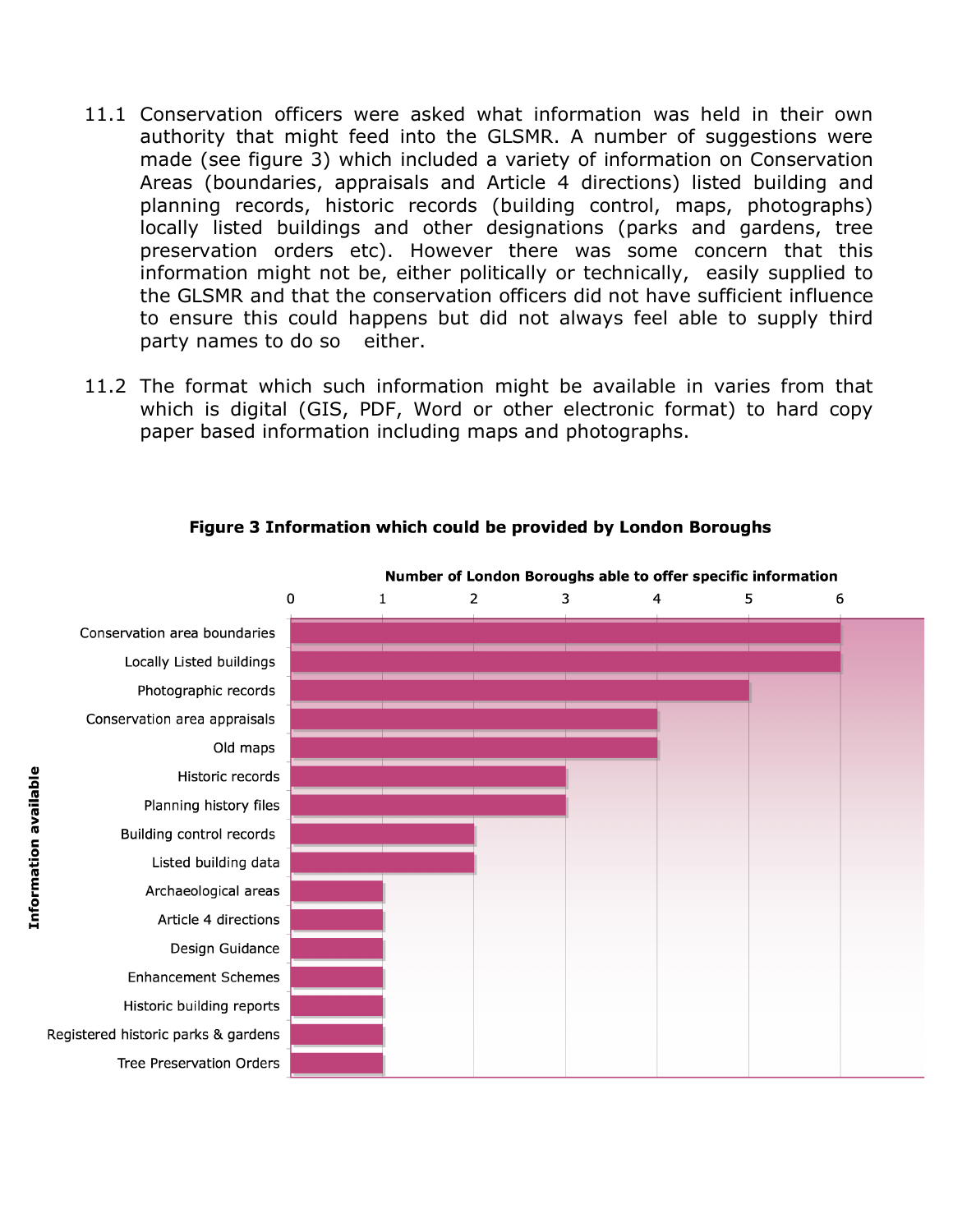## **12. Conclusion**

- 12.1 This project has demonstrated that there is currently little knowledge of, or involvement with, the GLSMR amongst conservation officers in Greater London. As a result of circumstances which may be quite unique to London, conservation officers have little direct involvement in archaeological matters because most specialist archaeological advice is received from GLAS.
- 12.2 The development of the GLSMR towards a fully functioning HER will include expansion of the data held by or accessible through the resource. If it is to be truly relevant holistically to the historic environment it will need to expand beyond its archaeological origins. This expansion will also be necessary if the GLSMR is to develop its relationship with, and relevance to, conservation officers. If they are to make better use of the resource they would need it to hold or access considerable additional historic environment data outside archaeological parameters.
- 12.3 The additions suggested by London Borough conservation officers to the GLSMR have been demonstrated as falling within the definitions established for the resource in the Draft heritage Protection Bill 2008. The type of data which conservation officers in Greater London feel should be included consists, in priority order, of:
	- 1. Conservation Areas
	- 2. Local designations
	- 3. Information on individual buildings
	- 4. Photographic archives
	- 5. English Heritage held information
	- 6. Local authority planning current information
	- 7. Links to data held elsewhere
	- 8. Listed building information
	- 9. Public realm audits
	- 10. Design and access statements
	- 11. Items from published reference sources and books
	- 12. Archaeological information
	- 13. Natural statutory designations
	- 14. Award winning buildings
	- 15. Additional Maps
- 12.4 However the desire to see the inclusion of the information listed above into the GLSMR does not mean that conservation officers feel it is necessary for it all to be added to and held in the existing database. The research highlighted clear priorities from conservation officers for the format of the developing GLSMR and their fundamental priority was that the GLSMR should be linked to other existing internet sources to draw existing information together avoiding duplication of tasks. In this way, it was argued, the GLSMR could become an invaluable holistic historic environment resource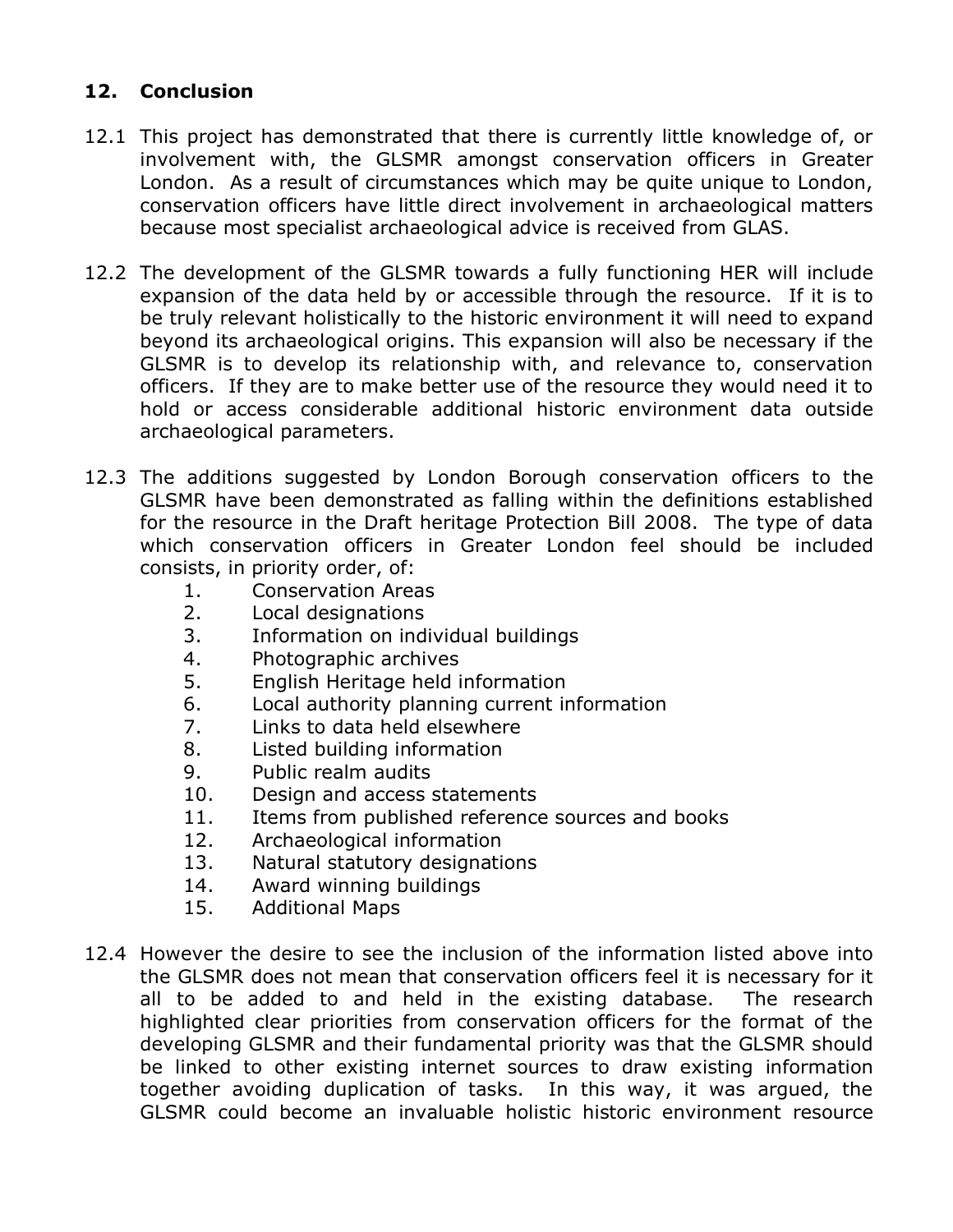drawing together useful sources without the need to add a substantial weight of extra information.

- 12.5 The other priorities for the format of the GLSMR were all about easy access and use. Conservation Officers felt the system needs to be an on line, easy to use, accessible, map based resource with all information available to all (or at very least available to those in local authorities through a password system) and compatible with local authority GIS systems.
- 12.6 Conservation officers felt that without allocation of adequate resources to the project and sufficient dedicated staff it is unlikely the GLSMR will ever become the resource they hoped it might be.
- 12.7 When considering potential local authority investment of resources in the development of record systems for the historic environment representatives of London local authorities felt it unlikely a business case could be made in their budgets for financial support from the London Boroughs when set alongside other Council priorities. Some conservation officers felt they may be able to assist development by contributing data held by their authorities. However there was some concern that this information might not be easily supplied, for technical or political reasons, and that the conservation officers did not have sufficient influence within their authority to ensure this happens. There was also a view that financial support to local authorities from English Heritage or Central Government would allow each to upgrade their data to meet an agreed standard, giving universal applicability rather than patchy coverage.
- 12.8 In conclusion this report has demonstrated the aspirations conservation officers have from the development of the GLSMR towards a true Historic Environment Record. It has prioritised the types of new information they would like adding and the sort of accessible web based resource they would like it to be. But for the GLSMR to carry out the role this report has begun to define with success, and to any level of customer satisfaction, English Heritage will need to consider in detail the staff and financial resources of the GLSMR and other associated record systems.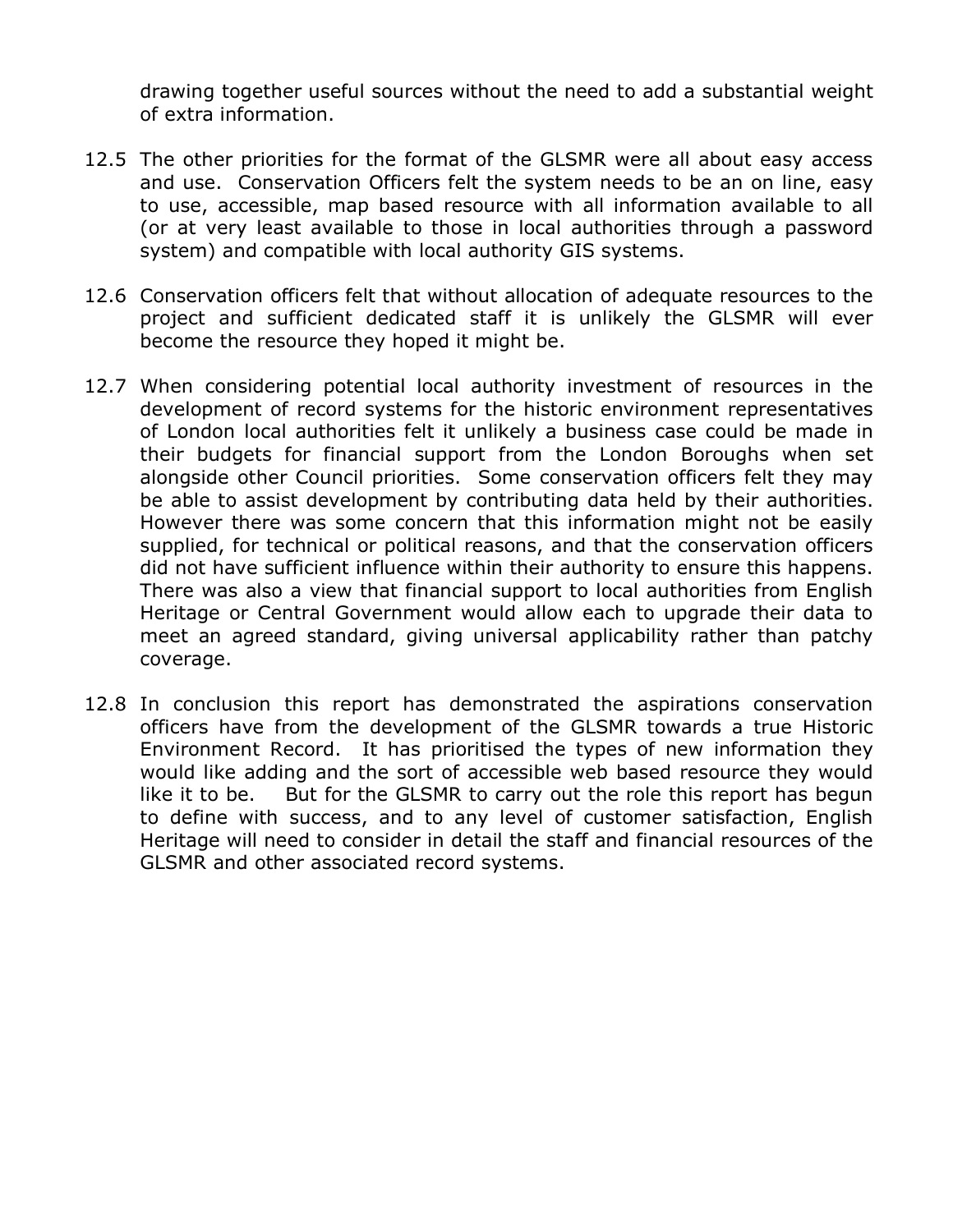# **Seminar Notes 22 January 2008, St James's Church, Piccadilly**

# **The London Boroughs and English Heritage: New Historic Environment Information**

## **1. Introductory talks**

#### 1.1 **IHBC Introduction Sean O'Reilly, IHBC Director.**

The term Historic Environment Record (HER) reflects a wider engagement with the historic environment, one which is more holistic, than was typical of the original Sites and monuments Records when they were being developed. The successful development of the SMR in the context of HPR is about laying strong foundations for future resources and tools, and the seminar comes at a crucial point in this process. IHBC with ALGAO is promoting the Heritage Gateway as an access portal for historic environment information.

Under HPR proposals (and the Heritage White Paper), heritage will be more fully integrated with the Planning System. Access to a SMR/ HER will be a statutory responsibility of a planning authority, and as such it must address the needs of conservation professionals working in the planning system if it is to operate effectively (and in line with HPR). If the HER is to support conservation in planning processes – from timely, credible, substantial and reliable responses to queries from applicants to informed and balanced historical advice for third parties - what should the HER include (contents) and what should it be able to do (services, including the advisory services). These were identified as the key question of the day.

EH (and its funding system, the Historic Environment Enabling Programme) were thanked for their support and for allowing the development of the SMR to be consumer based.

## 2.2 **The Greater London SMR – Stuart Cakebread, GLSMR Manager**

The GLSMR came into being through the GLC in 1983. English Heritage has managed it for the last 17 years. When fully staffed the GLSMR has a staff of two. It received 51 enquiries a month of which 90% are commercial. Information is gathered from a variety of sources.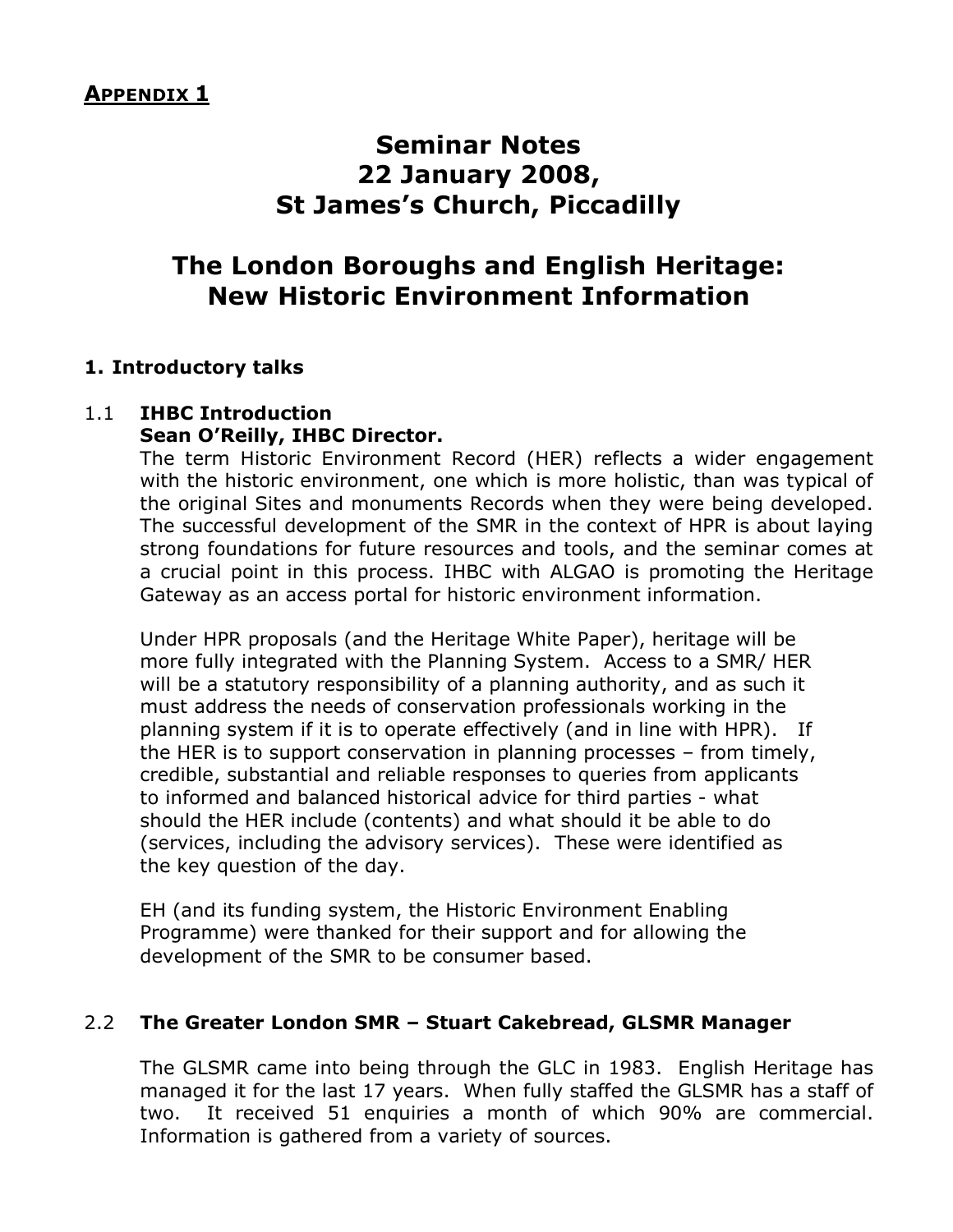The GLSMR has digital layers of the first four OS maps and paper copies of maps from the  $16<sup>th</sup>$ -19<sup>th</sup> Centuries.

The majority of the information held is from PPG15 and PPG16 event reports. Around 445 reports are received per year. More of these are now arriving in digital form.

The Parks and Gardens database has recently been added.

The information is held on the HBSMR database which is also used by around half of the SMR records in the country. Data is entered using standard terminology and agreed wordlists.

There are 51,964 records of which 19,439 relate to buildings, mainly Listed Buildings.

The GLSMR will be put onto the Heritage Gateway, which allows on line searching of various sources. The mapping will also be enhanced in the next couple of years.

Data can be sent out from the GLSMR in many formats including print outs, html, Access, Excel, GIS, AutoCad etc. Searches can be performed on specific periods, monuments types etc.

## 2. **Notes from seminar groups**

#### 2.1 **Group One**

- *2.1.1 What information in the existing GLSMR do you think you will find useful?* • Maps were felt to be really good
- *2.1.2 What particular part of your work would you use this information for?*
- *2.1.3 What new information would you most like to be added to the GLSMR?*
	- Streetscape miles stones, parish boundary stones, stone troughs, york paving, historic letter boxes etc
	- Conservation area appraisals
	- Planning histories
	- Locally listed buildings
	- Photographic archives
	- Protected trees/hedgerows
	- Building control records, many go back a long way and contain images, drawings, maps etc
	- Architect design statement for developments
	- Design guidance (e.g. preserving historic roof lines)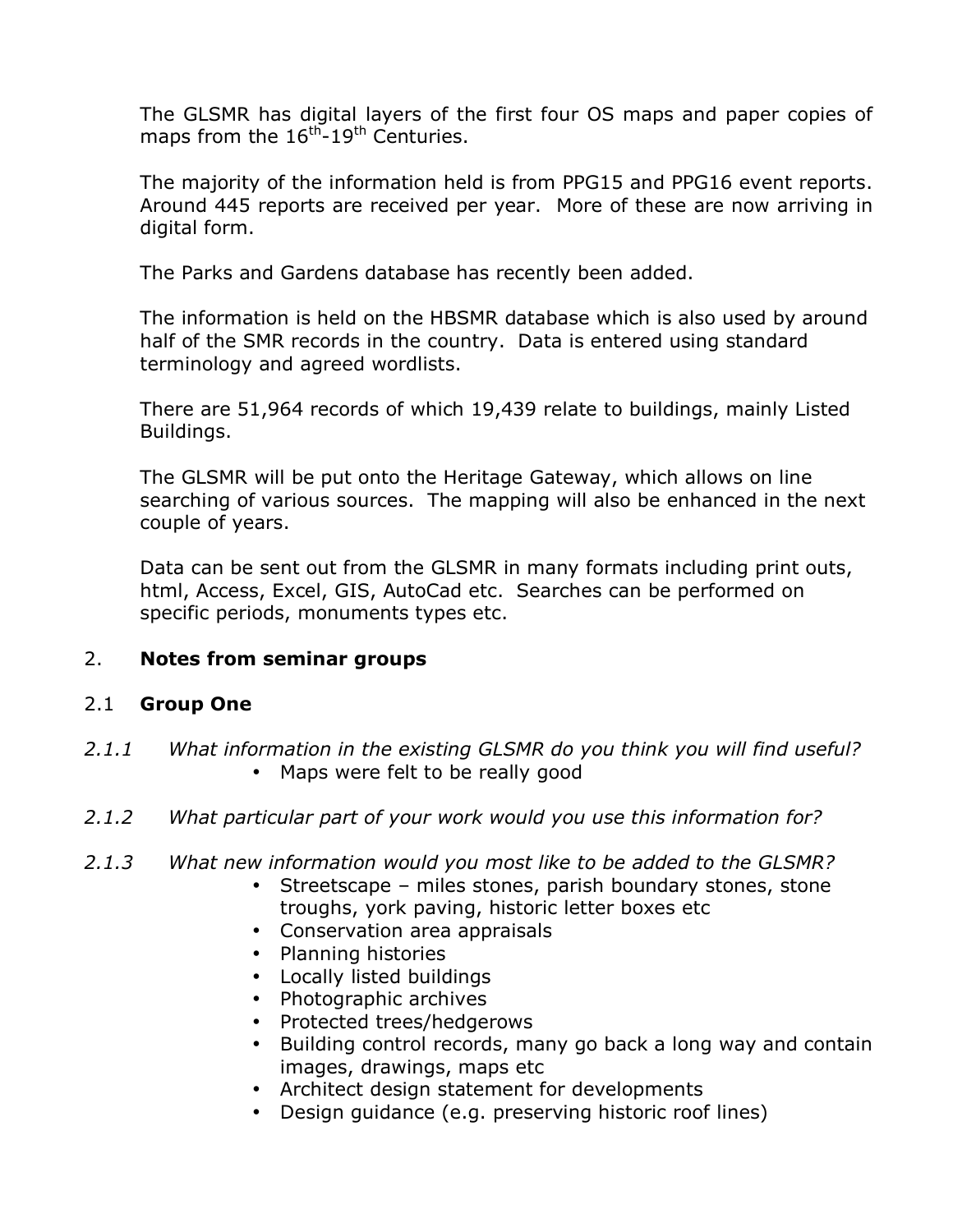- Specific building histories (maybe researched by owner or prepared as part of major conservation work.)
- OASIS (archaeological survey data)
- Buildings that have won awards (civic trust)
- Blue plaque
- Natural England SSSI and AONB
- Design and access statements
- Links from local community to local authorities and then in to HER

Bearing in mind the storage issues, it is difficult to know where to stop with the kind of information that could be included.

- 2.1.4 *What format would you like this information to be in and how would you want to access it?*
	- On line web based access far more useful than paper
	- Needs to be easily accessible and easy to use whether it's the public, developers or professionals (e.g. conservation officers) using it
	- Wikipedia type resource
	- Web based communication forum
- *2.1.5 How do you see the HPR changing your role or your requirements of a resource such as the SMR?*
- *2.1.6 What skills or knowledge do you think it important that those producing the GLSMR have in order to create a resource that is useful to you in your work?*
	- Feel strongly about people understanding the historic environment
- 2.1.7 *What sort of assistance will you need to obtain and use the resource to best effect?*
- 2.1.8 *Do you already share information across Borough boundaries?*

## 2.2 **Group Two**

- *2.2.1 What information in the existing GLSMR do you think you will find useful?*
	- Listed Building records could be useful but would not link into planning records.
	- None of the group used the SMR on a regular basis.
	- It is important that the SMR defines who it is actually for.
- *2.2.2 What particular part of your work would you use this information for?* • GLAS is the first port of call for most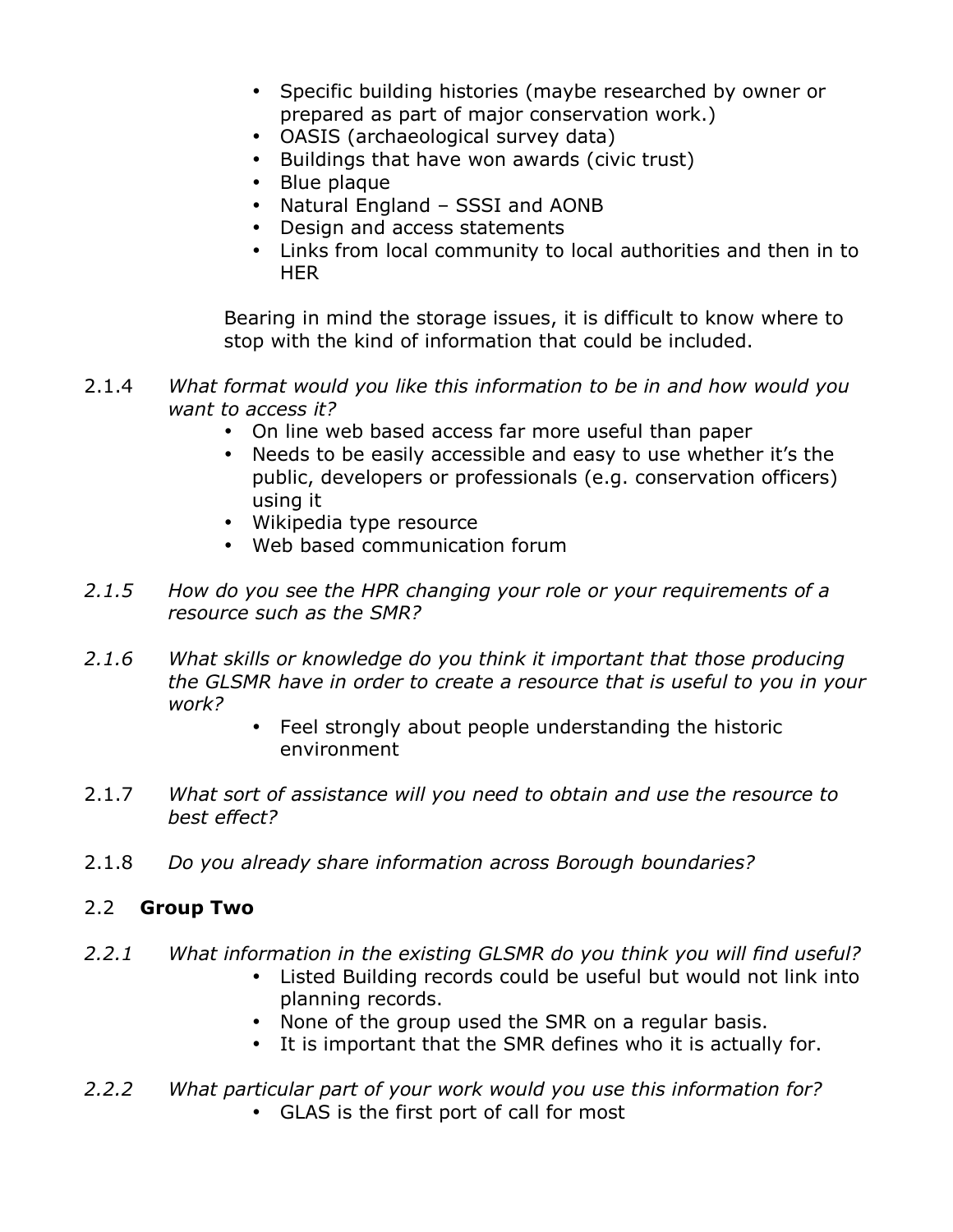- *2.2.3 What new information would you most like to be added to the GLSMR?*
	- GLC photographs
	- Links to book references on a particular site i.e. Pevsner, VCH
	- Links with local history archives
	- All EH information in one place
	- Fieldwork notes from listing inspectors
	- Local information do not really need information for the whole of London
	- Article 4 Directions
	- Conservation Areas
	- Locally listed buildings
	- UDP/LDF designations
	- But who will provide this information
	- How will the SMR fare as a priority against resources for other duties such as conservation area designations?
	- •
- 2.2.4 *What format would you like this information to be in and how would you want to access it?*
	- Needs to be available on line
	- Could have password access to dome information –in particular that which may be used commercially or which generates income to holder when sold to developers (i.e. local archive information)
	- It is impossible for the SMR to take on everything and so the best resource would be to use complex digital links to join resources on one web site
	- Digital, accessible, usable
	- Do not duplicate existing resources
	- Data standards across authorities need to be considered.
	- A network rather than an archive
	- Talk to GIS user groups
	- Need to establish what data different local authorities have some are very much more developed.
- *2.2.5 How do you see the HPR changing your role or your requirements of a resource such as the SMR?*
- *2.2.6 What skills or knowledge do you think it important that those producing the GLSMR have in order to create a resource that is useful to you in your work?*
- *2.2.7 What sort of assistance will you need to obtain and use the resource to best effect?*
- *2.2.8 Do you already share information across Borough boundaries?*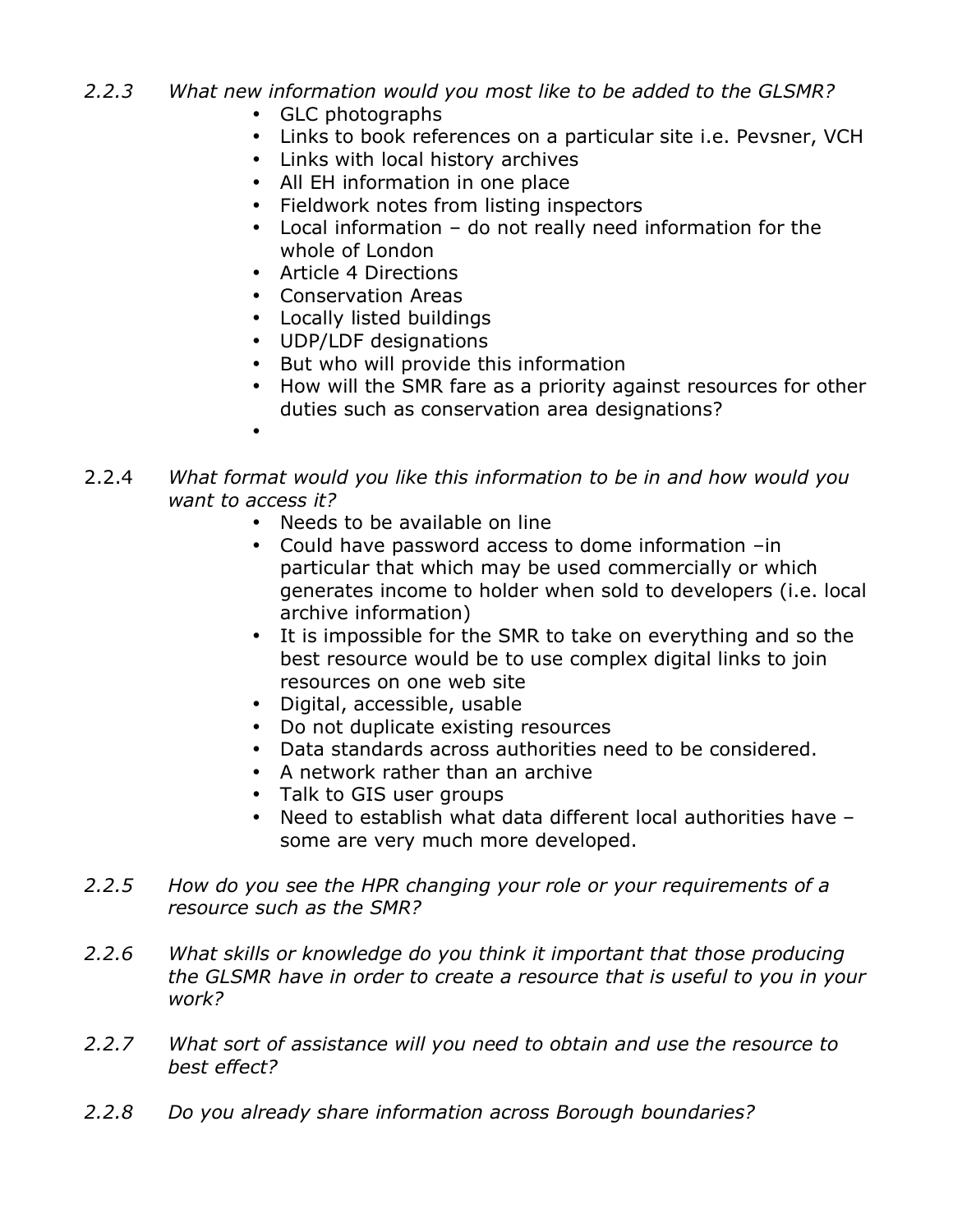## 2.3 **Group Three**

- *2.3.1 What information in the existing GLSMR do you think you will find useful?*
	- Listed Building, Local lists and site investigations will have a value for the UDP only
- *2.3.2 What particular part of your work would you use this information for?*
- *2.3.3 What new information would you most like to be added to the GLSMR?*
	- Oblique photographs
	- Plans of buildings
	- Map layers
	- SSSIs
	- Design and Access statements
	- Locations reports and log books for planning/excavation sites.
- 2.3.4 *What format would you like this information to be in and how would you want to access it?*
	- Universally available to all
	- Immediate access and printability
	- Links
	- Include glossary and jargon busting
	- Speed and consistency
	- Understandable
	- Accessible IT
	- Standardisation / categorisation
	- Use of polygons
- *2.3.5 How do you see the HPR changing your role or your requirements of a resource such as the SMR?*
- *2.3.6 What skills or knowledge do you think it important that those producing the GLSMR have in order to create a resource that is useful to you in your work?*
- *2.3.7 What sort of assistance will you need to obtain and use the resource to best effect?*
	- Explanation of metadata
	- Copyright issues
	- Inclusion of caveats if information is not included it doesn't mean it is not important.
	- Origins of information and updating dates, protocols, time.
	- Quarterly liaison meetings with Local authorities, EH & IHBC.
	- •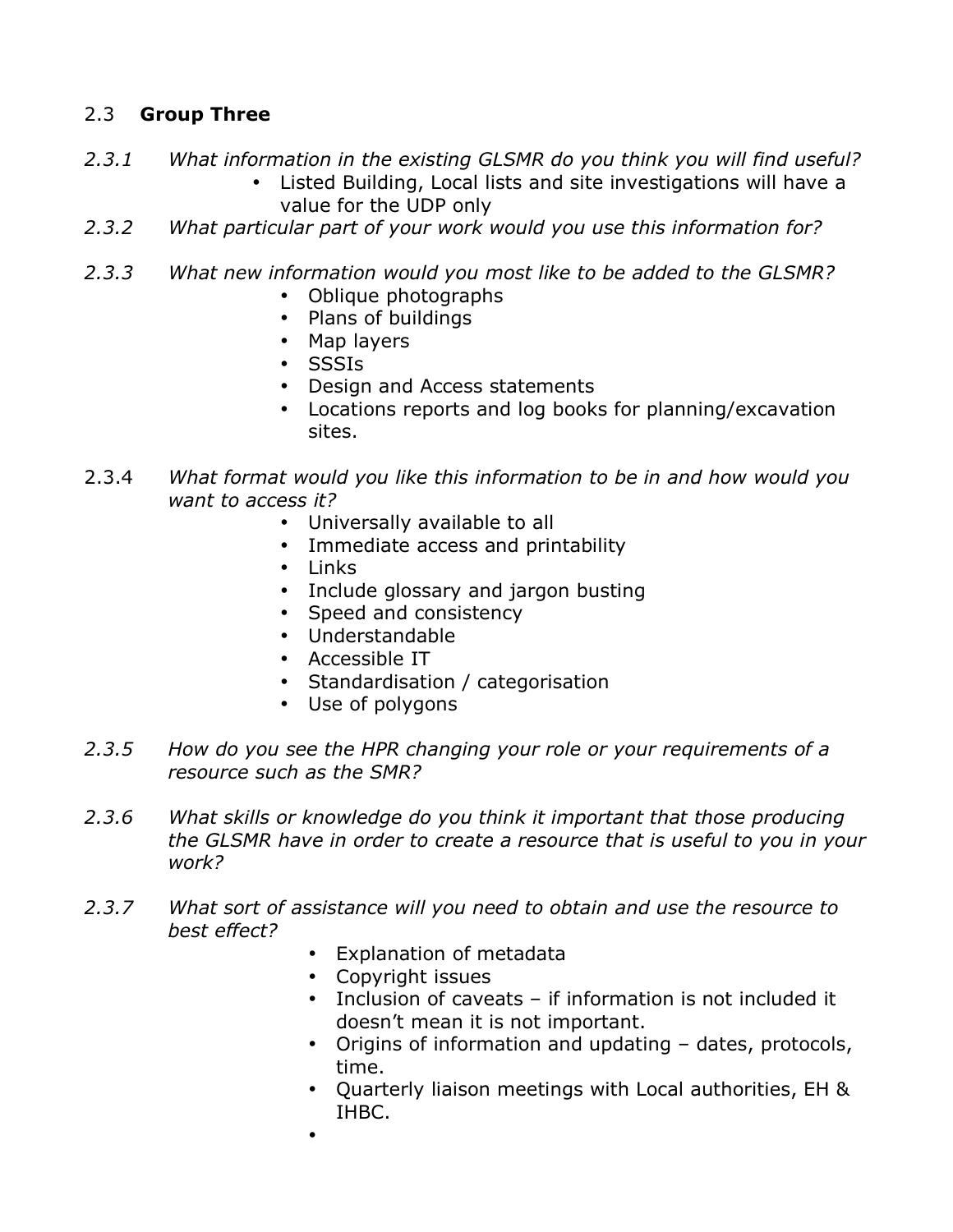#### *2.3.8 Do you already share information across Borough boundaries?* • Links with Swindon archives

## 2.4 **Group Four**

2.4.1 No flip chart notes were taken due to the discursive approach to the topic preferred by this particular group, so feedback incorporated into drawing together section below. The primary focus was on identifying the value (potential and actual) of a HER in the dynamic, development-led process that distinguishes the planning system. It was considered by the facilitator that this would be a useful avenue to explore in light of the exploratory character of the event as a whole.

## 3. **Drawing together**

The concluding session reported back from each of the discussion groups and the resulting text reflects the views of the whole event.

## 3.1 **Using the existing GLSMR**

- Mainly used to access archaeological information currently, additional information would be useful.
- Most, but by no means all, local authorities have their own source for maps
- Local information but needs to avoid duplication with existing initiatives such as e-planning.
- Currently archaeological use only CAA and local area maps useful
- How to link to all the information held by local authorities and elsewhere.
- The question of who the SMR is for needs considering

## 3.2 **Developing the GLSMR**

- Audit of public realm, Article 4 directions, CAA's, descriptions of locally listed buildings, HELM, design guides, listed building management guidelines, architectural records of large estates and houses.
- Interactive access and how this can be done.
- Design and access statements with quality information, building plans, aerial photos, photos, SSSI, local parks and gardens.
- Time & cost of extracting and transferring all this data is too much for local authorities. The option may be to give all information en masse to SMR as it is all in different formats (microfiche, paper, some digital) so that a user-friendly format can be formulated.
- Concentrate on linking with other web based initiatives developing a wider historic environment network probably through the Heritage Gateway.
- Building control records.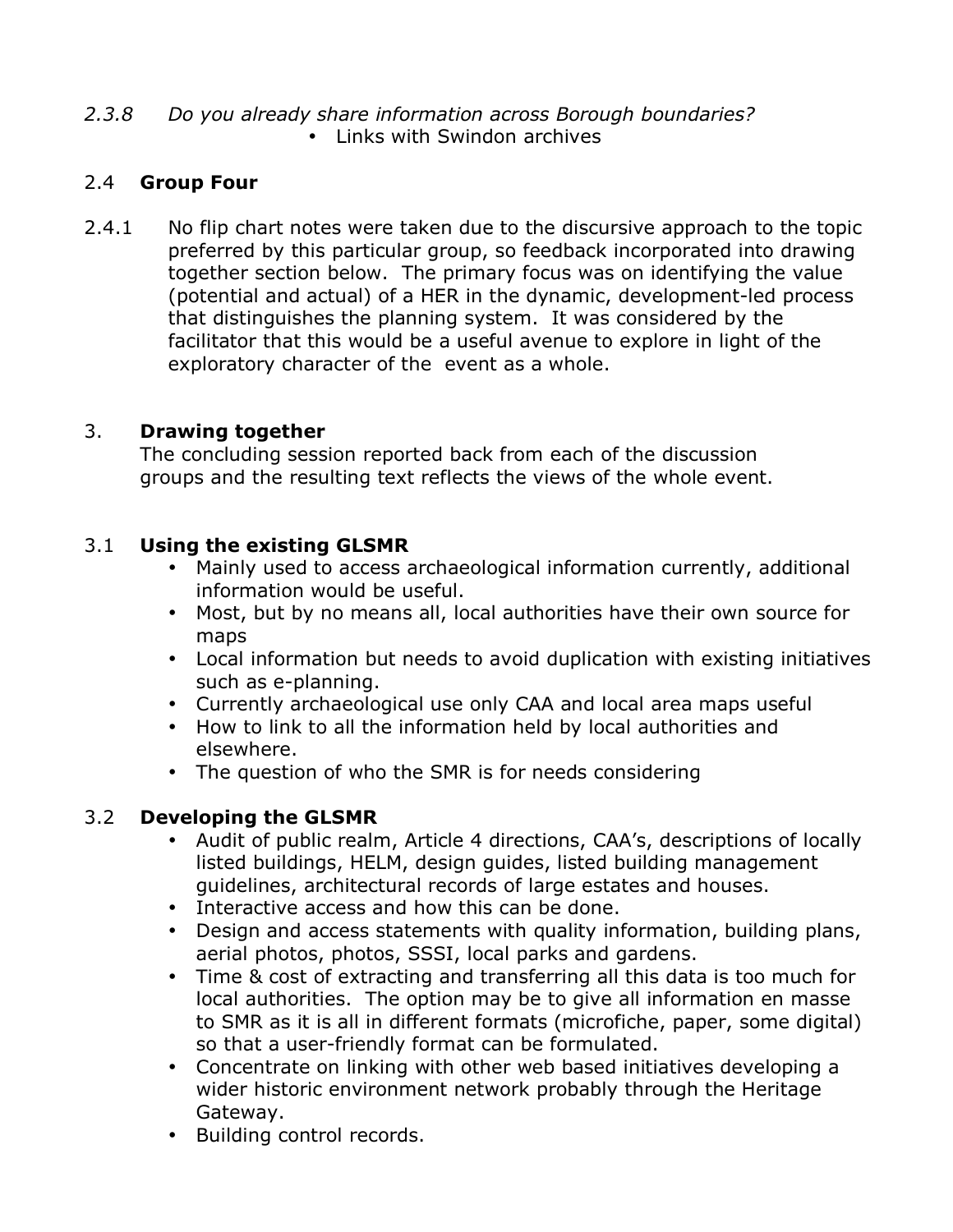• Need to be realistic as to amount of information that can go in. The best approach would be a network that draws together local and London wide information. EH itself has information in several locations which should be available in one place, for example notes from field inspectors. GLA photo library.

## 3.3 **Format of the SMR**

- Web based, easy to access, hyperlinks. Scanned images maps and papers.
- What is in the public interest accessible to all, access code for some other information.
- The more information the better for local authorities / educational and local community use – accessible to all.
- A common format should be developed which will use existing digitised information rather than redigitising information. The Planning Portal and Heritage Gateway use what is already there.
- People can serve themselves.
- User friendly, not just for the technical minded.
- Creation of a sort of GLSMR Wikipedia where access to add information is given.

## 3.4 **How do you see the HPR changing your role or your requirements of a resource such as the SMR?**

- A marginal affect in London
- Scheduled ancient monument almost exclusively presumes against development whilst the rest of the planning system presumes in favour of development. HPR making marginal change to those on the ground in London. Doesn't come up very often in London, will continue to use GLAS.
- Existing resources
- Know where to get information
- Still guessing

## 3.5 **What skills or knowledge do you think it important that those producing the GLSMR have in order to create a resource that is useful to you in your work?**

- Resources! Is it EH providing for LAs or LAs providing for EH if it is the latter there will be no more money available? It will be difficult to make a business case for LA support.
- Knowledge of historic buildings and areas.
- Not one skill set so a team of several people is needed.
- Don't use jargon. Access IT issues, be able to print off hard copy of the information at end of search so in printable format.

## 3.6 **What sort of assistance will you need to obtain and use the resource to best effect?**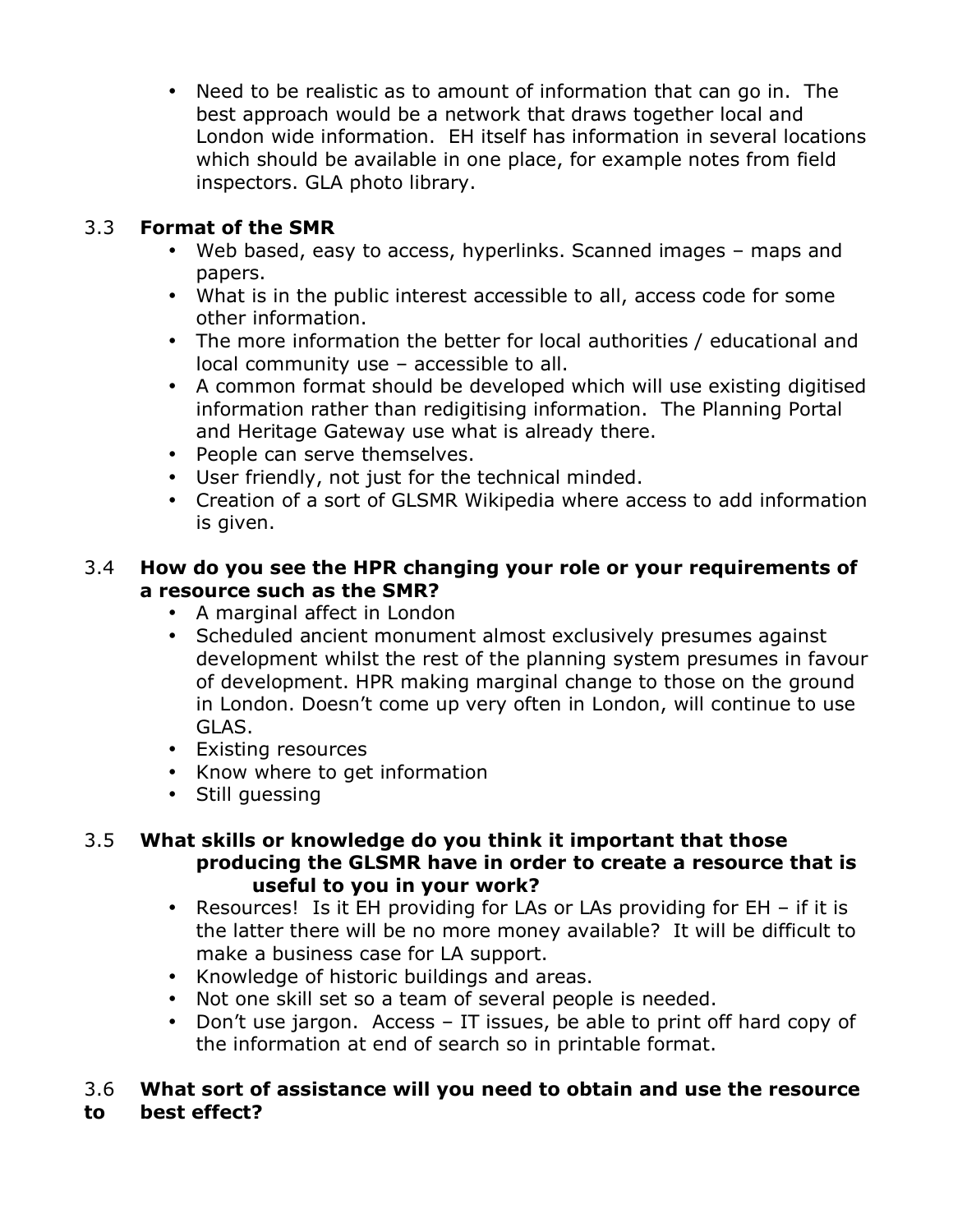- Skills gap IT side. Priority have coped without it so far more immediate value doing CAA's when resources are so stretched.
- Outside London county councils have political responsibility but in London no counties only EH which is not politically responsible.
- A business case will have to be made to local authorities for funding and it is unclear how requests for funding for SMR will outweigh other priorities.
- Links to GLA, its powers are widening but does not currently have listed building responsibility.

## 3.7 **Do you already share information across Borough boundaries?**

## • Rarely

- Sometimes
- Rarely, only when forced to (joint CCA)
- Rarely (building in Wandsworth owned by another borough)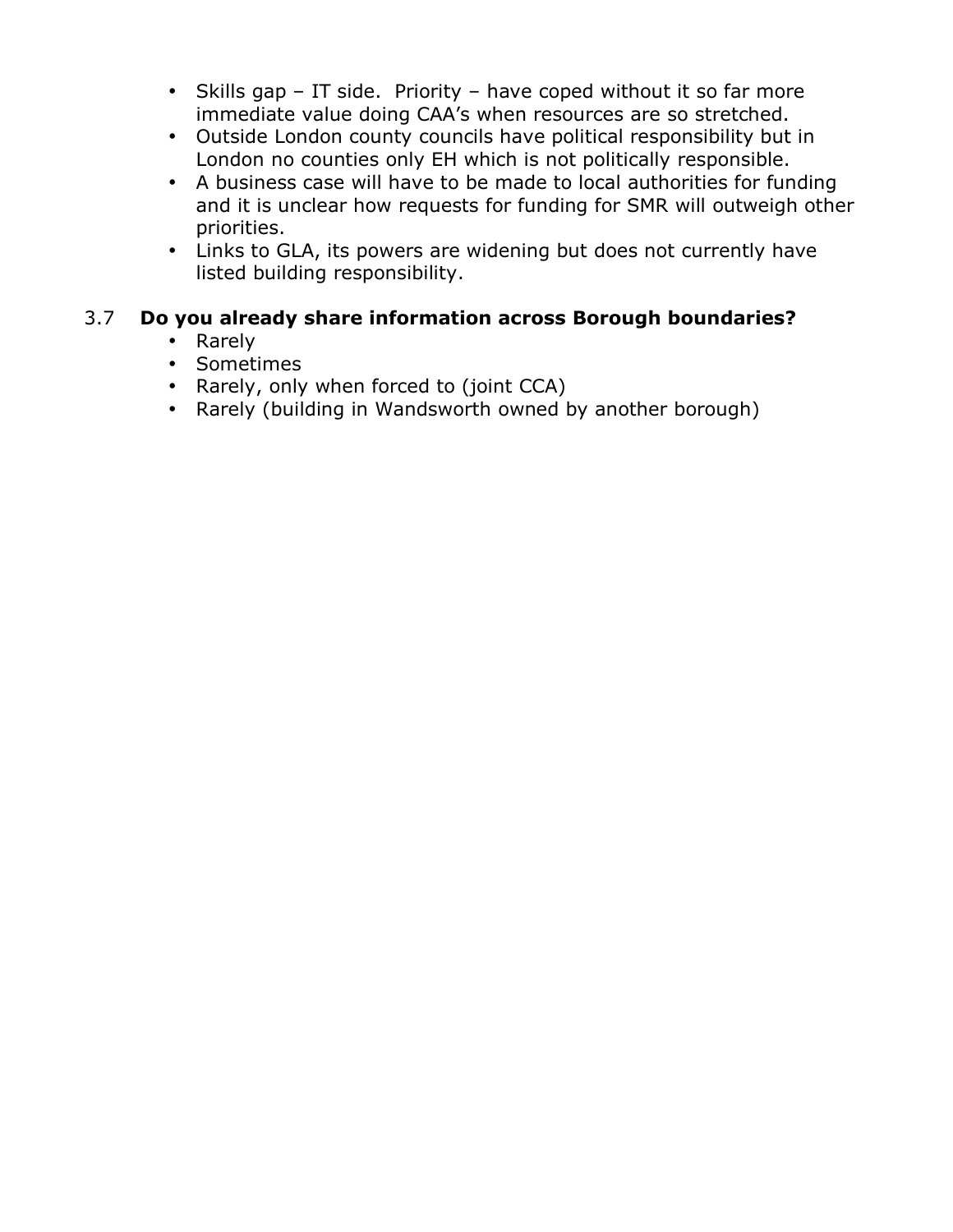## **APPENDIX 2 Seminar information gathering questionnaire**





## **NEW HISTORIC ENVIRONMENT INFORMATION Seminar information gathering questionnaire**

Section 1 and 4 can be completed in advance. Sections 2 and 3 are to be completed at the seminar although you may want to consider your answers beforehand.

| YOUR NAME               |  |
|-------------------------|--|
| JOB TITLE               |  |
| NAME OF LOCAL AUTHORITY |  |
| <b>EMAIL ADDRESS</b>    |  |

## 1. **YOUR EXPERIENCE OF THE GLSMR**

(Can be completed before the seminar)

| What did you know about the GLSMR<br>before this event?    |  |
|------------------------------------------------------------|--|
| Have you ever used or thought of using<br>the GLSMR?       |  |
| What information did you get, or expect<br>to get from it? |  |
| What do you know about the Heritage<br>Gateway?            |  |

# 2. **USING THE EXISTING GLSMR**

(To be completed at the seminar)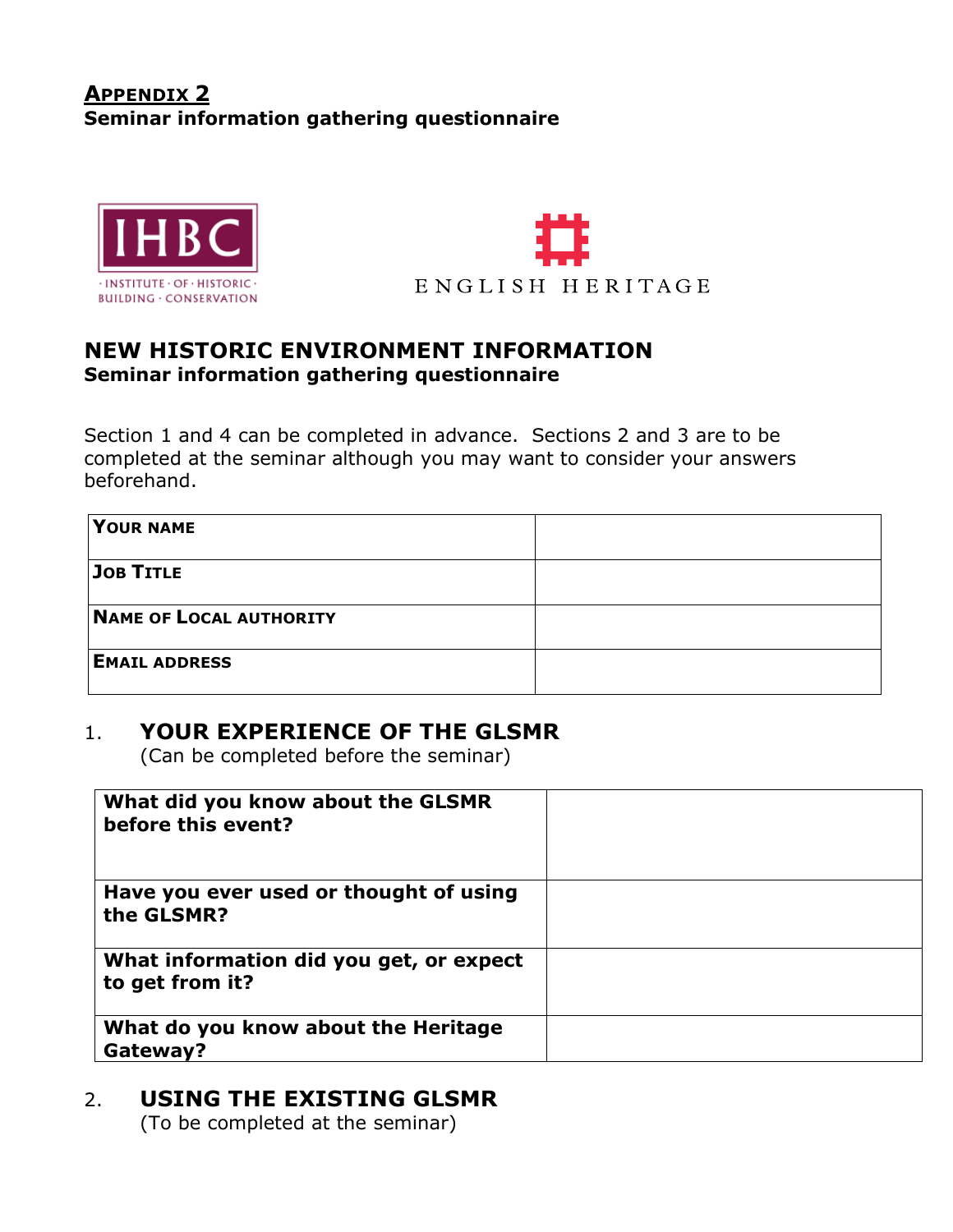| Did you learn anything new about the<br><b>GLSMR</b> as a result of this seminar? |  |
|-----------------------------------------------------------------------------------|--|
| What information in the existing GLSMR<br>do you think you will find useful?      |  |
| What particular part of your work would<br>you use this information for?          |  |

# 3. **DEVELOPING THE GLSMR**

(To be completed at the seminar)

| What new information would you most<br>like to be added to the GLSMR?<br>You may list as many items as you wish but<br>please put them in priority order. |  |
|-----------------------------------------------------------------------------------------------------------------------------------------------------------|--|
| What format would you like this<br>information to be in and how would you<br>want to access it?                                                           |  |
| How do you see the Heritage Protection<br>Review changing your role or your<br>requirements of a resource such as the<br>SMR?                             |  |

# 4. **CONTRIBUTING TO THE GLSMR**

(Can be completed before the seminar)

| What information does your authority<br>hold which could be usefully added to<br>the GLSMR? |  |
|---------------------------------------------------------------------------------------------|--|
|---------------------------------------------------------------------------------------------|--|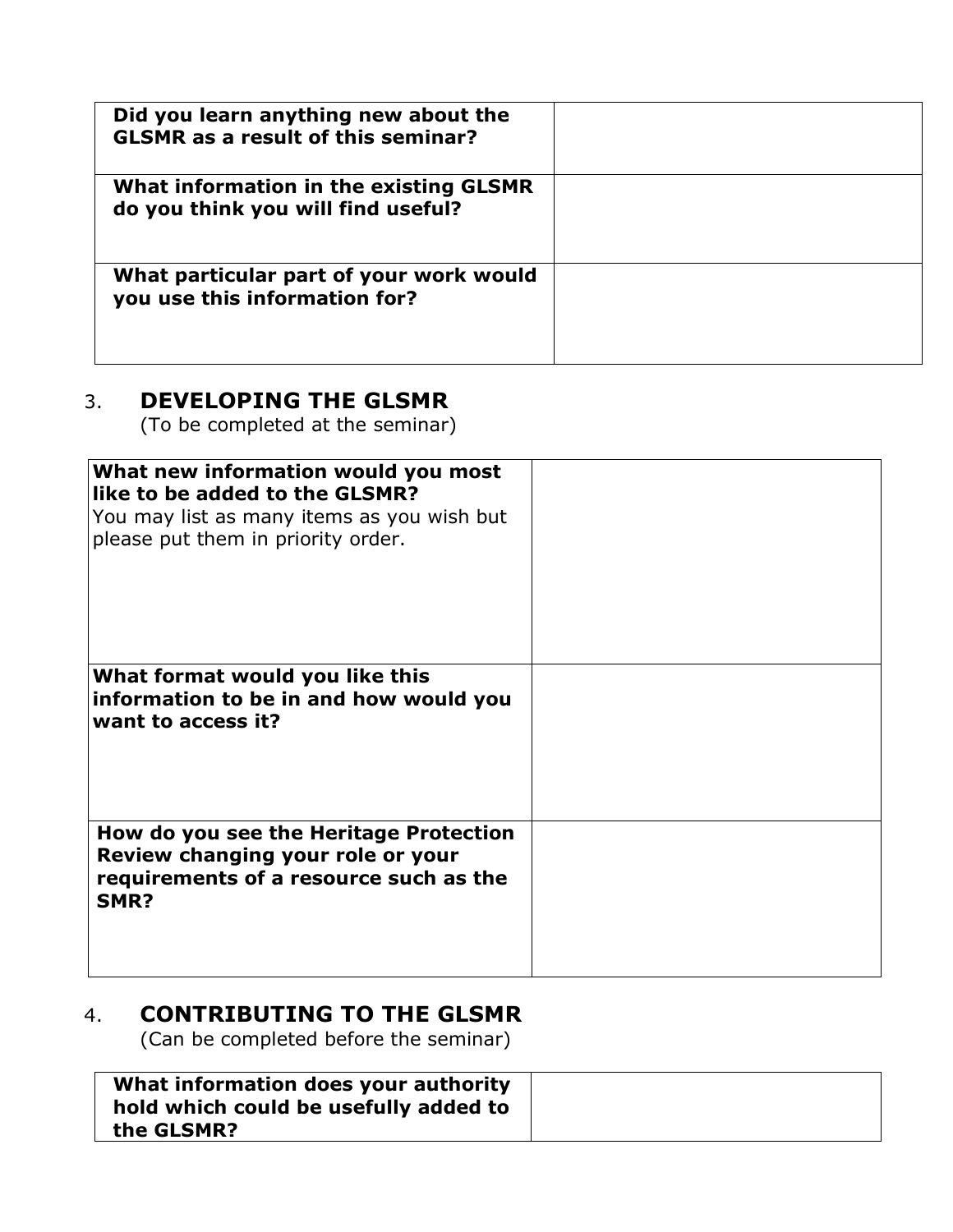| Would it be possible for you to provide<br>this data to the GLSMR?                                                         |                   |
|----------------------------------------------------------------------------------------------------------------------------|-------------------|
| What format could this data be<br>provided in?<br>i.e. paper-based, text-database, GIS format etc                          |                   |
| Do you use any sort of information<br>standard at the moment? E.g. MIDAS                                                   |                   |
| Can you tell us about any sort of web-<br>based database you already have with<br><b>Historic Environment information?</b> |                   |
| Please provide contact details for the<br>person in your authority who could be<br>contacted for the data? (Possibly the   | Name<br>Job Title |
| person responsible for IT/GIS)                                                                                             | Department        |
|                                                                                                                            | Contact details   |

| Please make any other comments or<br>points which you feel important here. |  |
|----------------------------------------------------------------------------|--|
|                                                                            |  |
|                                                                            |  |
|                                                                            |  |
|                                                                            |  |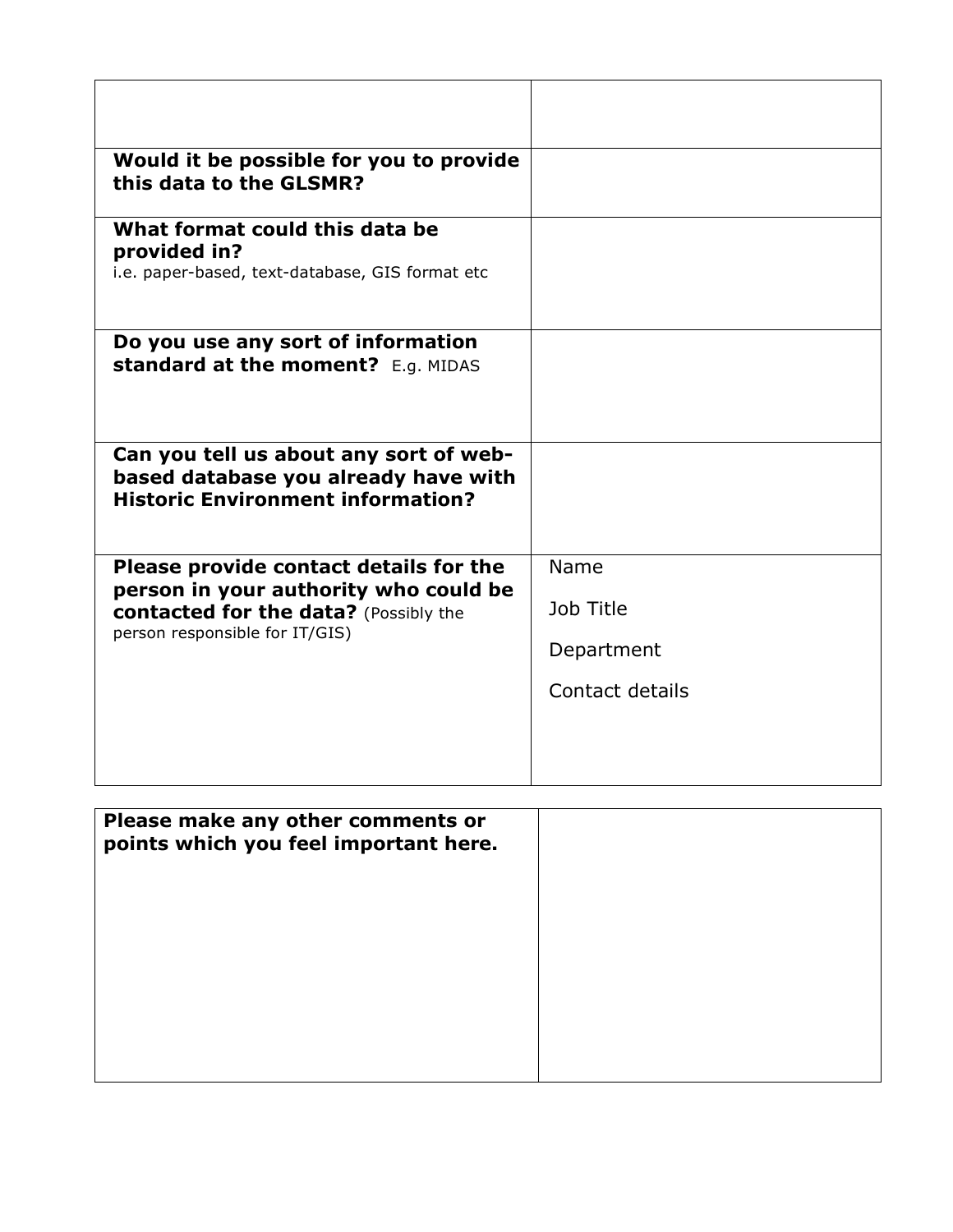## **APPENDIX 3**

## **Feedback questionnaire response digest**

#### **What did you know about the GLSMR before this event?**

#### **Some knowledge**

A source for clarifying archaeological and historic site issues

Aware of and have used

Aware of the database.

Record of Greater London archaeological sites and monuments

That it holds information on archaeological investigations

#### **Very basic knowledge**

Effectively nothing – if asked I would say it was all about Scheduled Monuments and archaeology.

I knew what the initials stood for and so that it was a record of historical sites and monuments but no more than that.

Not a great deal. I knew it was a central database of historic environment records for Greater London and effectively relieved London Local Authorities of the need to keep detailed records of archaeological finds in their own areas.

That it existed

Nothing specific only guessed it was the equivalent of any other county SMR Very little other than it being an archaeological record

#### **No knowledge**

Not heard of it

Nothing! I knew of SMRs from university, but have never discovered the London one.

Personally, very little. Looked at English Heritage web site to find out about it before this event.

Nothing

#### **Have you ever used or thought of using the GLSMR?**

Yes – 5 (thought of using 2) No - 10

I found it difficult to navigate and didn't try again (this was about 4 years ago). I use our local studies centre. If I had known of the GLSMR I might not have used it as there is a charge.

Not used it but referred people to it.

## **What information did you get, or expect to get from it?**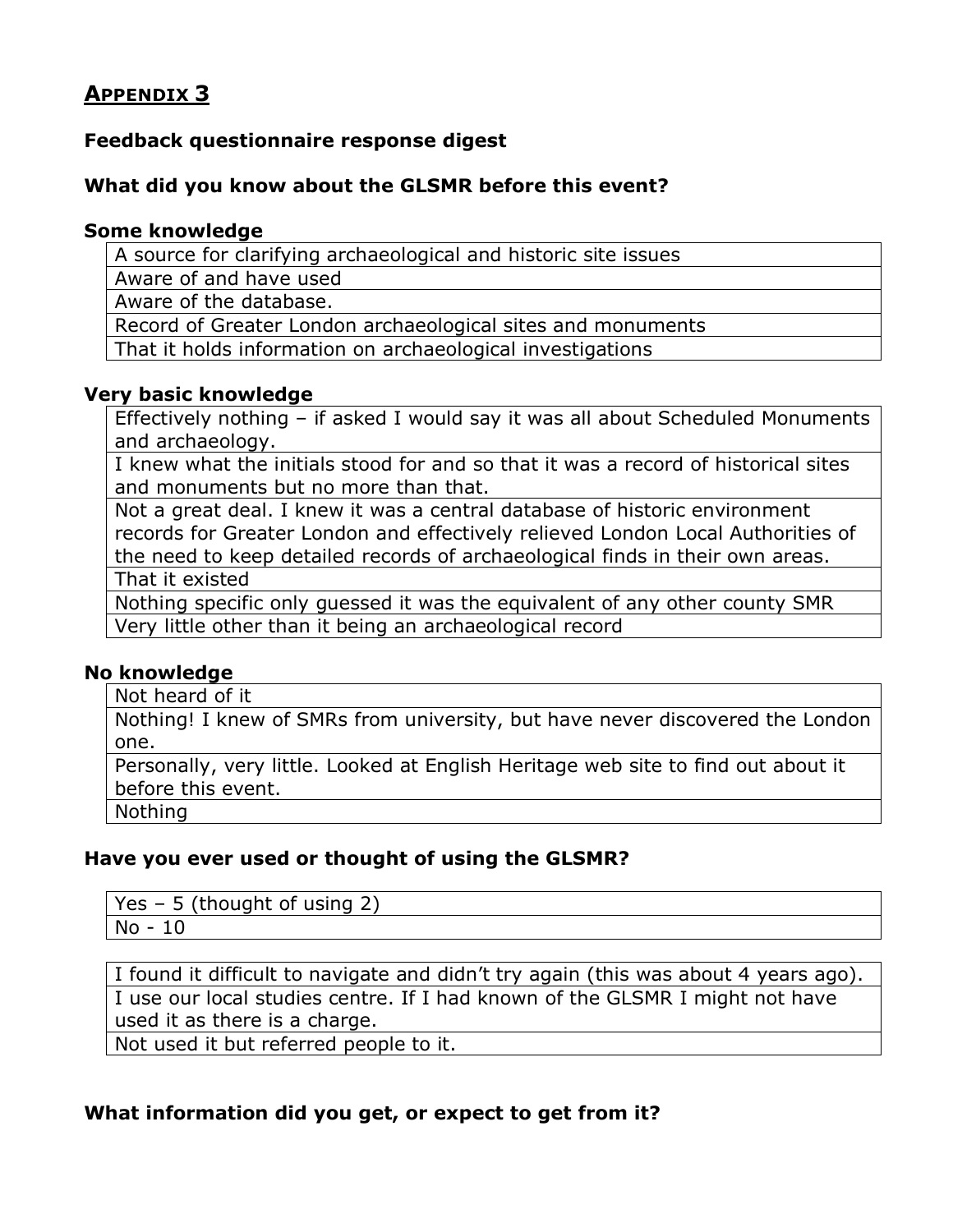Detailed technical knowledge. Layers of information.

Historic map information

I would expect to get information on archaeological sites.

Maps and historical records of ancient monuments.

None

Overlay of maps

Record of archaeological finds, SAMs etc

Record of what is on a site or what ahs been found on it.

## **What do you know about the Heritage Gateway?**

## **Some knowledge**

An EH sponsored web site being set up to provide historic environment information

Have looked at website and attended seminar summer 2007

I have used it a few times, just for curiosity do far.

That it is a heritage related web site.

## **Very limited or no knowledge prior to event**

Very little

Very little

Very little before attending this event but having attended am now aware and intend to look at web site

Nothing

Nothing

Nothing

Nothing yet. Web portal?

Probably means the web!

Not much

Not aware of it before the seminar. Used since and provides a useful additional source linked to GLSMR

## **Did you learn anything new about the GLSMR as a result of this seminar?**

New developments of which I am generally aware The kind of information it contains, but that it can be much improved What it does and could be: the great importance is to correlate information rather than duplicate it. Yes Yes Yes Yes Yes I now understand what the GLSMR contains. Yes it contains more information and means of interrogation than I had

envisaged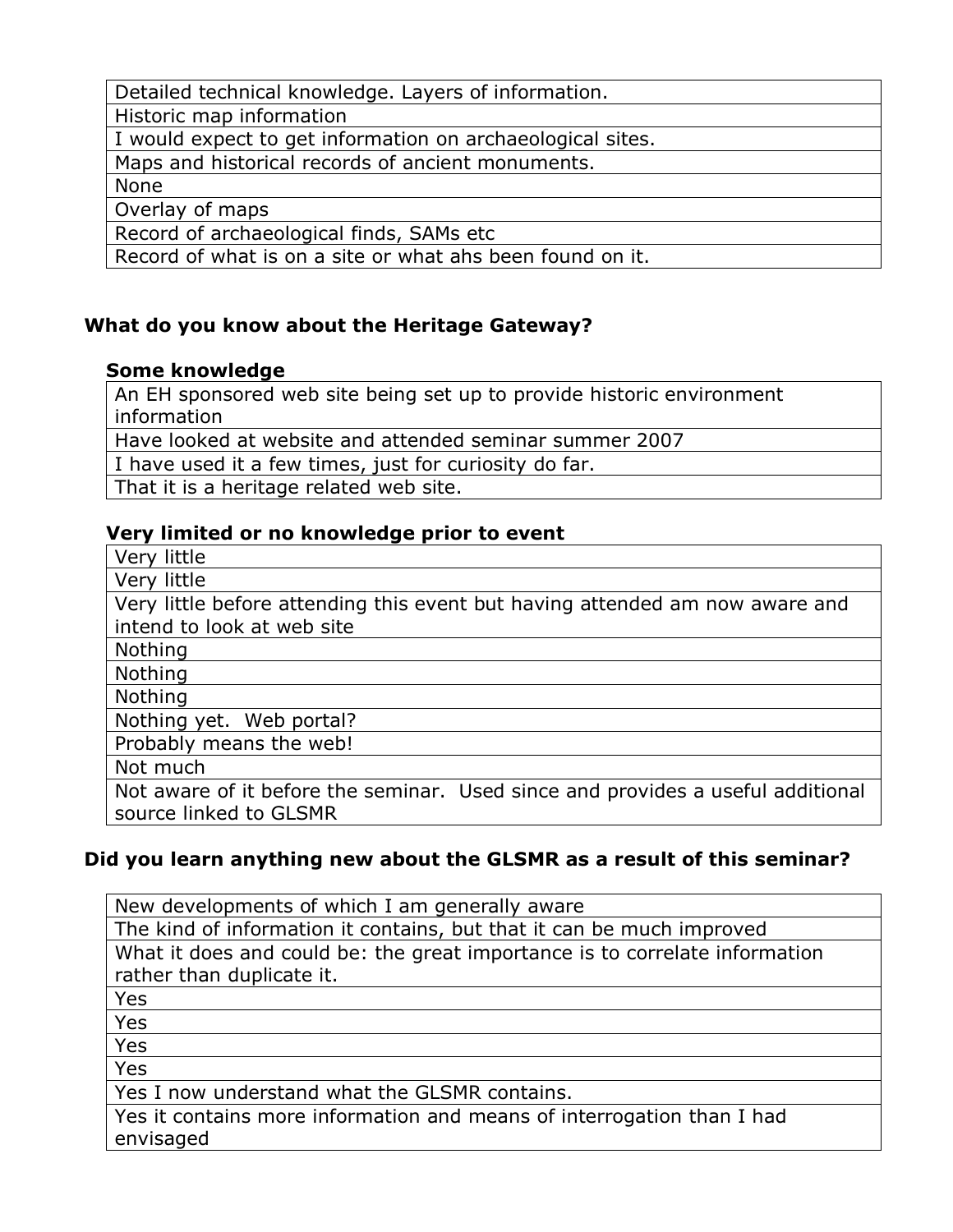Yes listed buildings are in there

Yes lots

Yes- that it remains primarily an archaeological archive; that its resources are extremely limited and that expansion to become an HER could duplicate other existing information sources.

Yes the seminar clarified much about the content of the GLSMR

Yes. The records are more comprehensive

## **What information in the existing GLSMR do you think you will find useful? Archaeological information**

Archaeological data

Archaeology. Cross-referencing building architects and assessing various layers of site information.

Archaeological information.

Info about the results of archaeological investigations,

Archaeological data,

## **Map information**

As before, the historic map information is a useful addition to mapping information held locally

Historical maps

Old maps

Maps

## **Other information**

All Other 'associated data on building e.g. types, method of construction London wide BAR Listed Buildings (beyond the statutory listing descriptions), Parks and Gardens of special historic interest (again, beyond that contained in descriptions) Photo collection The search facility is useful.

#### **Will not use**

I don't use the SMR in my current role

In effect, very little, given how the information is accessed – i.e. via email, rather than being online.

GLSMR does not hold information of direct relevance to our work- either we have the information locally or GLAAS will provide archaeological expertise

## **What particular part of your work would you use this information for?**

## **Working in historic areas**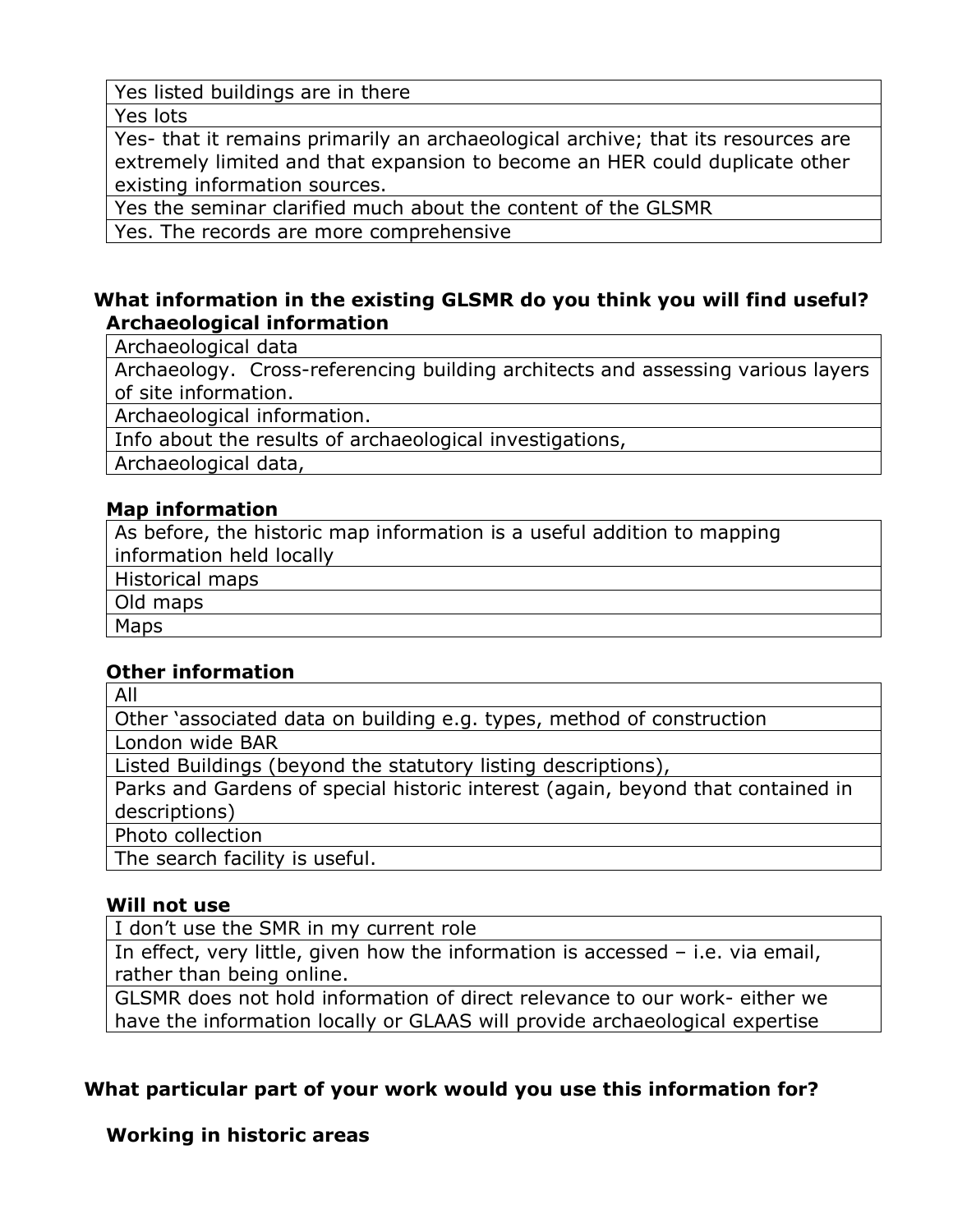Characterisation. Appraisal of sites and buildings of special interest.

Creating character appraisals.

Conservation area appraisals

Producing conservation area appraisals,

Research, particularly in relation to the preparation of character appraisals

## **Research on individual buildings**

Information on historic buildings

To enhance the understanding of the importance of historic structures within their original context

Researching the history of buildings.

## **Statutory decision-making**

Listed building consent applications, conservation area consent applications Finding information about particular buildings/architects to help me be more informed about the impact of other proposals

Planning application comments

Supporting existing information in consideration and assessment of planning applications Processing of listed building consent applications

Site planning briefs

Conservation work for the local authority. Finding things out. Providing info for others.

Directing development control decision making especially for inquiries

Directing s106 opportunities

## **What new information would you most like to be added to the GLSMR?**

|  |  | 1. Verified plans showing the extent of Statutory Listings |  |
|--|--|------------------------------------------------------------|--|
|--|--|------------------------------------------------------------|--|

- 2. More detailed interpretations of archaeological priority areas
- 3. Verified plans showing the exact extent of Scheduled Monuments

| 1. Audits of historic items not listed as much historic environment is interesting |
|------------------------------------------------------------------------------------|
| yet des not receive statutory recognition. HER should bring together ALL           |
| historic information including non-statutory recognised info. Locate them on       |
| GIS.                                                                               |

- 2. Descriptions of locally listed buildings
- 3. Local Historic Parks and Gardens
- 4. Building Regulation applications (sometimes go back to 1880s)
- 5. Information about buildings that have been restored
- 6. Conservation plans, architects papers.

| 1. Strategic viewing corridor - especially new height threshold throughout |  |
|----------------------------------------------------------------------------|--|
| London                                                                     |  |
| 2. Photos                                                                  |  |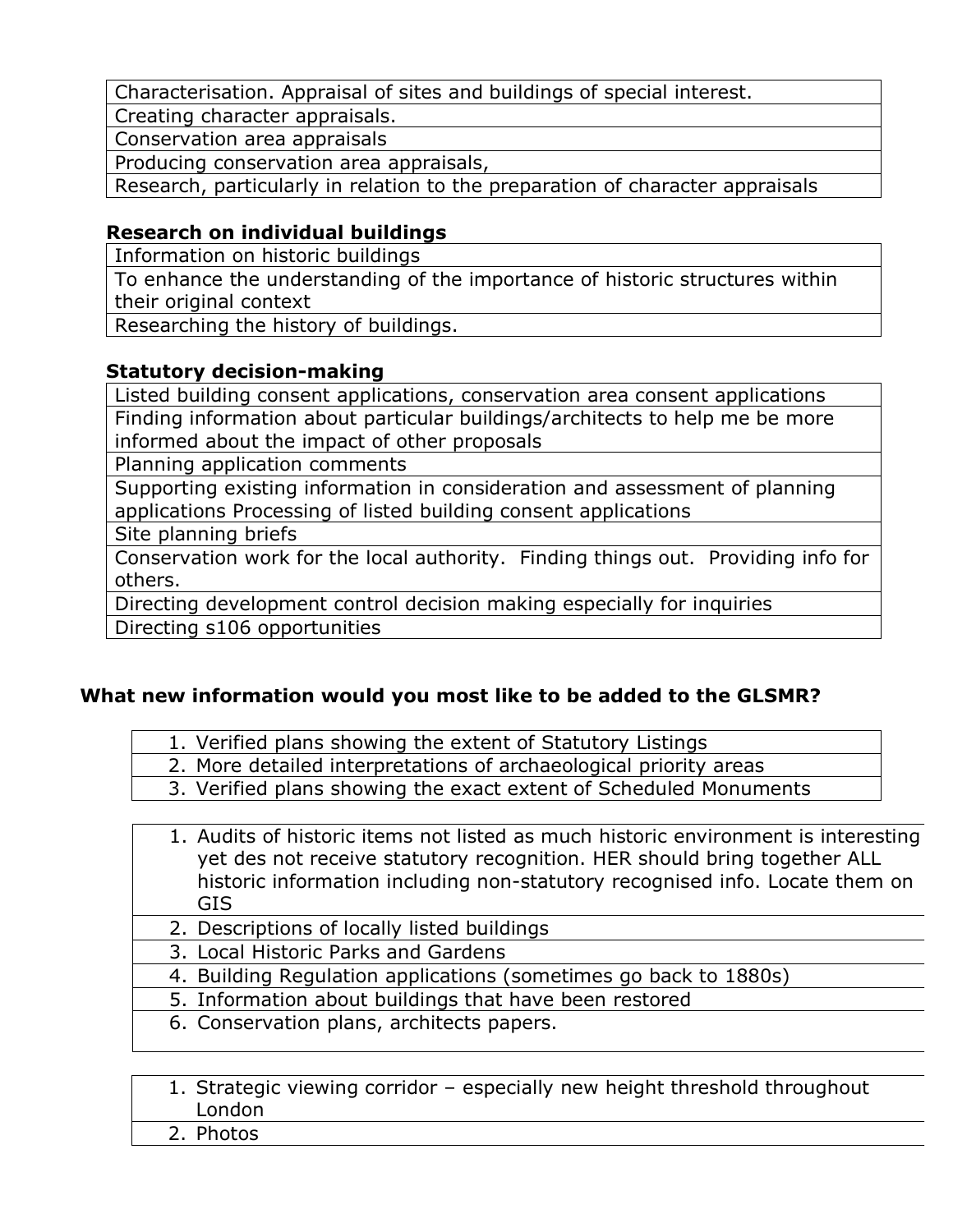- 3. Supplementary information regarding a building (e.g. conservation appraisal/historic building report) or architect outside by Borough which I could not utilise
- 4. Original, existing plans
- 1. Detailed information re. all archaeological excavations
- 2. Conservation Areas: Boundaries and reviews, extant character appraisals and management plans
- 3. Locally Listed buildings and their descriptions
- 4. Local List of Historic Parks and Gardens
- 1. Historic maps of the whole of London, including bomb damage maps
- 2. Listed buildings images and list descriptions

3. Conservation area maps & character appraisals

- 4. Locally listed buildings
- 5. Historic photos
- 6. Historical analysis reports on specific buildings
- 7. Conservation plans for historic buildings
- 8. Published articles on specific buildings, parks, monuments, etc et Country Life, Context, Georgian Group, etc, etc
- 1. Information on Locally listed buildings including descriptions
- 2. Other historic features/artifacts,
- 3. Inventory of parks and gardens of local interest,
- 4. Maps of conservation areas.

I am not convinced of the benefits of expanding GLSMR. The most useful information resources that are currently inaccessible or difficult to access are those held by EH:

- 1. London architectural collection;
	- 2. London region photos,
	- 3. Case files, etc;
	- 4. Listing fieldwork research.

It's more a question of easy access than adding new information. If case officers, applicants and interested residents are to use the information routinely then it must be on a web-based, preferably GIS system, so that it is picked up as a constraint like any other.

- 1. Listed buildings
- 2. Conservation areas
- 3. Local list

.

4. Blue plaques

1. Historic data such as photos held by EH/NMR.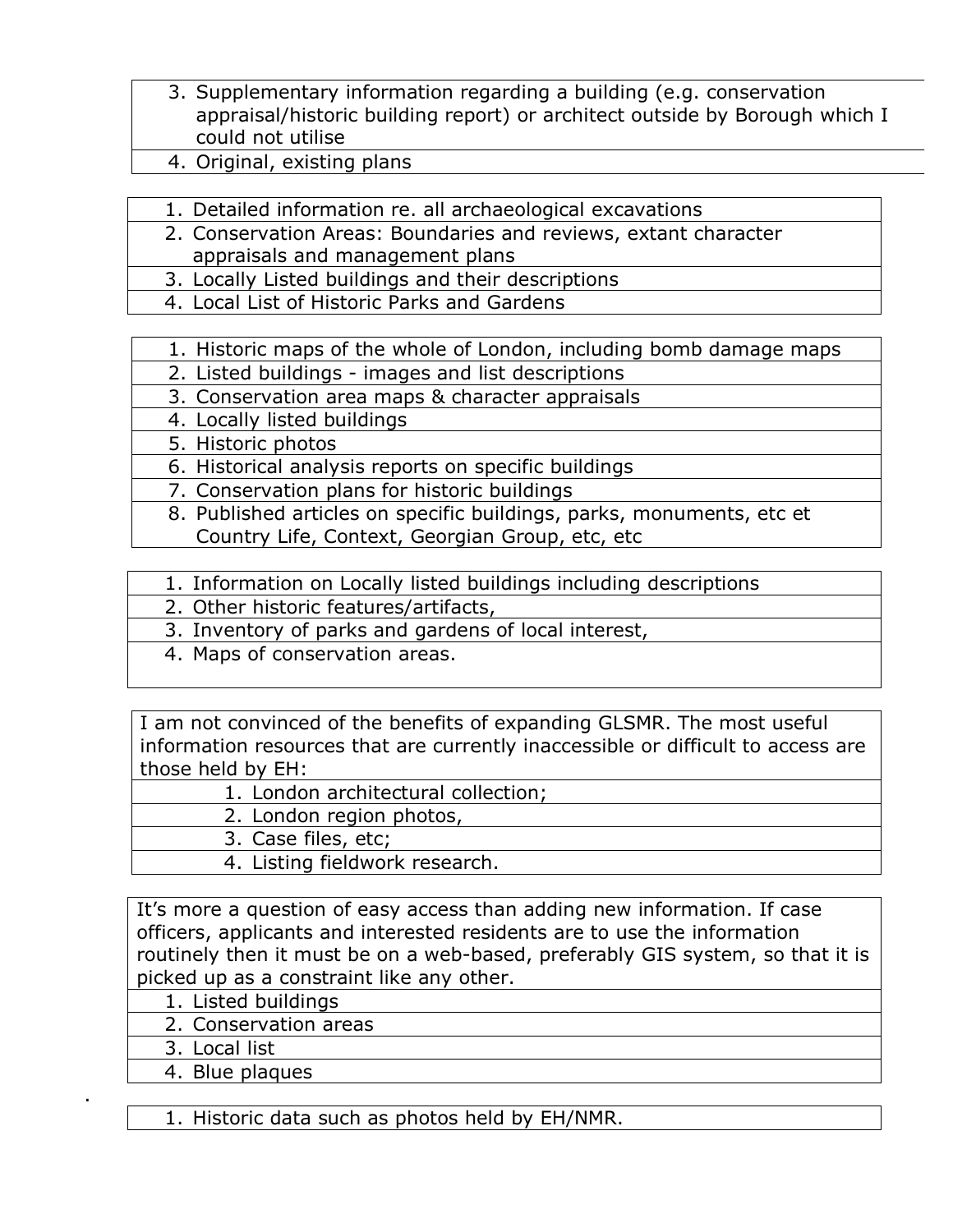- 2. Links to data held elsewhere e.g. in local authorities, libraries, websites and archives.
- 1. Web links to other sites e.g. V&A, RIBA drawings, photos of historic building interiors.
- 2. Design and access statements,
- 3. Conservation management plans
- 1. Conservation Areas,
- 2. Historic Building info e.g. Pevsner extracts, VCH etc.
- 3. Locally listed buildings.
- 4. Photographs.
- 5. All EH sources in one place.
- 1. Conservations Areas.
- 2. Local listed buildings.
- 3. Local historic parks and gardens.

- 2. Conservation Area Appraisals.
- 3. Local and statutory lists.

#### **What format would you like this information to be in and how would you want to access it?**

#### **Format**

Digital on-line.

Hyperlinks to other relevant sites

It must be on a web-based, preferably GIS system compatible with existing computer systems

Links

Links to individual GIS systems/website (save duplication of work)

Reports as pdfs.

Should be available online

#### **Maps**

As fields on the existing GLSMR map base

As much mapped and other graphic presentation as possible, to help with navigating the site.

GIS with links to relevant web sites

Map based (layers as well as buildings with particular information marked) Maps

Maps of the area with the buildings labelled and many layers for it. Links to any useful documents (either the actual documents directly or links to/contact details of where they can be found).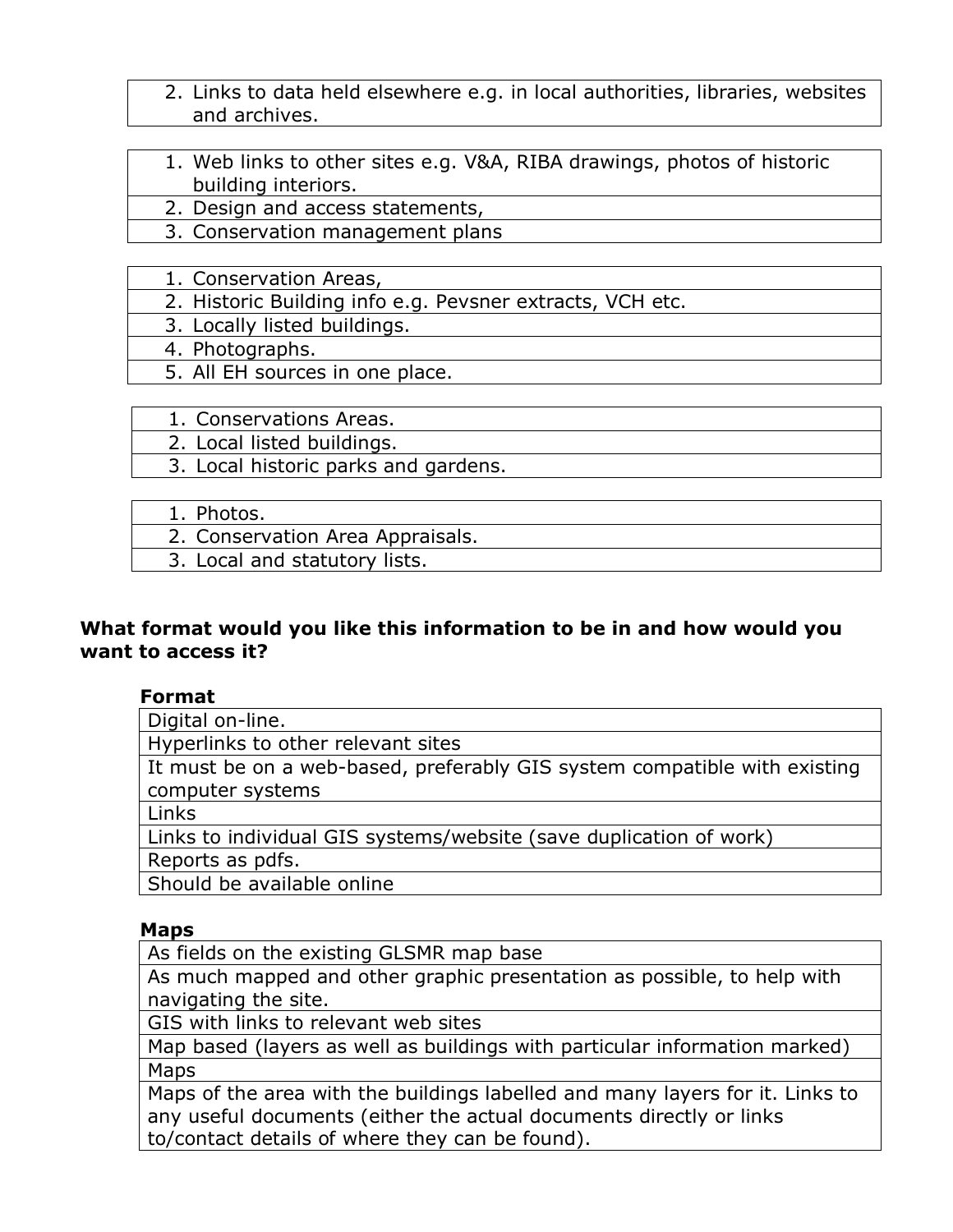Maps should ideally be able to be in PDF format extracted from a GIS source.

### **Accessibility**

Database so that searches can be made by type of building, architect and area for example.

Downloadable

On line and physically in Central London (i.e. not in Swindon, Shropshire, or in private offices.)

PDFs are fine for viewing but a format that allows the viewer to take the data and incorporate it into Word documents would be more useful.

Perhaps documents could be ordered for a reasonable fee or downloaded for free.

Printable

Readily available and accessible for use on the web site (i.e. Without the need to telephone, write etc. and then wait for the information to be forwarded, as at present

Searchable text would be great, e.g., "show all articles about historic plasterwork" or "all buildings by Robert Adam"

Should be able to look up an area on a map (by street name?); select an area; then print out a list of all historic assets in that area.

To know about it electronically but to be able to get paper copies if necessary

#### **Ease of use**

A user friendly web site

Easy to use

Easy to use,

People to be able to help themselves

User friendly search engine

Wikipedia for historic buildings

#### **How do you see the Heritage Protection Review changing your role or your requirements of a resource such as the SMR?**

|  | 1. A small amount of SAM will come our way. May need more access to the SMR       |
|--|-----------------------------------------------------------------------------------|
|  | than at present.                                                                  |
|  | 2. Depends on the bill content and any proposals to interpret and update existing |
|  | statutory list with other historic environment statutory protection e.g.          |
|  | scheduled ancient monuments, historic parks and gardens.                          |
|  | 3. Having a centrally held HER would help conservation officers by providing      |
|  | information (hopefully) quickly and easily. Allowing the public and their agents  |
|  | to use the resource is likely to ease our workload significantly and would be an  |
|  | improvement on the current situation.                                             |
|  | 4. I do not think my role will change significantly, other than acquiring         |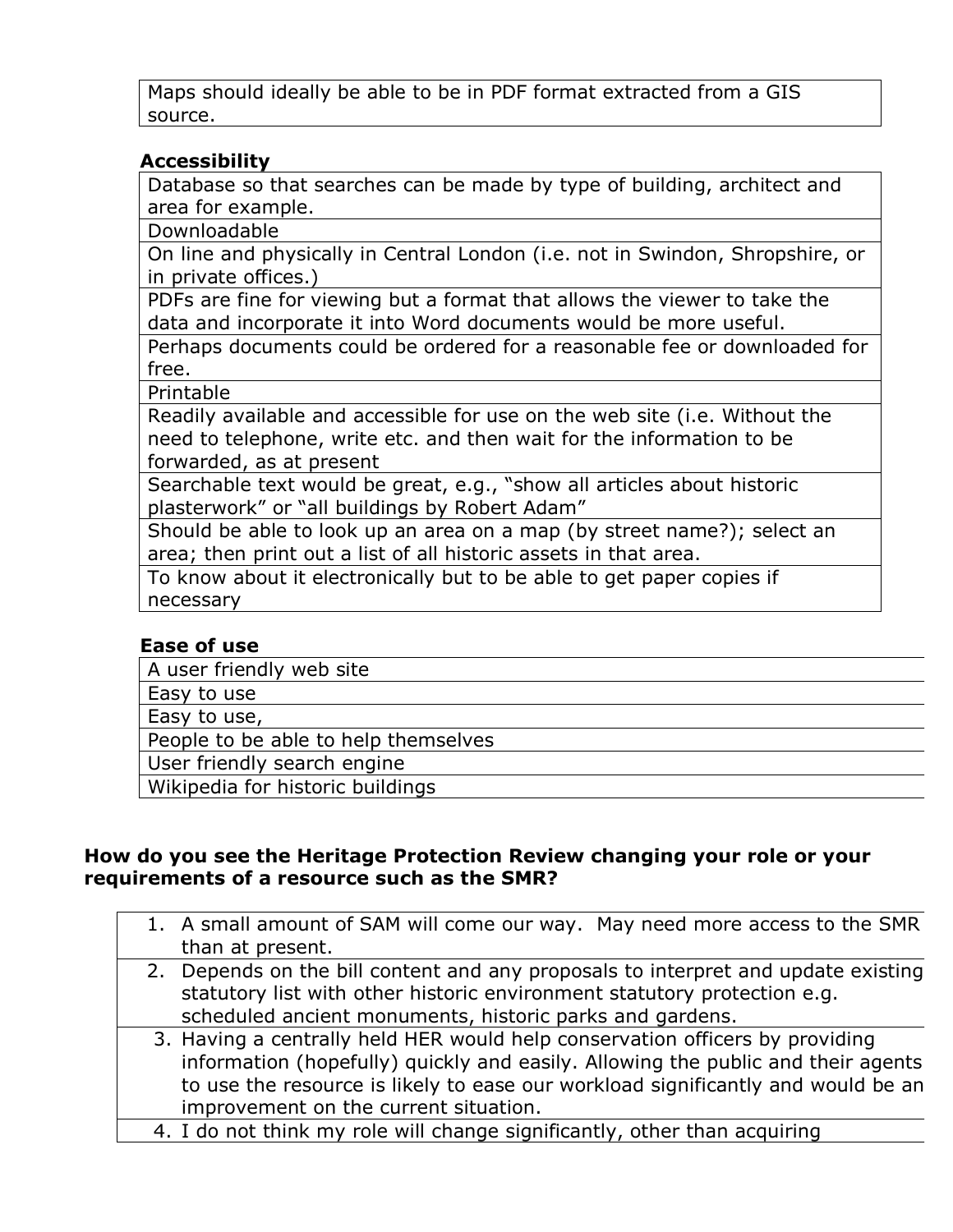| responsibility for Scheduled Monument Consents. A certain level of additional<br>training may be required to incorporate this function.                                                                                                                                                                                                                       |
|---------------------------------------------------------------------------------------------------------------------------------------------------------------------------------------------------------------------------------------------------------------------------------------------------------------------------------------------------------------|
| 5. If our role is to actually maintain the HER ourselves, then it is likely that it will<br>be set up to the minimum requirement, poorly maintained and our core work<br>will suffer due to lack of staff and technical resources.<br>If our role is to supply information to a centrally held HER and to publicise its<br>role, then this would be welcomed. |
| 6. Impossible to say at this stage. Hopefully it will make it easier.                                                                                                                                                                                                                                                                                         |
| 7. Information requirements will increase. Therefore it will be important to<br>ensure historic information is easily accessible by both the public, local<br>government officers and professional organisations. If the SMR has a wider<br>remit then its potential as an information source will be much improved.                                          |
| 8. Potentially fewer enquires. A more transparent system as the public will<br>understand things better. We should still use GLAAS for advice.                                                                                                                                                                                                                |
| 9. The existence of a comprehensive, easily accessible database could reduce the<br>burden of enquiries requiring simple information of the "Is my house listed?"<br>nature. Democratising this information will help bring it into the mainstream of<br>the planning system rather than being seen as specialised and possibly<br>esoteric or irrelevant.    |
| 10. The form and function of HERs have not yet been specified clearly enough to<br>answer this question. HPR does not currently propose changes in the role of<br>LA Conservation Officers. Therefore there is not yet any reason to think that<br>our need for the SMR will change.                                                                          |
| 11. The HPR requires LPAs to have an HER but tapping into the GLSMR seems to<br>make good sense rather than re-inventing the wheel. For me that would mean<br>working more closely with EH.                                                                                                                                                                   |
| 12. Unknown - depends if it is a requirement to produce or just update SMR's.<br>Potentially easier/quicker to access data. Potential very costly and time<br>consuming. Danger of duplication extensive information already contained<br>within the borough own GIS system.                                                                                  |
| 13. Very little. My local authority has 4,000 listed buildings but only 2 SAMs and a<br>handful of registered gardens. I would expect to continue to get<br>archaeological advice from GLAS.                                                                                                                                                                  |

## **What information does your authority hold which could be usefully added to the GLSMR?**

| 1. Conservation area boundaries and possibly details of Locally Listed<br>buildings                                       |
|---------------------------------------------------------------------------------------------------------------------------|
| 2. Local list descriptions. Building control records dating back a long way.<br>Correspondence file for listed buildings. |
| 3. Planning history files                                                                                                 |
| 4. Microfiche                                                                                                             |
| 5. Building control records                                                                                               |
| 6. Conservation Area Statements - incl. positive contributors                                                             |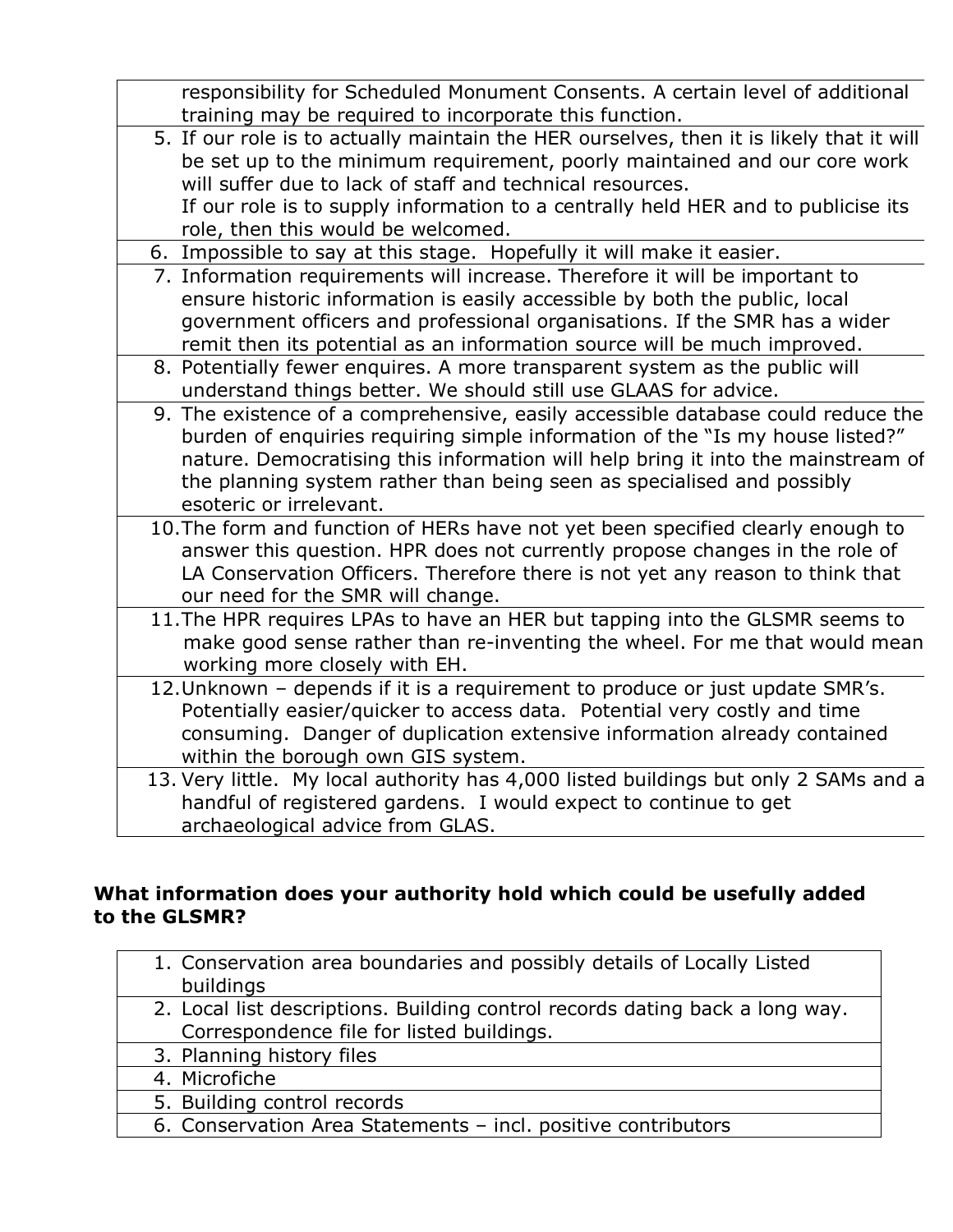- 7. Photographic records
- 8. Old maps
- 9. Building Conservation appraisals/historic building reports
- 10. HERS

1. Additional Information re some Listed Buildings: e.g. photographs

- 2. Non-Statutory Local List. Some building descriptions available
- 3. Character Appraisals for some Conservation Areas
- 1. Local list
- 2. Conservation area maps
- 3. Conservation area appraisals
- 4. Historic maps (local studies centre)
- 5. Historic photographs (local studies centre)
- 6. Drainage plans (local studies centre)
- 1. Listed building database which can be accessed online giving full list description.
- 2. GIS maps showing conservation areas,
- 3. Registered historic parks and gardens,
- 4. Archaeological areas,
- 5. Article 4 directions,
	- 6. TPO's.
- 1. Local List.
- 2. Conservation Area Boundaries,
- 3. Appraisals,
- 4. Enhancement Schemes and Design Guidance.
- 5. Residential Precinct studies (lower order areas of interest below Conservation Areas).

Some of this material is being added to our GIS and the layers should be complete by May this year. Other historic environment material is held in our local studies archive including a good collection of building plans and aerial photography. This material is in hard copy only.

Wandsworth Local List

Conservation Area boundaries

A photo collection and other local history info. Drainage records. Conservation Area maps

Results of specific planning/archaeology requirements nowhere else to keep it! Log books, alterations to LBs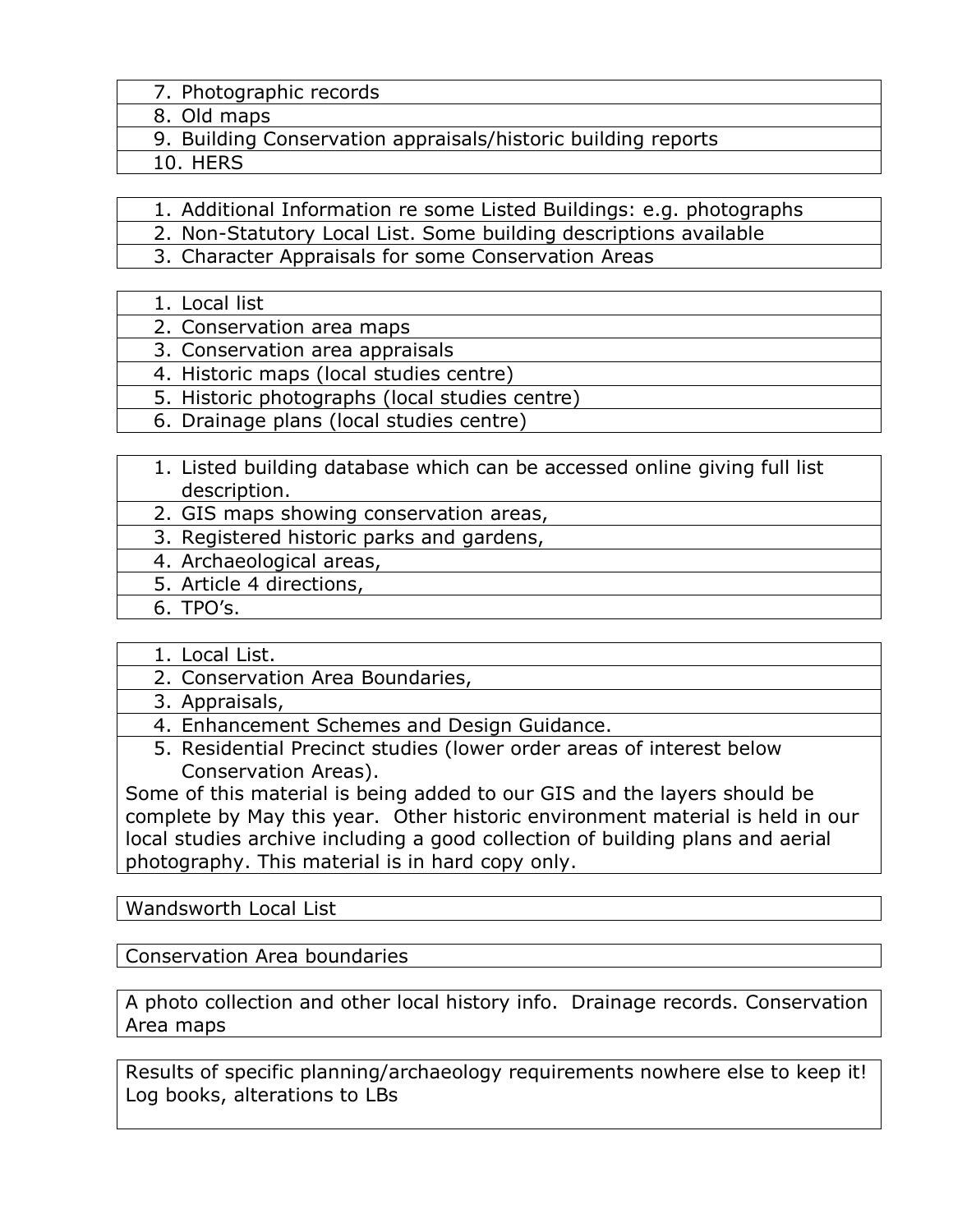Old maps, photos, images etc are held in Council's Local History archive at Bruce Castle Museum.

## **Would it be possible for you to provide this data to the GLSMR?**

| Yes $(5)$                                                                         |
|-----------------------------------------------------------------------------------|
| Don't know (3)                                                                    |
| Possibly                                                                          |
| Not personally                                                                    |
| The local studies centre may also be able to supply information                   |
| The Conservation Area material is on the Council's website currently and it       |
| might be simplest to simply create links from the GLSMR. The GIS layers will      |
| be available to view on line later this year and can be made available to the     |
| GLSMR. The local studies material will not be available but could be described    |
| and signposted.                                                                   |
| This will be discussed within the department as party of resource assessments     |
| and we will contact GLSMR for further discussions.                                |
| Photo collection, local history info and drainage records have not been digitised |
| and would be only with consent of local studies librarian.                        |

## **What format could this data be provided in?**

| Database                                                               |
|------------------------------------------------------------------------|
| Don't know (3)                                                         |
| Electronic version (2)                                                 |
| GIS format (4)                                                         |
| Paper based (5)                                                        |
| <b>PDF</b>                                                             |
| Photographs                                                            |
| Word                                                                   |
| Scanning is an expense; still seems a great problem of IT hardware and |
| licences                                                               |
|                                                                        |

#### **Do you use any sort of information standard at the moment?**

| (4)<br>No           |  |
|---------------------|--|
| Don't know (5)      |  |
| Similar to MIDAS    |  |
| Idox, Magic, M3 MVM |  |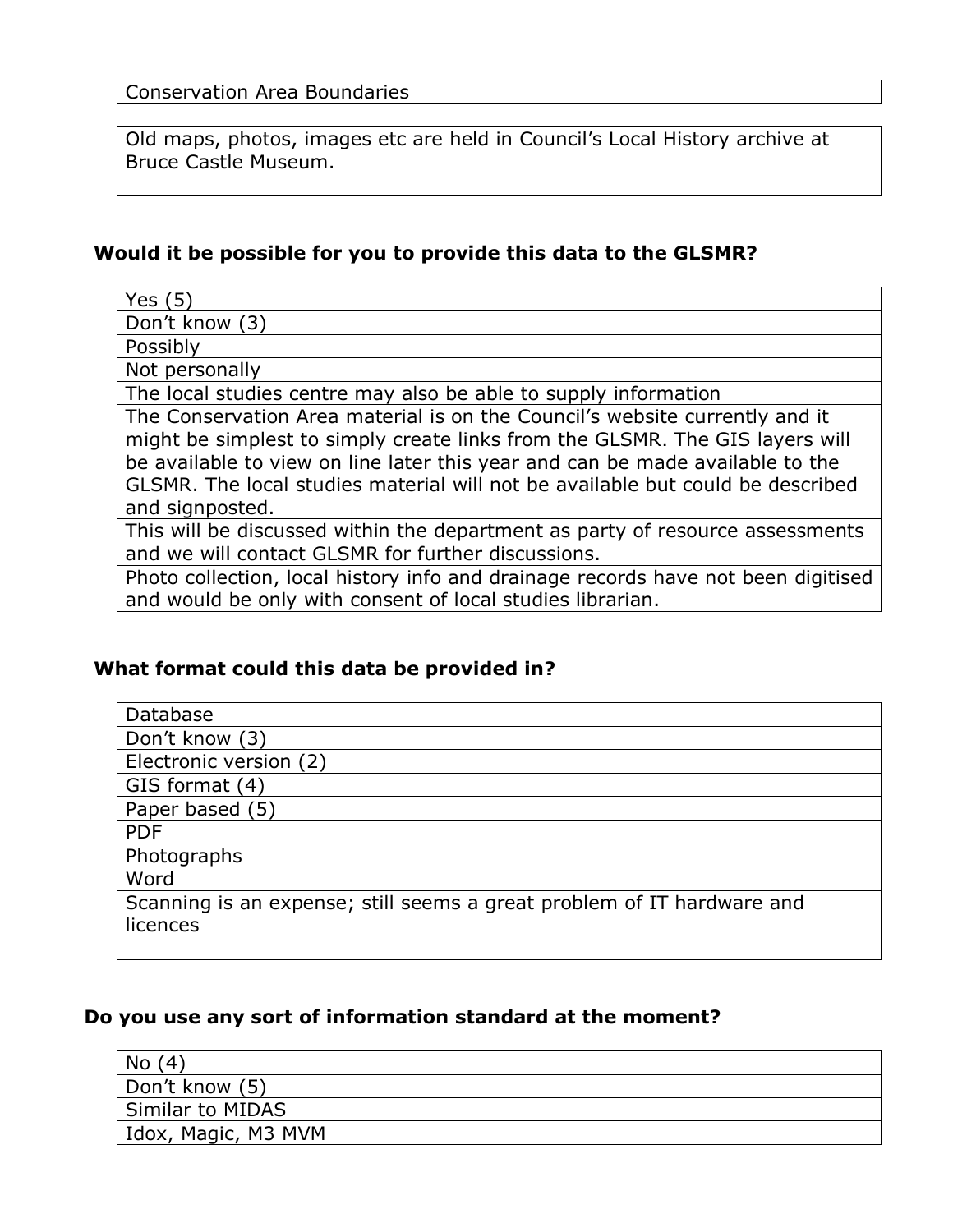#### **Can you tell us about any sort of web-based database you already have with Historic Environment information?**

Camden my planning

Conservation area appraisals and management strategies, article 4 directions, information on our scheduled ancient monuments, design guides and planning application forms.

Conservation Area maps. Listed Building maps and descriptions.

General guidance, Conservation areas information, statutory list, planning histories, historic maps and photographs etc. are available on council websites.

In development

Listed building database

Merton has some information on its own web site, but does not hold a formal HER. Information also held on the GLSMR

Not a database, but our web info is at:

www.lewisham.gov.uk/Environment/Planning/ConservationAndUrbanDesign/

Nothing I am aware of although we have AAPs on our maps and SAMs on the UDP. Some access via HARINET

The Council's website includes some Conservation material see:

http://www.redbridge.gov.uk/cms/environment\_\_planning/planning\_and\_regeneration/planningpolicy/buildingconservation.aspx Wandsworth statutory and local lists, conservation area property lists and character appraisals are available on the Council website.

We are currently changing our GIS. The data on the current system is based on original material and has not been verified

#### **Other comments**

Duplicating information that is already available on local authority sites seems inefficient.

Links to existing sources of information could be provided

The information would increase quicker and be more interactive if it used Wikipedia type software that would enable anyone to upload information as they find it. This would need to be supervised. Alternatively only certain approved people could upload, such as English Heritage officers, archivists, conservation officers, EH approved architects, etc Or a disclaimer could be used when information has not been authenticated.

A discussion forum could be part of the site. This would enable people to ask questions specifically about the historic environment rather than planning, building regs, etc. Questions such as "Has anyone got any buildings by Ted Christmas in their borough?" Listed buildings can be searched on the images of England website, but the HER could help our understanding of the wider and often unprotected historic environment.

There may be scope for Local Amenity Societies to contribute to an audit of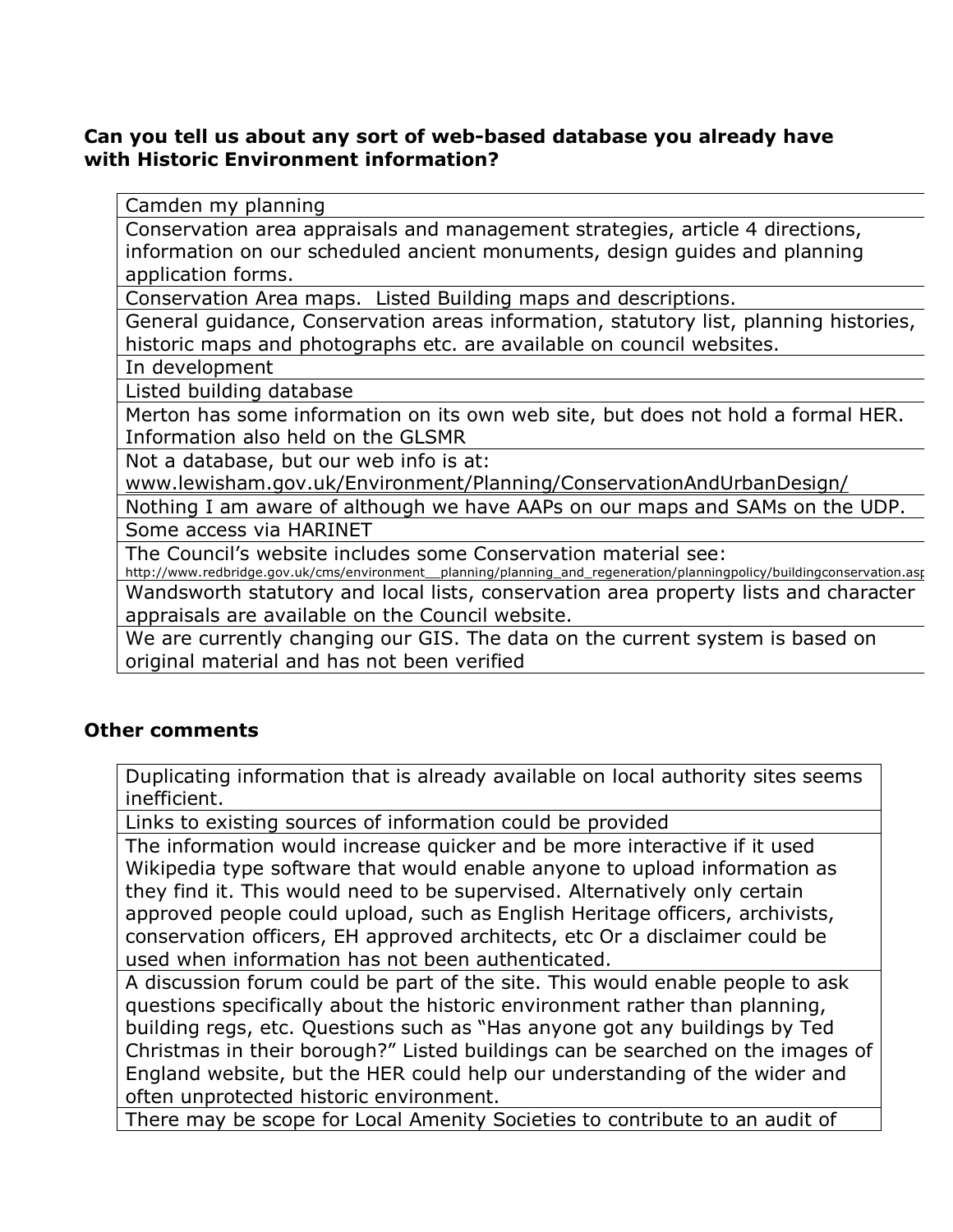information.

See Hampshire Treasures Surveyhttp://www.hants.gov.uk/cgibin/dialogserver?DB=hampshiretreasures

I have had no reason to use the GLSMR and I have no reason think that it contains data that would help my work. (All local archaeological matters are outsourced to GLAAS.)

I should be concerned if the Heritage Protection Bill imposed an additional burden on local authorities when their resources are already over-stretched.

It is difficult to understand why EH and government appear to giving priority to something so far from the core of building conservation work and for which I am not aware of either need or demand at the local authority level in London.

The most useful resources that EH could provide (or HPR could require) would be: clear standards and common formats for local archive material; an Heritage Environment *Network* providing on-line access to locally held records (possibly through Heritage Gateway) rather than a new archive; and financial support for local authorities to allow them to meet the agreed standards.

It is almost inconceivable that local authorities will be able to devote *additional* resources to develop or make accessible their archives otherwise.

The question of how and when to update centrally held information needs to be considered. If the Record is a series of links to local sites, then it will be as up to date as those local sites – otherwise it must be clearly dated.

A central Hub like the Heritage Gateway is useful, providing links to local borough information. All the boroughs could feed in links to their own resources. Would like better links to info but am cautious about the benefits of having the same info held in different places. The risks of double handling

Need to build a Heritage Network

Concern about longevity of electronic forms of storage. Information could become inacccessible if the base information is lost; all scans etc should have a scale measure for comparison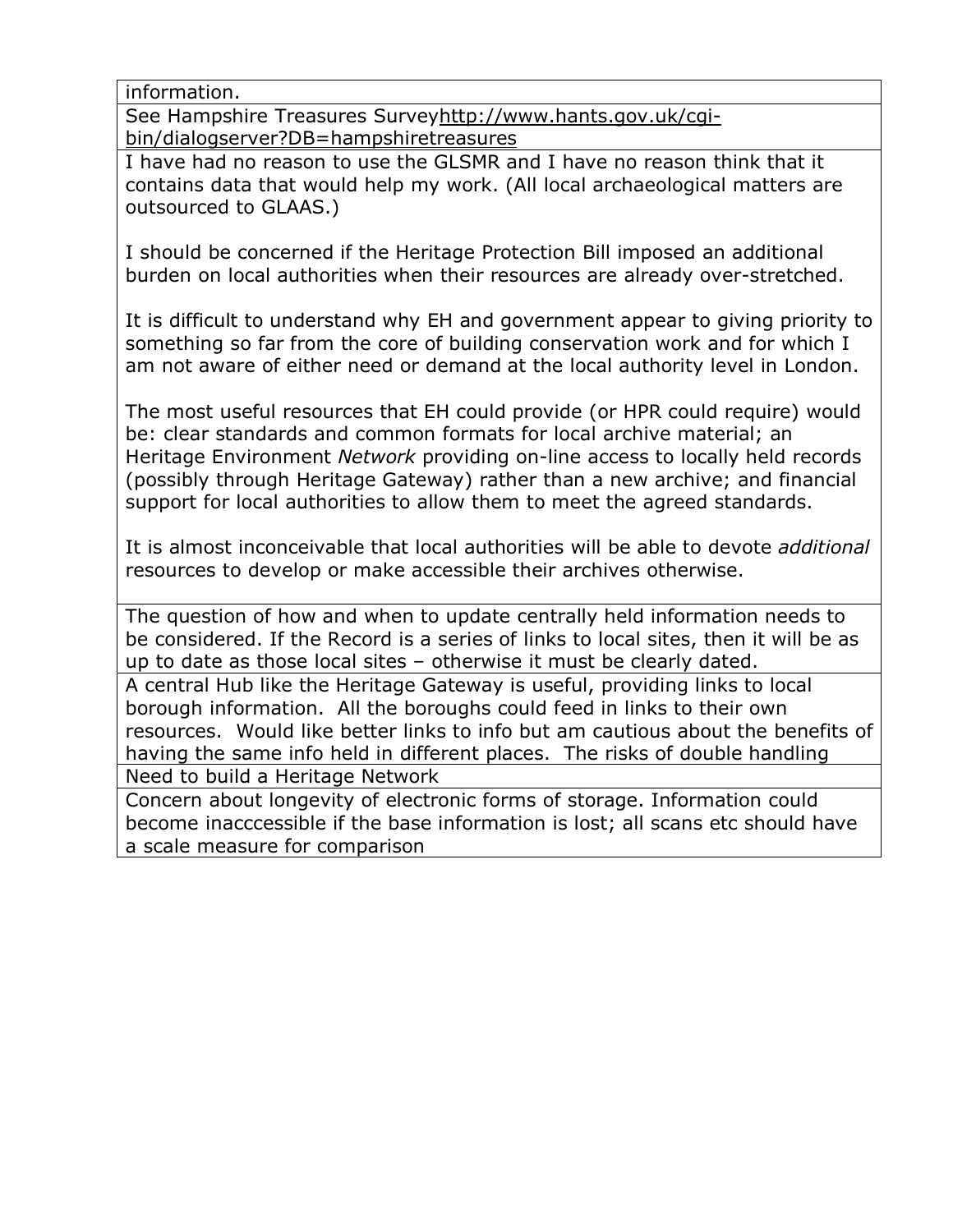## **APPENDIX 4**

#### **HISTORIC ENVIRONMENT INFORMATION SOURCES TO INFORM THE HISTORIC ENVIRONMENT RECORD**

#### **INFORMATION SOURCES THAT MIGHT BE USED BY CONSERVATION OFFICERS IN LONDON BOROUGHS**

#### **1. Introduction**

- 1.1. The following list shows datasets which are currently available and may be in use by conservation officers working in London.
- 1.2. The sources are those which are site or area specific, rather than those which describe general architectural, historical or technical information.
- 1.3. They may give you some ideas of the sort of data which could be included in the development of the Historic Environment Record.
- 1.4. This list is intended as a guide to the sort of usable sources available. It is not intended to define, prior to discussion with Conservation Officers, what should be put into the Historic Environment Record.

#### 2 **Published reference sources**

#### • **Pevsner Buildings of England series**.

- Seven volumes for London;
	- o The City of London (1997, by Simon Bradley and Nikolaus Pevsner),
	- o South (1983, by Bridget Cherry and Nikolaus Pevsner)
	- o North West ((1991, by Bridget Cherry and Nikolaus Pevsner)
	- o North (1998, by Bridget Cherry and Nikolaus Pevsner)
	- o East (2005, by Bridget Cherry, Charles O'Brien and Nikolaus Pevsner)
	- $\circ$  The City of Westminster (2003, by Simon Bradley and Nikolaus Pevsner)
	- o The City Churches (1998, by Nikolaus Pevsner and Simon Bradley)

#### • **Victoria County History.**

Founded in 1899, an encyclopedic record of England's places and people. Thirteen volumes produced to date for London:

- $\circ$  London I
- o Middlesex I-XII
- **Local history books** especially those with old postcards reproduced
- **The Small House in Eighteenth-Century London** by Peter Guillery (Yale University Press 2004)
- **Georgian London** by John Summerson (Yale University Press 2003)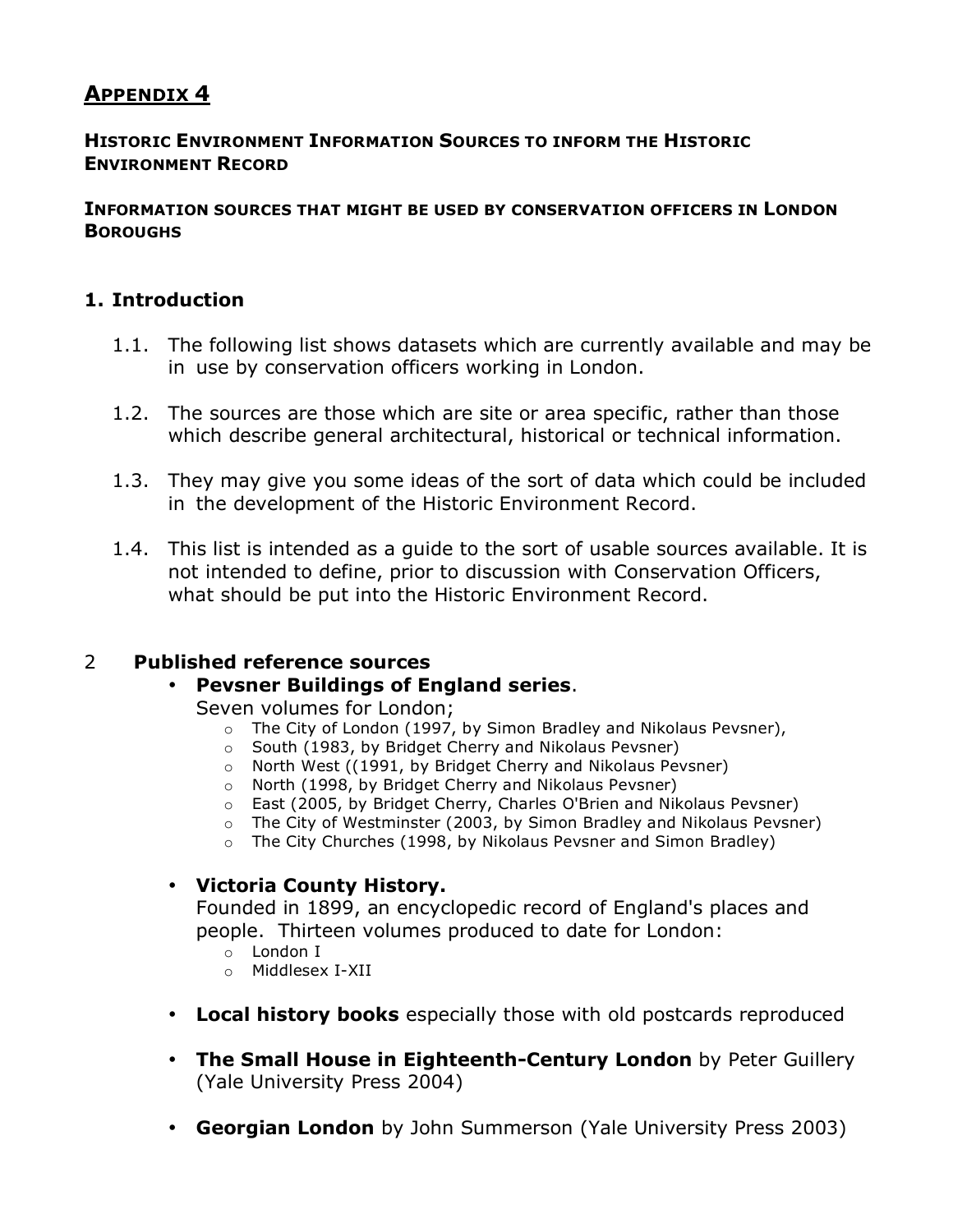- **The Art and Architecture of London by Ann Saunders** (Phaidon 1988)
- **Behind the Façade, London House Plans, 1660-1840** by Neil Burton and Peter Guillery (Spire 2006)
- **Architectural History of London** by Anthony Sutcliffe (Yale 2006)
- **The Building of London: From the Conquest to the Great Fire** by John Scholfield (Sutton Publishing 1999)
- **Imperial London: Civil Government Building in London, 1851- 1915** by M H Port (Yale 1995)
- **Researching London's Houses: Archives Guide** by Colin Thom (Phillimore in 2005)

#### • **The Survey of London**

*Main Series 1900-2000*

- Volume 1 Bromley-by-Bow (1900) out of print
- Volume 2 Chelsea, part 1 (1909) out of print<br>• Volume 3 St Giles-in-the-Fields, part 1: Lincol
- Volume 3 St Giles-in-the-Fields, part 1: Lincoln's Inn Fields (1912) out of print
- Volume 4 Chelsea, part 2 (1913) out of print
- Volume 5 St Giles-in-the-Fields, part 2 (1914) out of print
- Volume 6 Hammersmith (1915) out of print
- Volume 7 Chelsea, part 3: The Old Church (1921) out of print
- Volume 8 Shoreditch (1922) out of print
- Volume 9 St Helen's Church, Bishopsgate (1924), facsimile available)
- Volume 10 Queen Anne's Gate area, Westminster (1926), facsimile available,
- Volume 11 Chelsea, part 4: The Royal Hospital (1927), facsimile available,
- Volume 12 All Hallows Church, Barking-by-the-Tower (1929), facsimile available,
- Volume 13 Whitehall, part 1 (1930), facsimile available
- Volume 14 Whitehall, part 2 (1931) out of print
- Volume 15 All Hallows, Barking-by-the-Tower (1934) out of print
- Volume 16 Charing Cross (1935) out of print
- Volume 17 Highgate Village (1936) out of print
- Volume 18 The Strand (1937) out of print
- Volume 19 Old St Pancras and Kentish Town (1938) out of print
- Volume 20 Trafalgar Square and Neighbourhood (1940) out of print
- Volume 21 Tottenham Court Road and Neighbourhood (1949) out of print
- Volume 22 Southwark: Bankside (1950) out of print
- Volume 23 Lambeth: South Bank and Vauxhall (1951) out of print
- Volume 24 King's Cross Neighbourhood (1952), facsimile available
- Volume 25 Southwark: St George's Fields (1955) available
- Volume 26 Lambeth: Southern area (1956) out of print
- Volume 27 Spitalfields and Mile End New Town (1957) out of print
- Volume 28 Brooke House, Hackney (1960) out of print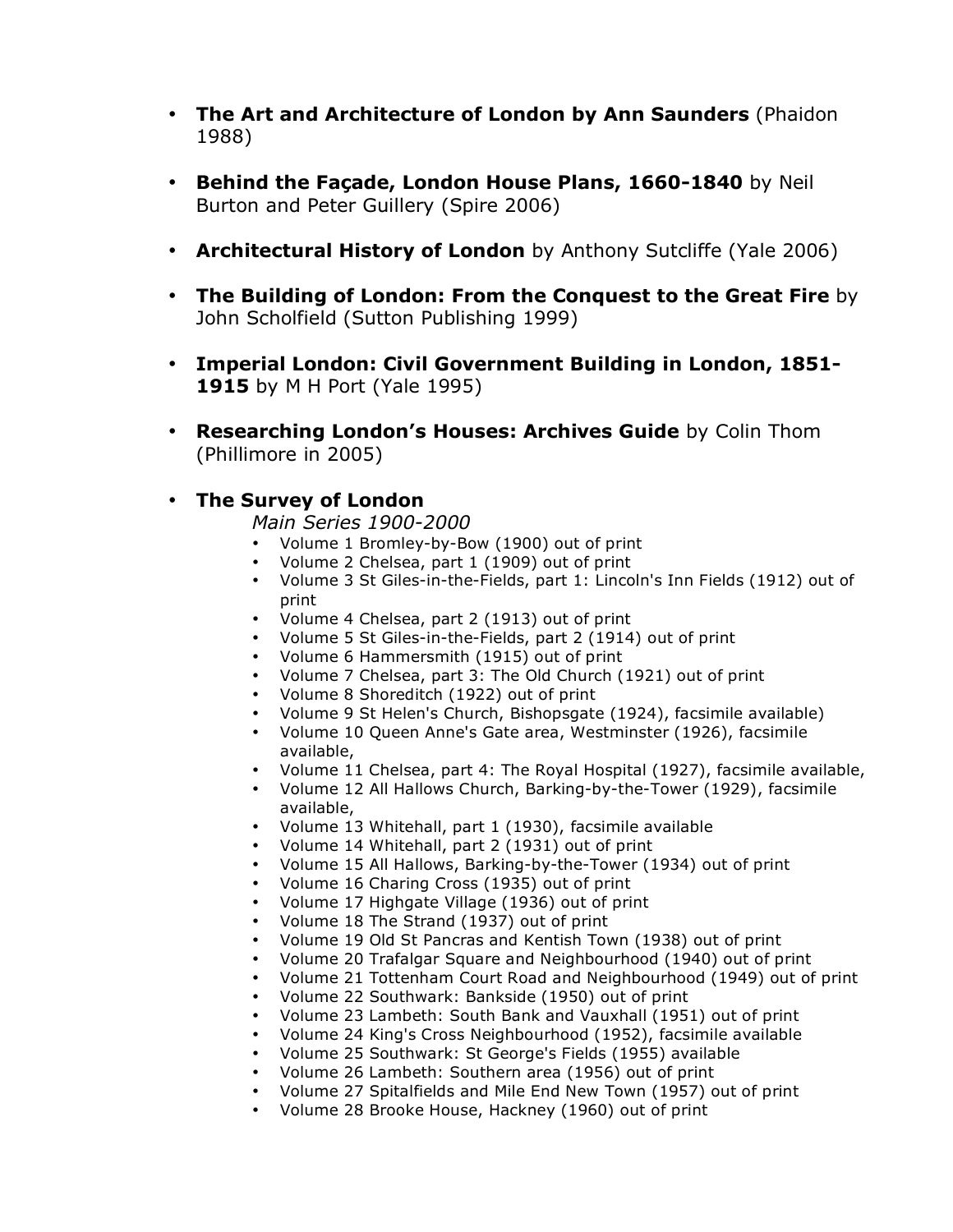- Volumes 29/30 St James's Westminster: South of Piccadilly (1960) out of print
- Volumes 31/32 St James's Westminster: North of Piccadilly (1963), available
- Volumes 33/34 Soho (1966), available
- Volume 35 Theatre Royal, Drury Lane, and Royal Opera House (1970), available
- Volume 36 Covent Garden (1970), available
- Volume 37 Northern Kensington (1973) available
- Volume 38 South Kensington Museums Area (1975), available
- Volume 39 Mayfair: Grosvenor Estate General History (1977), available
- EH product code 50876000000 how to order
- Volume 40 Mayfair: Grosvenor Estate Buildings (1980), available
- Volume 41 Brompton (1983), available
- Volume 42 Kensington Square to Earl's Court (1986) available
- Volume 43/44 Poplar, Blackwall and Isle of Dogs (1994), available
- Volume 45 Knightsbridge (2000), available
- Clerkenwell (in progress)

#### *Monographs 1896-1991*

- Trinity Hospital, Mile End (1896) out of print
- St Mary, Stratford Bow (1900) out of print<br>• Old Palace, Bromley-by-Bow (1901) out of
- Old Palace, Bromley-by-Bow (1901) out of print
- The Great House, Leyton (1903) out of print
- Brooke House, Hackney (1904) out of print
- St Dunstan's Church, Stepney (1905) out of print
- East Acton Manor House (1921) out of print
- Sandford Manor, Fulham (1907) out of print
- Crosby Place (1908) out of print
- Morden College, Blackheath (1916) out of print
- Eastbury Manor House, Barking (1917) out of print
- Cromwell House, Highgate (1926) out of print
- Swakeleys, Ickenham (1933) out of print
- The Queen's House, Greenwich (1937) out of print
- St Bride's Church, Fleet Street (1944), available
- College of Arms, Queen Victoria Street (1963), available only from the College of Arms:
- County Hall (1991), available
- Charterhouse (in progress)

#### 3 **Historic information owned and held by local authorities**

- Original conservation area designation documents.
- Previous conservation area appraisals.
- Building control records.
- Planning records.
- Hardcopy greenback lists.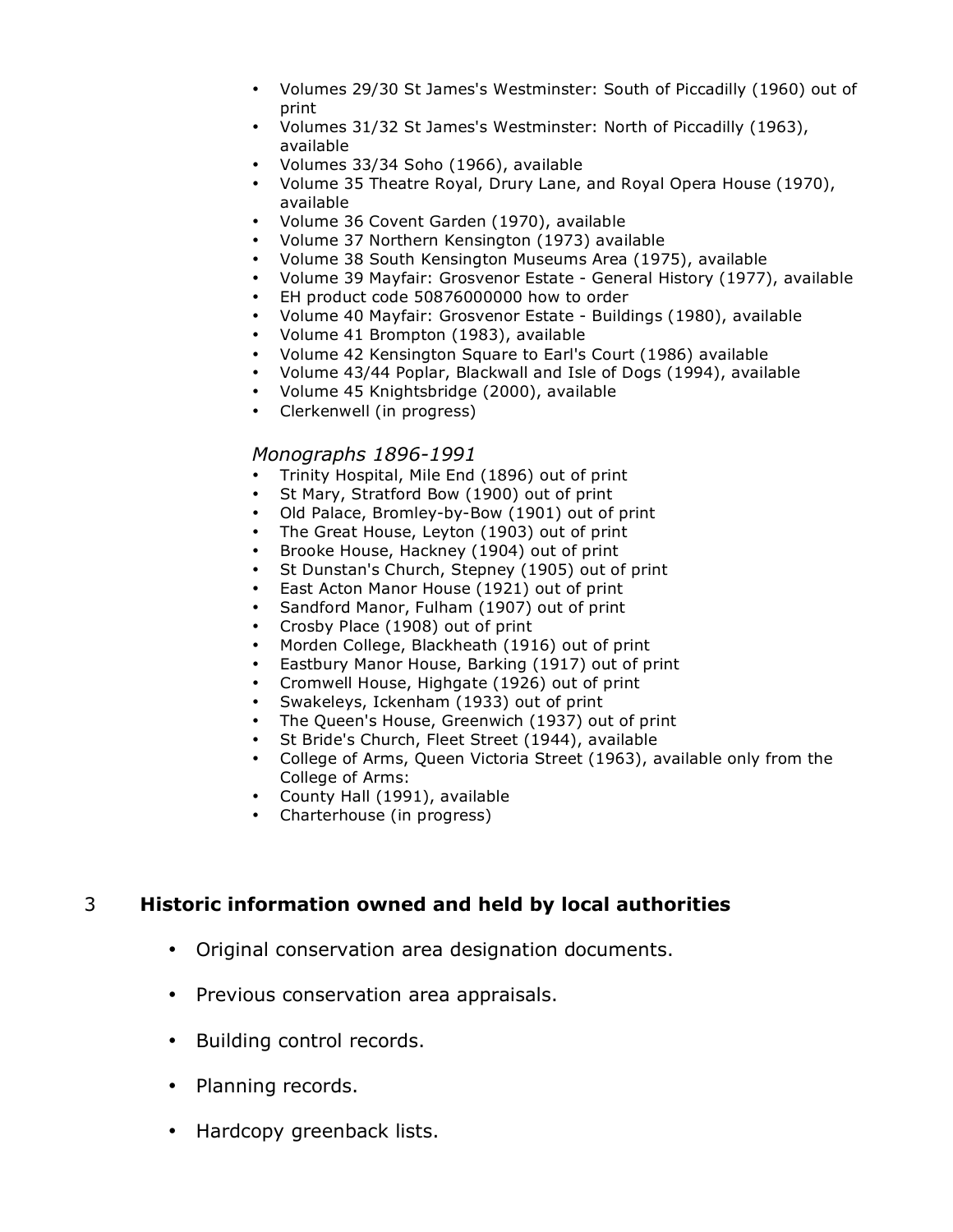• Local lists and other local designation documents

#### 4 **Map sources**

- **Old maps**. www.old-maps.co.uk Useful commercial on line source of historic maps.
- **Historic maps held by local authority**. Coverage varies as many maps have not been retained or have been passed onto archives
- **DOE listing resurvey maps** maps compiled at time of accelerated resurvey in 1980's. Listed buildings referenced to list description but also includes buildings which were not added to statutory list i.e. former Grade III.
- **Bomb damage maps.** Originals held by London Metropolitan Archive, published in book form as London County Council Bomb Damage Maps 1939-45 by Ann Saunders (Editor) and Robin Woolven (Introduction) (London Topographical Society December 2005).)
- **London Metropolitan Archive**. 40 Northampton Road, Clerkenwell, London, EC1R 0HB.
- **Local studies libraries and archives.** Often hold maps from 16th century London to the most up to date ordnance survey plans.
- **Charles Booth online archive** (http://booth.lse.ac.uk/. The Maps Descriptive of London Poverty were the product of Charles Booth's Inquiry into Life and Labour in London (1886-1903). An early example of social cartography, each street is coloured to indicate the income and social class of its inhabitants. Maps available on line.
- **The Guildhall Library.** major public reference library which specialises in the history of London. Aldermanbury, EC2P 7HH

#### 5 **Internet sources**

- **Images of England** (www.imagesofengland.org.uk) Searchable database of photos of listed buildings linked to list description.
- **Listed Buildings on Line** (www.lbonline.english-heritage.org.uk) Statutory list descriptions available in searchable form..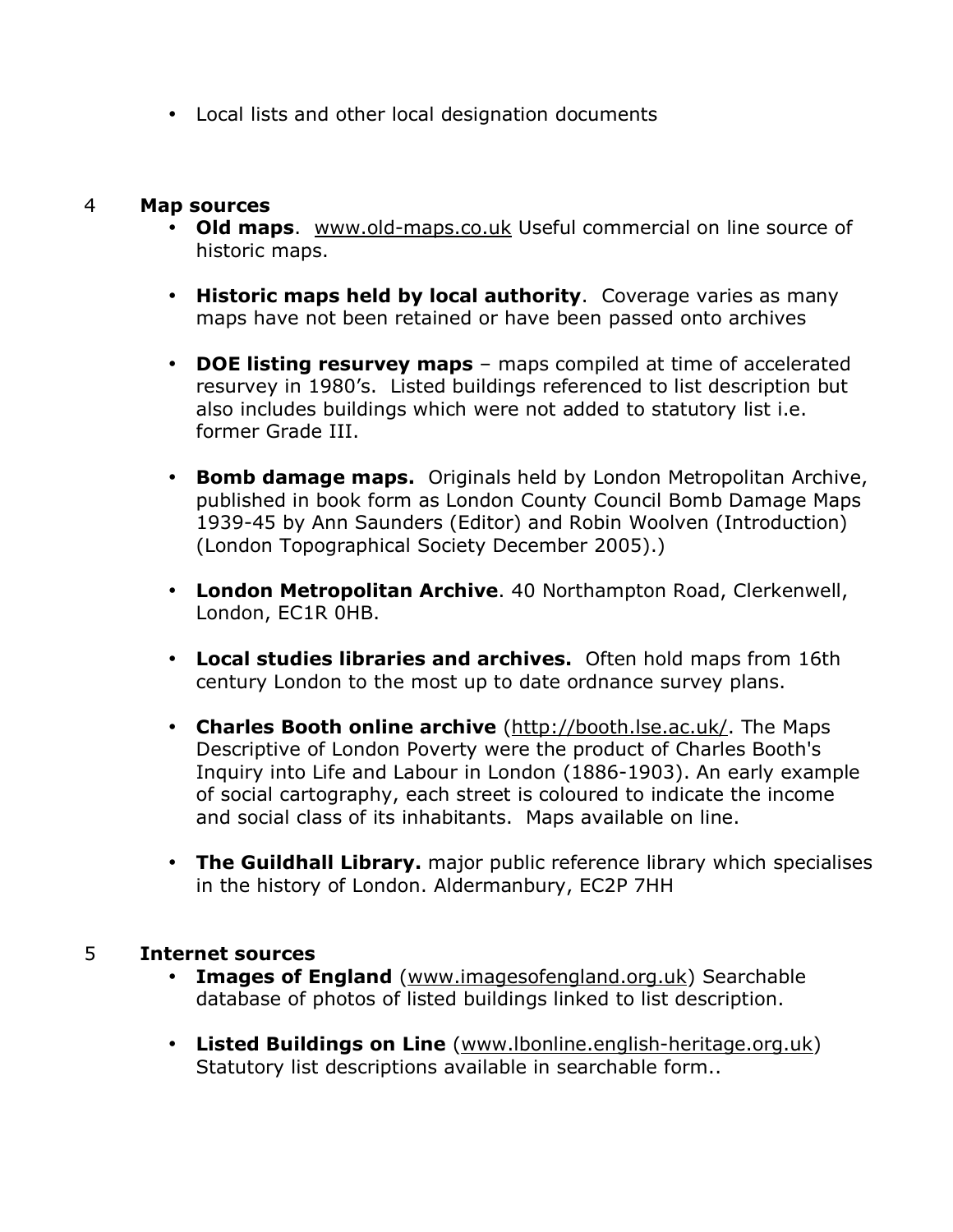- **PastScape** (www.pastscape.org) Searchable database of 400,000 records held in English Heritage national historic environment database.
- **Viewfinde**r (http://viewfinder.englishheritage.org.uk/home.asp?JS=True) Photographs held by National Monuments Record.
- **British history on line** (www.british-history.ac.uk) includes access to the Survey of London and Victoria County History for Middlesex.
- **Census** sites with free search i.e. www.familysearch.org.
- **Access to archives** (www.a2a.org.uk) Digitised catalogues from archive in UK.
- **Images of London** (www.images-of-london.co.uk) Commercial site for old photos, paintings etc of London sites.
- **Historic Environment Local Management** (www.helm.org.uk) Site to share best practice and build capacity and confidence in those dealing with the historic environment. Some HELM case studies and policy statements are site or area specific.

## 6 **Centres holding reference material**

- **London Metropolitan Archive**. Largest record office in the UK. Collections are listed on Access to archives (see below). Records available cover former Counties of London and Middlesex. Areas brought into London from Surrey Kent and Essex in 1965 only have records from 1965. Limited records for the City of London.
- **Local studies libraries and archives.** Collections often hold copies of most printed books on the history of the area, pamphlets and periodicals produced by local organizations, directories, local newspapers from C19, press cuttings etc.
- **Family records centre.** Family history resources such as births, marriages and deaths and census returns. Due to close March 2008. 1 Myddelton Street London EC1R 1UW
- **The National Archives**. The official archive for England, Wales and the central UK government. The National Archives, Kew, Richmond, Surrey, TW9 4DU
- **The Guildhall Library.** major public reference library which specialises in the history of London. Aldermanbury, EC2P 7HH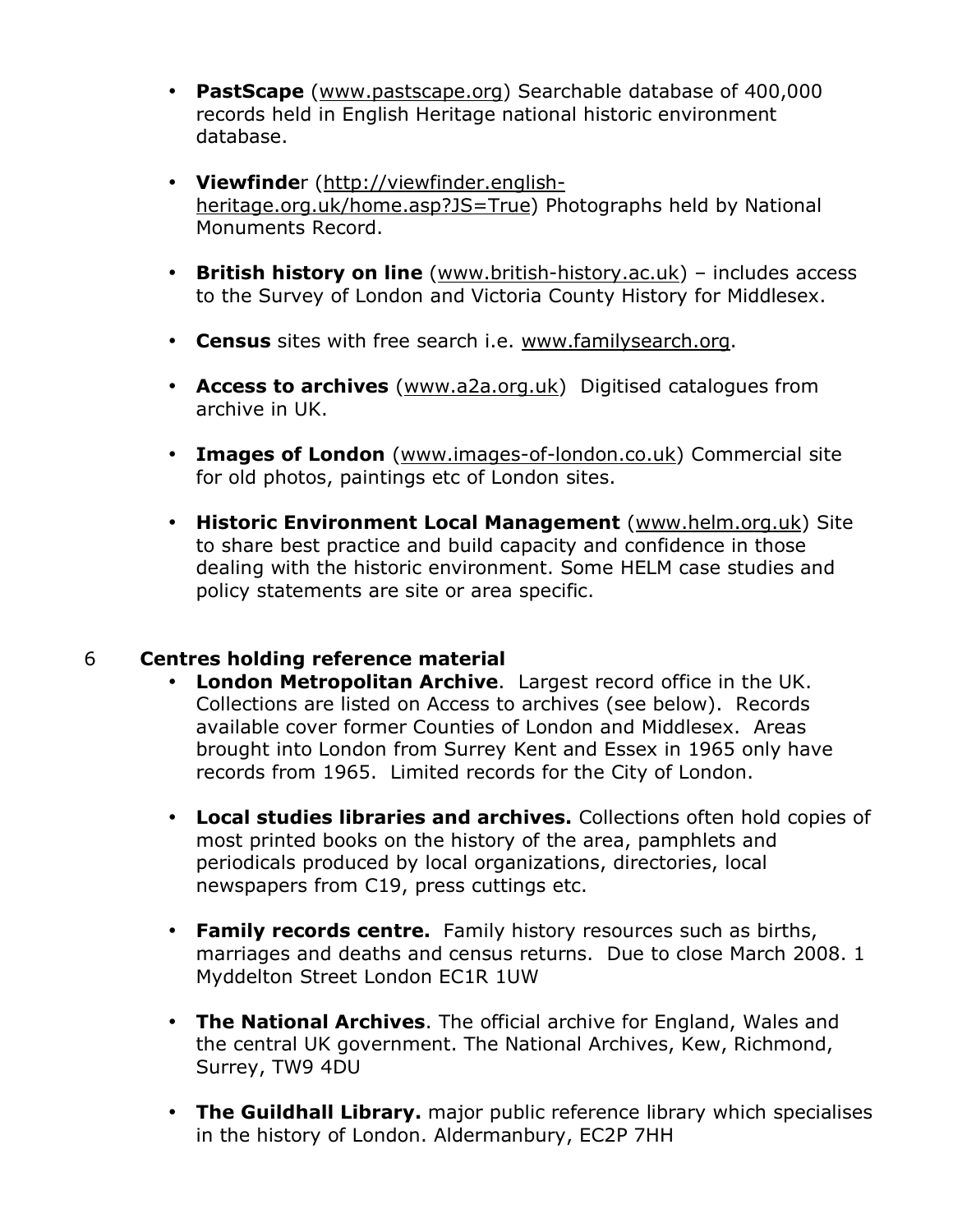# **THE LONDON BOROUGHS AND ENGLISH HERITAGE: NEW HISTORIC ENVIRONMENT INFORMATION**

# SEMINAR PROGRAMME

# **TUESDAY 22 JANUARY 2008 ST JAMES'S CHURCH, 197 PICCADILLY, LONDON, W1J 9LL**

- 12.00 Lunch
- 13.00 Chairman's opening David McDonald, Royal Borough of Kensington and Chelsea. IHBC London Branch Representative.
- 13.05 IHBC Introduction Sean O'Reilly, IHBC Director.
- 13.15 The Greater London SMR Stuart Cakebread, GLSMR Manager
	- What the SMR contains
	- What the current SMR can do
	- What conservation officers want from the new HER
	- What information local authorities have which could feed into the HER
- 14.00 Discussion sessions
- 15.00 Tea
- 15.15 Conclusion and drawing together. Drawing up a list of priorities for inclusion in the HER
- 16.00 St James's Church Piccadilly: History, Conservation and the future by Finna Ayres, Church Site Manager
- 16.30 Close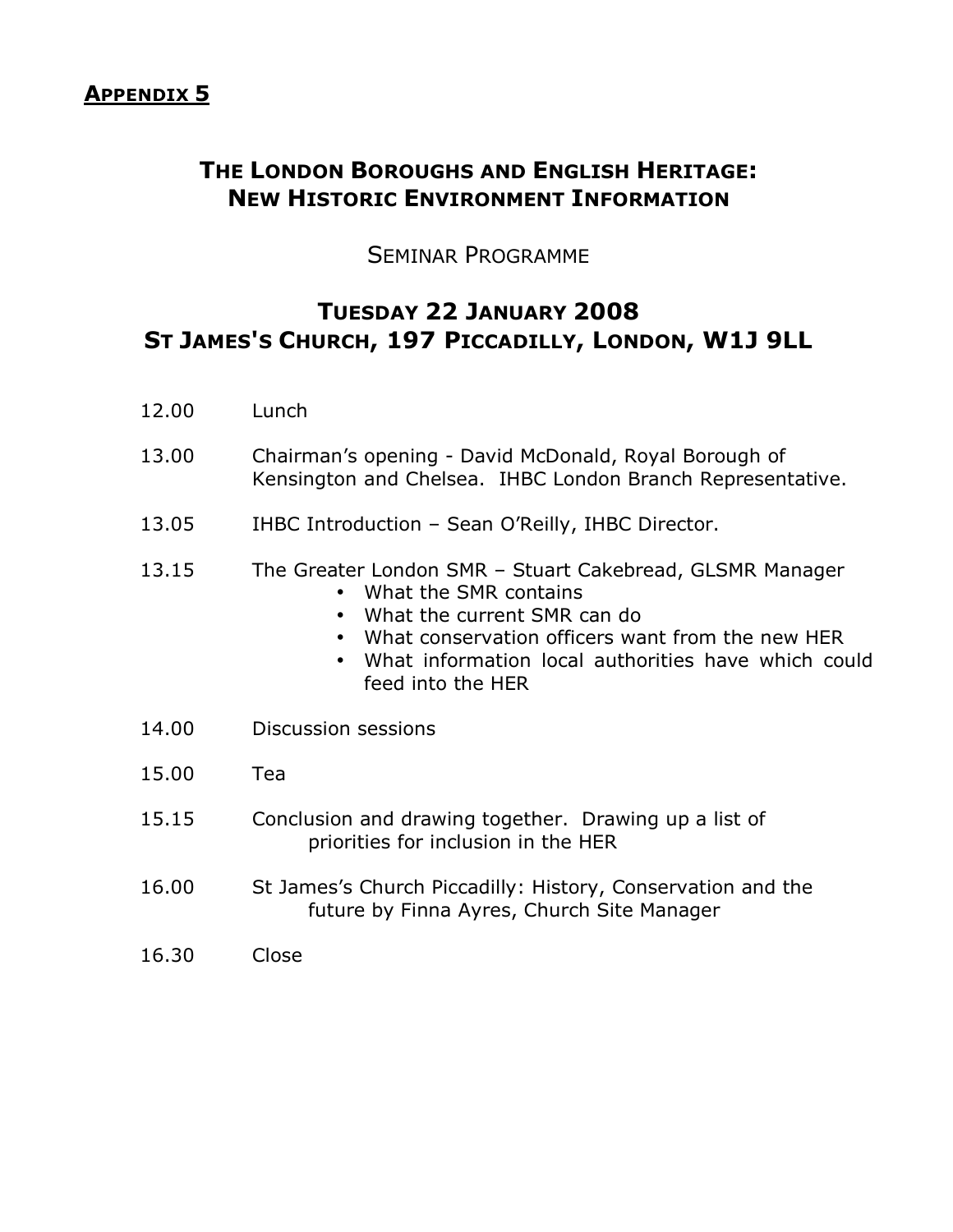## **APPENDIX 6**

## **Bibliography**

- Association of County Archaeological Officers (ACAO). *Sites and Monuments Records: Policies for access and charging.* ACAO 1991 & 1993
- Baker, D. An Assessment of English Sites and Monuments Records for the Association of Local Government Archaeological Officers. *Historic Environment Conservation Report 97/20. ALGAO* 1999
- Baker, D, Chitty, G. and Edwards, R. *Resource needs for SMRs and UADs to reach the first stage benchmarks.* Swindon: English Heritage 2004
- Burrough, P.A. and McDonnell, R.A. *Principles of Geographical Information Systems.* Oxford: Oxford University Press. 1998
- Burrow, I. 1998 The history of the Sites and Monuments Record system. In *County Archaeological Records: Progress and Potential,* Burrow, I. (ed.), pp 6-15. Taunton: ACAO 1984
- CADW, RCAHMW, NMGW, Welsh Archaeological Trusts *Strategic Framework for Historic Environment Records in Wales.* Cardiff: Cadw. 2005
- Chadburn, A. Computerised county Sites and Monuments Records in England: an overview of their structure development and progress. In *Computer Applications and Quantitative Methods in Archaeology 1989.* (British Archaeological Report International Series 548), Rahtz, S. and Richards, J. (eds.), pp 9-18. Oxford: British Archaeological Reports. 1989
- Chitty, G. *Historic Environment Records: Benchmarks for Good Practice version 1.1.* Swindon: English Heritage/ALGAO. 2002
- Clubb, N. Computerised county Sites and Monuments Records technical aspects. In *Sites and Monuments Records: Some Current Issues,* Hughes, M. (ed.) ACAO. 1990
- Department of Culture Media and Sport. Draft Heritage Protection Bill, April 2008.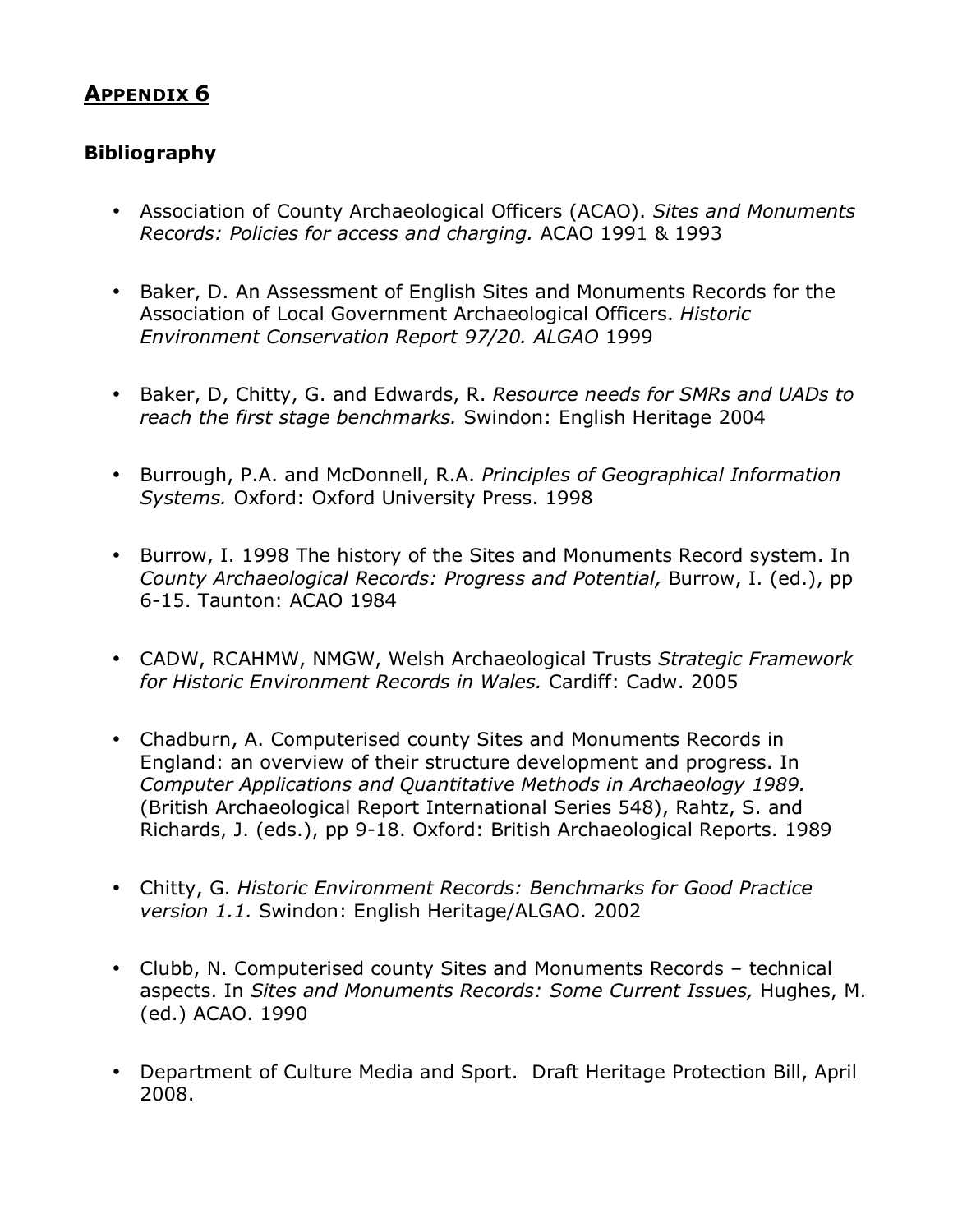- Fraser, D. Sites and Monuments Records: the state of the art. In *County Archaeological Records: Progress and Potential,* Burrow, I. ACAO. 1984
- Gilman, P & Newman M (editors) Informing the Future of the Past: Guidelines for Historic Environment Records (second edition) English Heritage 2007
- Lang, N.A.R. Sites and Monuments Records: some current issues. In *Sites and Monuments Records: Some Current Issues*, Hughes, M. (ed.), [pp 2-24]. ACAO. 1990
- Robinson, B. English Sites and Monuments Records Information, Communication and Technology. In *On the Theory and Practice of Archaeological Computing,* Lock, G. and Brown, K. OUCA. 2000